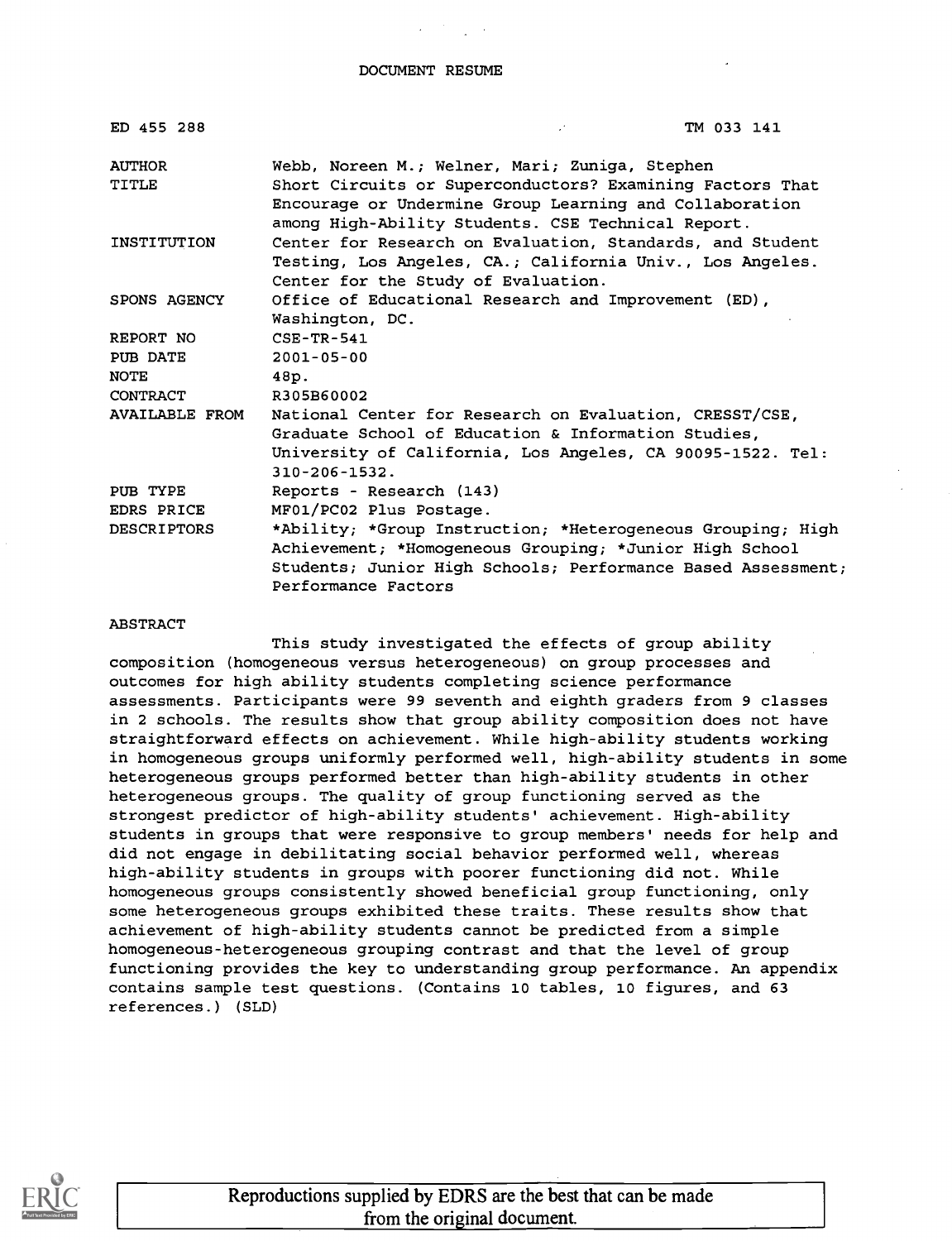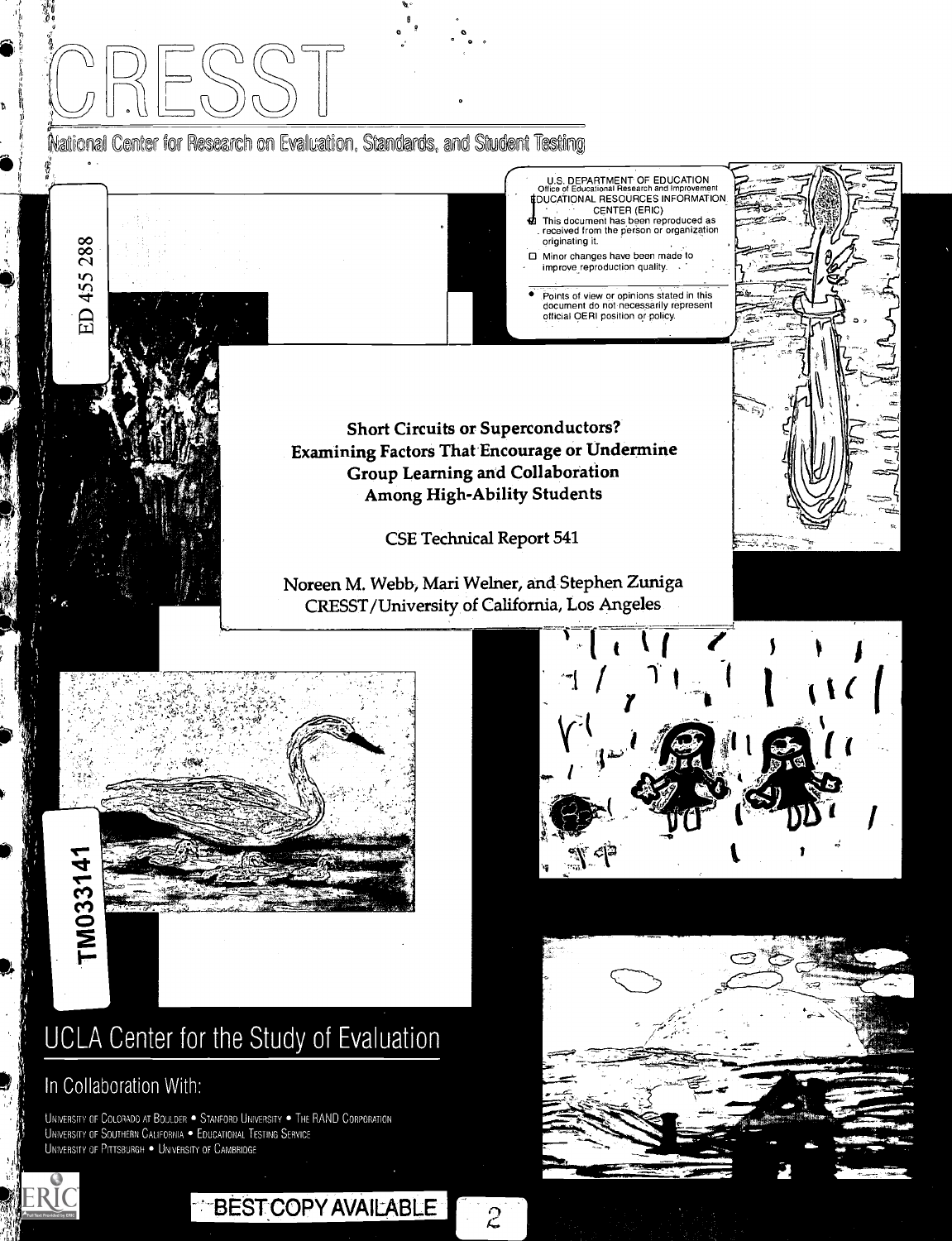## Short Circuits or Superconductors? Examining Factors That Encourage or Undermine Group Learning and Collaboration Among High-Ability Students

 $\bar{z}$ 

CSE Technical Report 541

Noreen M. Webb, Mari Weiner, and Stephen Zuniga CRESST/University of California, Los Angeles

May 2001

Center for the Study of Evaluation National Center for Research on Evaluation, Standards, and Student Testing Graduate School of Education & Information Studies University of California, Los Angeles Los Angeles, CA 90095-1522 (310) 206-1532

þ

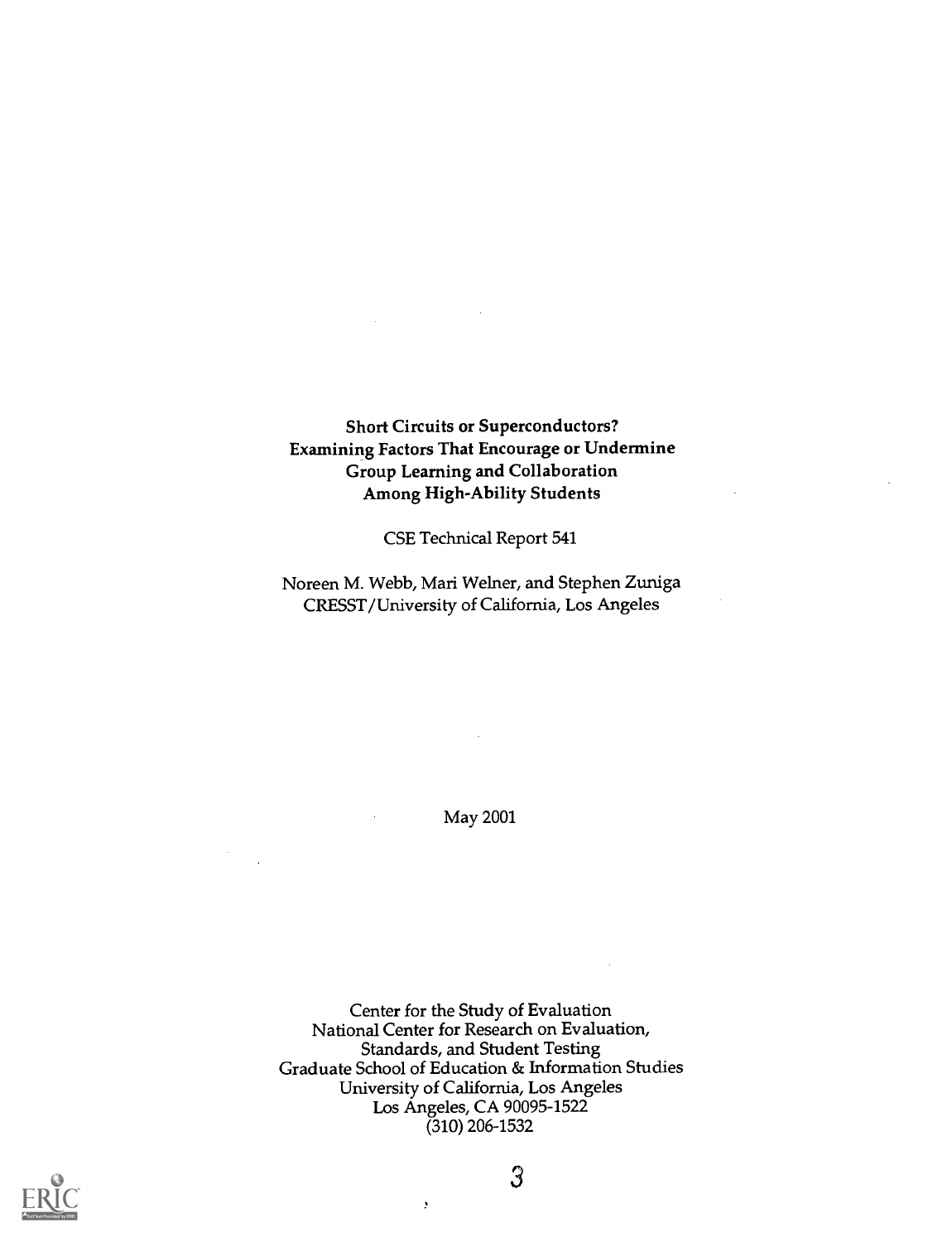Project 1.1 Models-Based Assessment Design: Individual and Group Problem Solving-Science, Noreen Webb, Project Director, CRESST/UCLA

Copyright © 2001 The Regents of the University of California

The work reported herein was supported under the Educational Research and Development Centers Program, PR/Award Number R305B60002, as administered by the Office of Educational Research and Improvement, U.S. Department of Education.

The findings and opinions expressed in this report do not reflect the positions or policies of the National Institute on Student Achievement, Curriculum, and Assessment, the Office of Educational Research and Improvement, or the U.S. Department of Education.

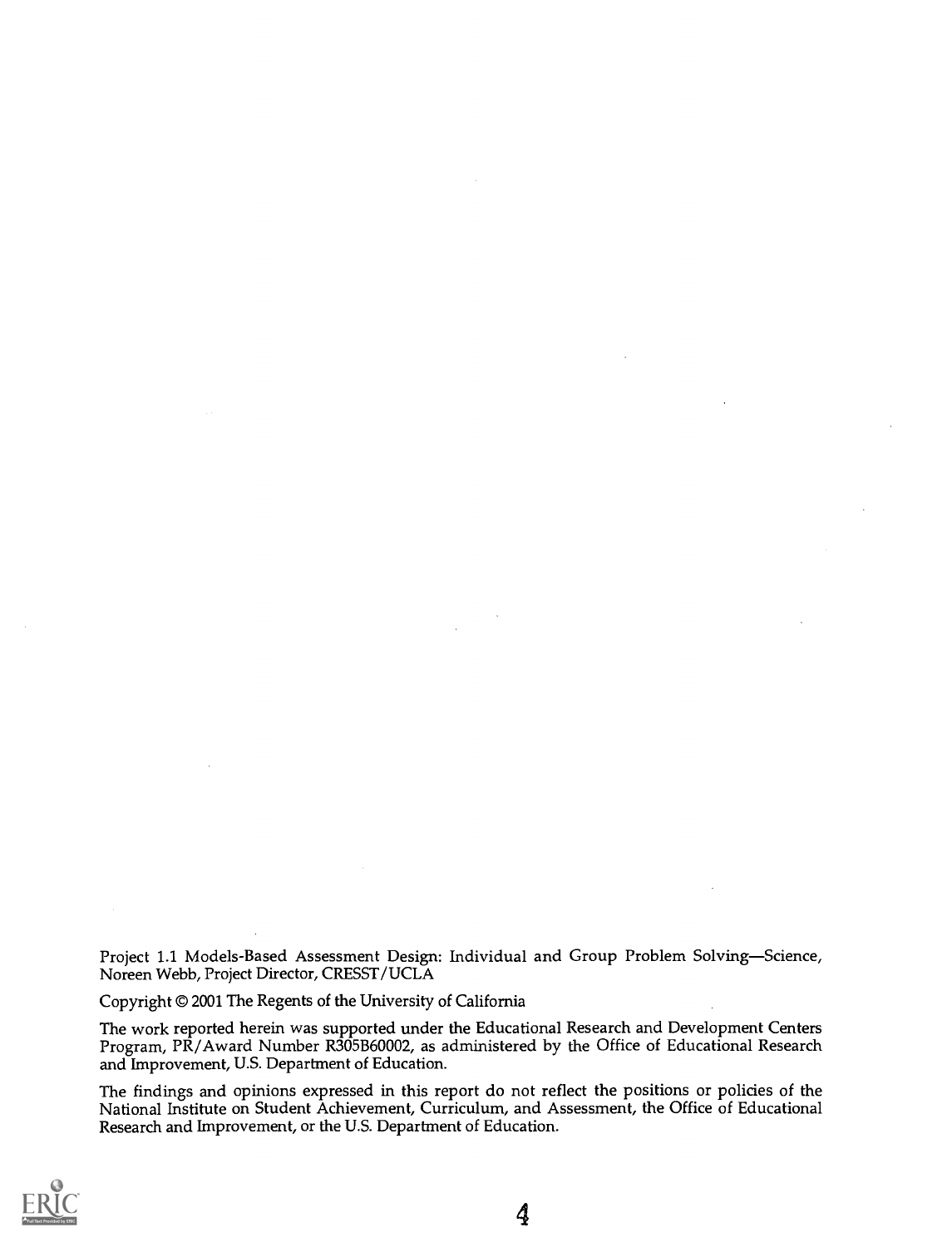# SHORT CIRCUITS OR SUPERCONDUCTORS? EXAMINING FACTORS THAT ENCOURAGE OR UNDERMINE GROUP LEARNING AND COLLABORATION AMONG HIGH-ABILITY STUDENTS

## Noreen Webb, Kariane Mari Weiner, and Stephen Zuniga CRESST/University of California, Los Angeles

уģу

#### Abstract

Peer-directed small-group collaboration is featured prominently in debates about good classroom instruction and in the promotion of school reform. Although many cooperative learning methods advocate grouping students heterogeneously in order to maximize the diversity of perspectives, skills, and backgrounds, past research shows that while heterogeneous grouping generally benefits low-ability students, it does not necessarily benefit high-ability students. This study investigates the effects of group ability composition (homogeneous vs. heterogeneous) on group processes and outcomes for high-ability students completing science performance assessments. The results show that group ability composition does not have straightforward effects on achievement. While high-ability students working in homogeneous groups uniformly performed well, high-ability students in some heterogeneous groups performed better than high-ability students in other heterogeneous groups. The quality of group functioning served as the strongest predictor of high-ability students' achievement. High-ability students in groups that were responsive to group members' need for help and did not engage in debilitating social behavior performed well, whereas high-ability students in groups with poorer functioning did not. Whereas homogeneous groups consistently showed beneficial group functioning, only some heterogeneous groups exhibited these traits. These results show that achievement of high-ability students cannot be predicted from a simple homogeneous-heterogeneous grouping contrast and that the level of group functioning provides the key to understanding group performance.

Debates about good classroom instruction and the promotion of school reform prominently feature peer-directed small-group collaboration. Group collaboration can increase learning and achievement, social skills, self-esteem, and attitudes toward classmates and school. Past research demonstrates that lower ability students usually benefit from collaborative learning, at least when working in groups heterogeneous in ability or achievement. In such groups, lower ability students can learn from their more able peers. The benefits of group collaboration



 $1\quad5$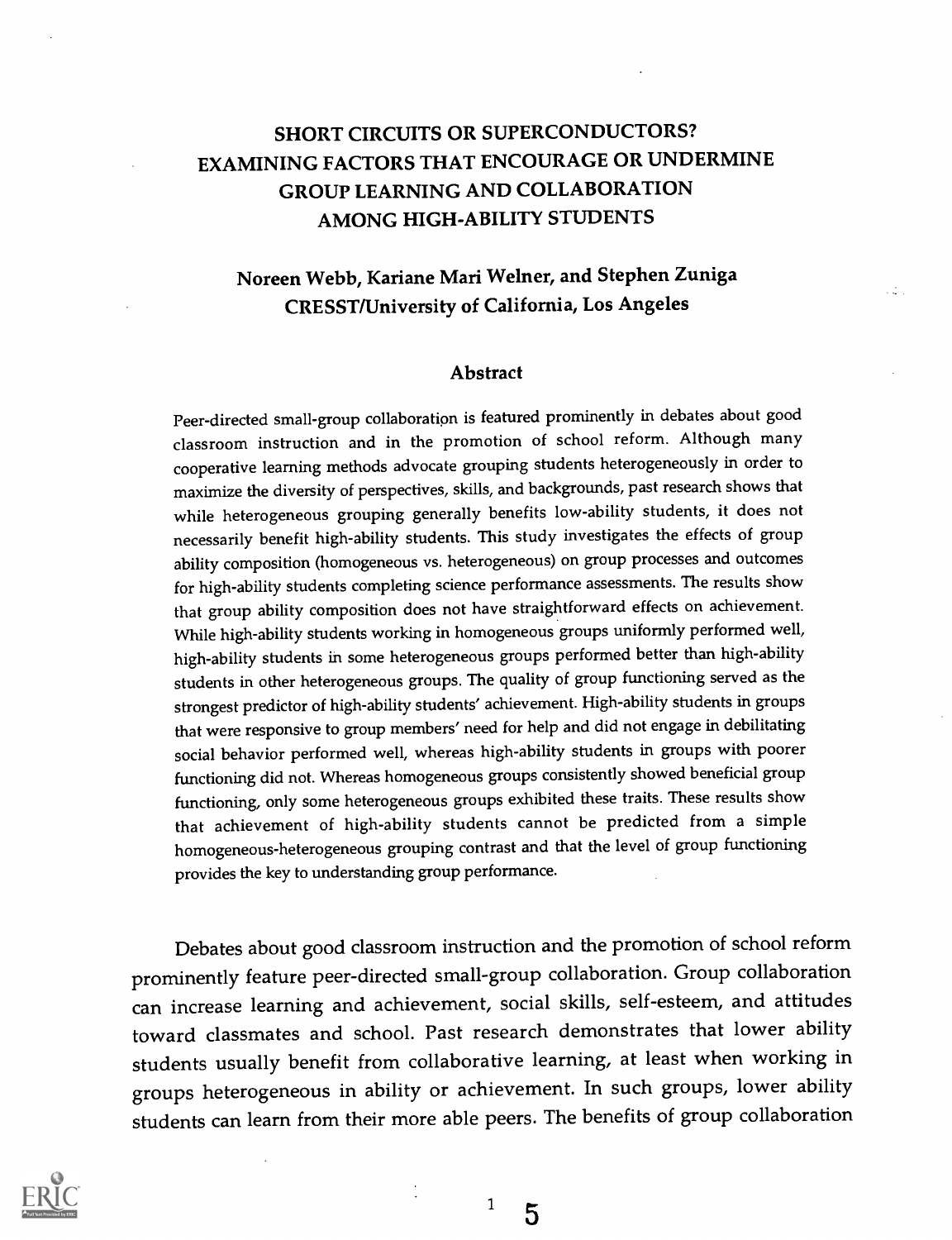for high-ability students, however, are less clear. Previous research on the benefits of collaborative work for high-ability students and the relative advantages of different group compositions for these students yields inconsistent results. Moreover, current research tells us little about the processes operating in collaborative groups that may work to the benefit or detriment of high-ability students' learning. The present study, then, examined high-ability 8th-grade science students' performance during and after solving electric circuit building problems individually and/or in collaborative groups. This study specifically investigated (a) group processes that positively or negatively influenced the achievement of high-ability students, and (b) the influence of group composition on group processes and achievement outcomes.

## Group Processes Hypothesized to Promote Learning

Piaget's model of socio-cognitive conflict and learning provides a useful theoretical perspective regarding the mechanisms by which learning occurs within group contexts. Interaction with others may produce discrepancies between a child's views and new information, giving rise to cognitive conflict within the child, and leading the child to try out new ideas. Internal cognitive conflict may manifest itself in interaction with others through overt conflict or controversy in which individuals recognize the differences between their beliefs. Overt conflict encourages individuals to explain and justify their own positions, raises uncertainties about their beliefs, encourages individuals to seek new information to help resolve their disagreements and arguments, and helps them understand alternative points of view (Brown & Palincsar, 1989; Johnson & Johnson, 1979).

The co-construction of knowledge that some or all students did not have prior to collaboration provides a second way students can benefit from group work (Damon & Phelps, 1989). When a group has a student with high subject-matter knowledge, that student can help less knowledgeable peers carry out tasks or solve problems that they could not perform without assistance, a process called scaffolding (Wood, Bruner, & Ross, 1976). During this process, the learners practice skills that they then internalize, which increase their understanding and enable them to accomplish more individually (Tudge & Rogoff, 1989; Vygotsky, 1981). Even if a group contains no expert, students can build on each other's knowledge and understanding to solve problems and develop new knowledge that none could accomplish alone (Forman & Cazden, 1985; Saxe, 1992).



2

Б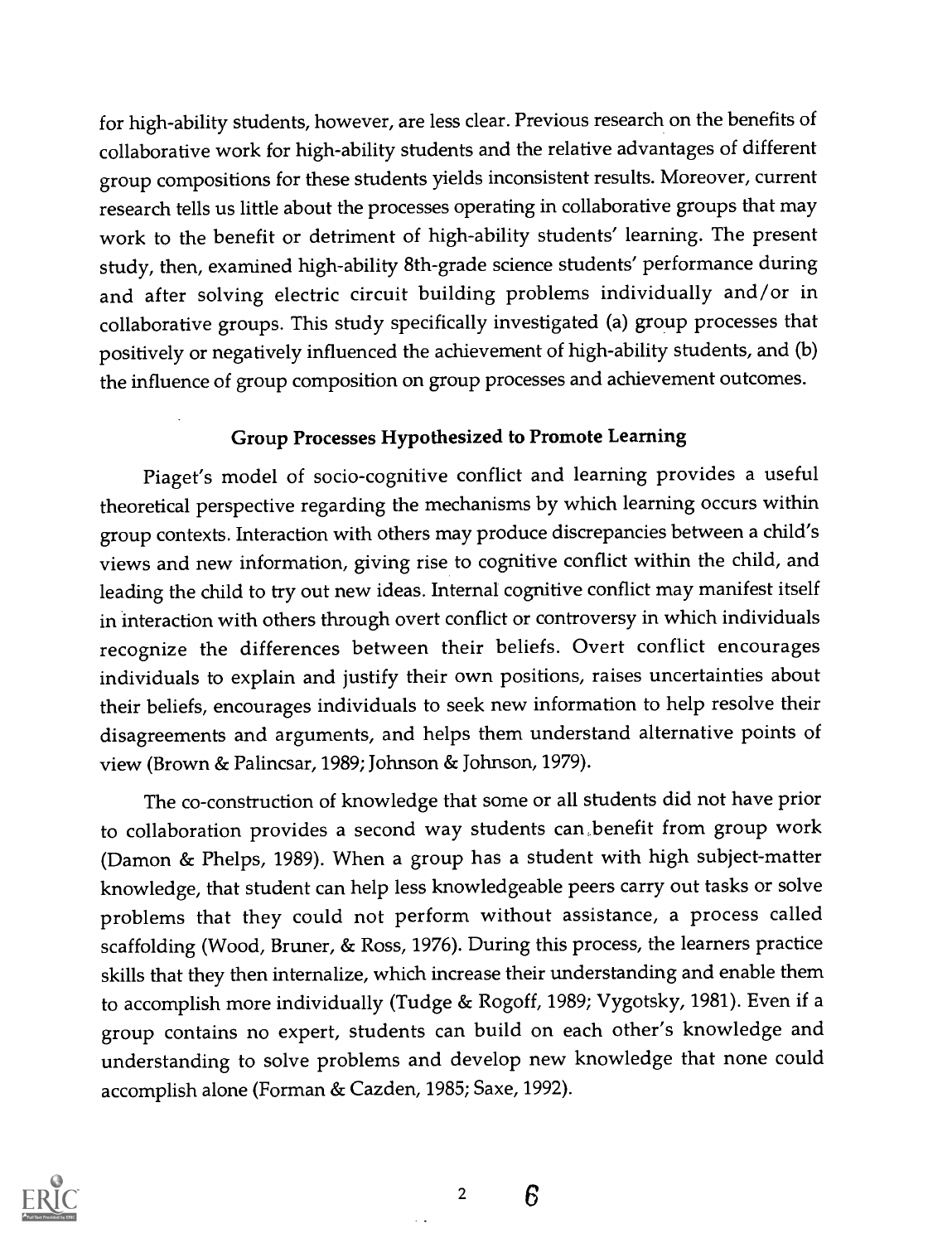Students working collaboratively can also learn by helping each other. From a theoretical perspective, both the help-giver and the help-receiver stand to benefit from elaborated help, that is, detailed explanations about how to solve problems or complete tasks. Giving explanations encourages the explainer to clarify and reorganize the material in new ways in order to make it understandable to others (Bargh & Schul, 1980). This cognitive restructuring may help the explainer to understand the material better, develop new perspectives, and recognize and fill in gaps in her understanding. By tailoring explanations to the difficulties of other students, helpers may construct more elaborate conceptualizations than they would when solving the problems for themselves (Benware & Deci, 1984; Yackel, Cobb, & Wood, 1991). Receiving explanations can benefit the receiver by filling in gaps in her understanding, correcting misconceptions, and strengthening connections between new information and, previous learning (Mayer, 1984; Wittrock, 1990). Students have the potential to explain effectively because peers share a similar language and can translate difficult vocabulary and expressions into words that fellow students can understand (Noddings, 1985). Further, because explainers and other students often learn material at the same time, this enables explainers to tune into other students' misconceptions and give relevant explanations (Vedder, 1985). Students can also control the pace of explanations (as well as the pace of group work) to better promote understanding. Students experience the benefits of receiving explanations most strongly when receivers have, and use, opportunities to apply the explanations to solve problems or perform tasks for themselves (Vedder, 1985; Mastergeorge, Webb, Roc, & Baure, 2000; Webb, Troper, & Fall, 1995). Carrying out further activity after receiving explanations may (a) help learners internalize principles and construct-specific inference rules for solving problems (Chi & Bassock, 1989; Chi, Bassock, Lewis, Reimann, & Glaser, 1989), (b) help learners monitor their own understanding (Chi & Bassock, 1989), and (c) help make the group aware of a student's continued misunderstandings (Shavelson, Webb, Stasz, & McArthur, 1988).

The beneficial social-emotional processes that take place in collaborative groups can also enhance learning, especially if students receive incentives to cooperate, such as rewards for high group performance or effort. According to the motivational theory of Deutsch (1949), when groups work toward a common goal, students will praise, encourage, and support each other's efforts, resulting in greater

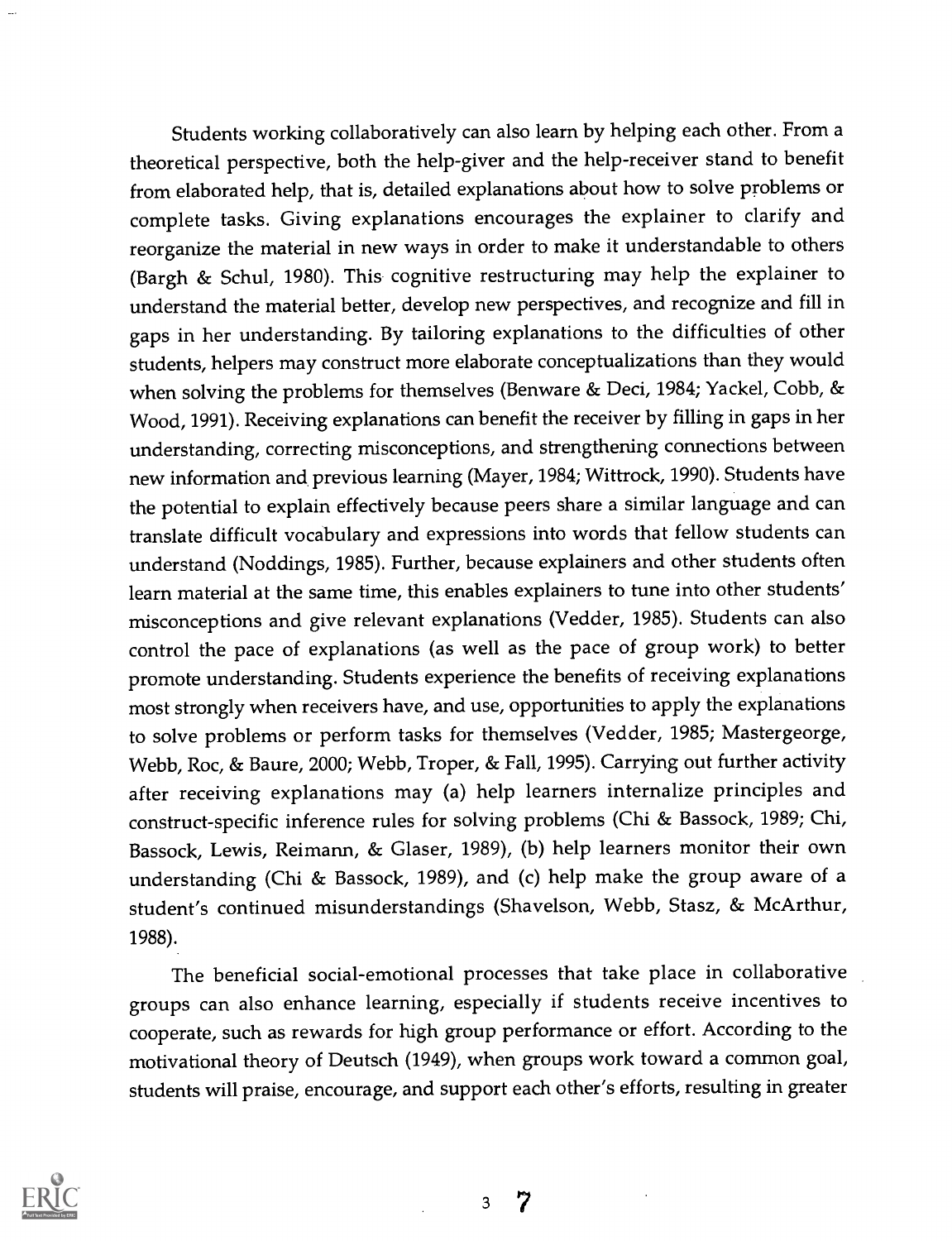effort and an increased liking of the task and other students (see also Johnson & Johnson, 1985).

However, not all groups function in ways that promote learning. A variety of debilitating processes may inhibit group functioning. For example, a number of studies found that receiving non-elaborated help (e.g., the answer without any description of how to obtain it) in response to questions or errors negatively affects achievement (see Webb & Palincsar, 1996). Another debilitating process concerns the failure of students to seek help when they need it. Insights into when students do and do not seek help come from Nelson-Le Gall's (1981, 1985, 1992; Nelson-Le Gall, Gumerman, & Scott-Jones, 1983) comprehensive, five-step model of children's helpseeking. For students to benefit from group work, they must realize that they need help, be willing to seek help, identify someone who can provide help, use effective strategies to elicit help (e.g., ask explicit, precise, and direct questions; Peterson, Wilkinson, Spinelli, & Swing, 1984; Wilkinson, 1985; Wilkinson & Calculator, 1982a, 1982b; Wilkinson & Spinelli, 1983; see also Webb et al., 1995; Webb & Kenderski, 1984), and be willing to reassess their strategies for obtaining help.

Debilitating socio-emotional processes can also occur within groups, decreasing the chance that students will benefit from the group-work experience. Salomon and Globerson (1989) observed four such processes among pairs of students working on reading and writing tasks at the computer. In the "free rider" effect (see also Kerr & Bruun, 1983), also called "diffusion of responsibility" (Slavin, 1990), some group members sat back and let others do the work. This sometimes produced a "sucker effect" in which the group members doing all of the work discover that their fellow students took them for a free ride and therefore start to contribute less to group work to avoid the label of "sucker." The dominance of some group members over others constituted a third effect, with high-status students having undue influence over group functioning, thereby preventing low-status students from making contributions or obtaining the help that they needed (see Dembo & McAuliffe, 1987). Finally, Salomon and Globerson observed some pairs deciding to go through the motions without actually performing the assigned task, feigning busyness. Deering (1989) observed additional disabling processes, such as aggressiveness and hostility leading to unconstructive and bitter arguments, and passivity and acquiescence leading to premature agreement on answers.

Nearly all research investigating the relationships between group processes and learning outcomes combines all ranges of students' ability. Therefore, this body



4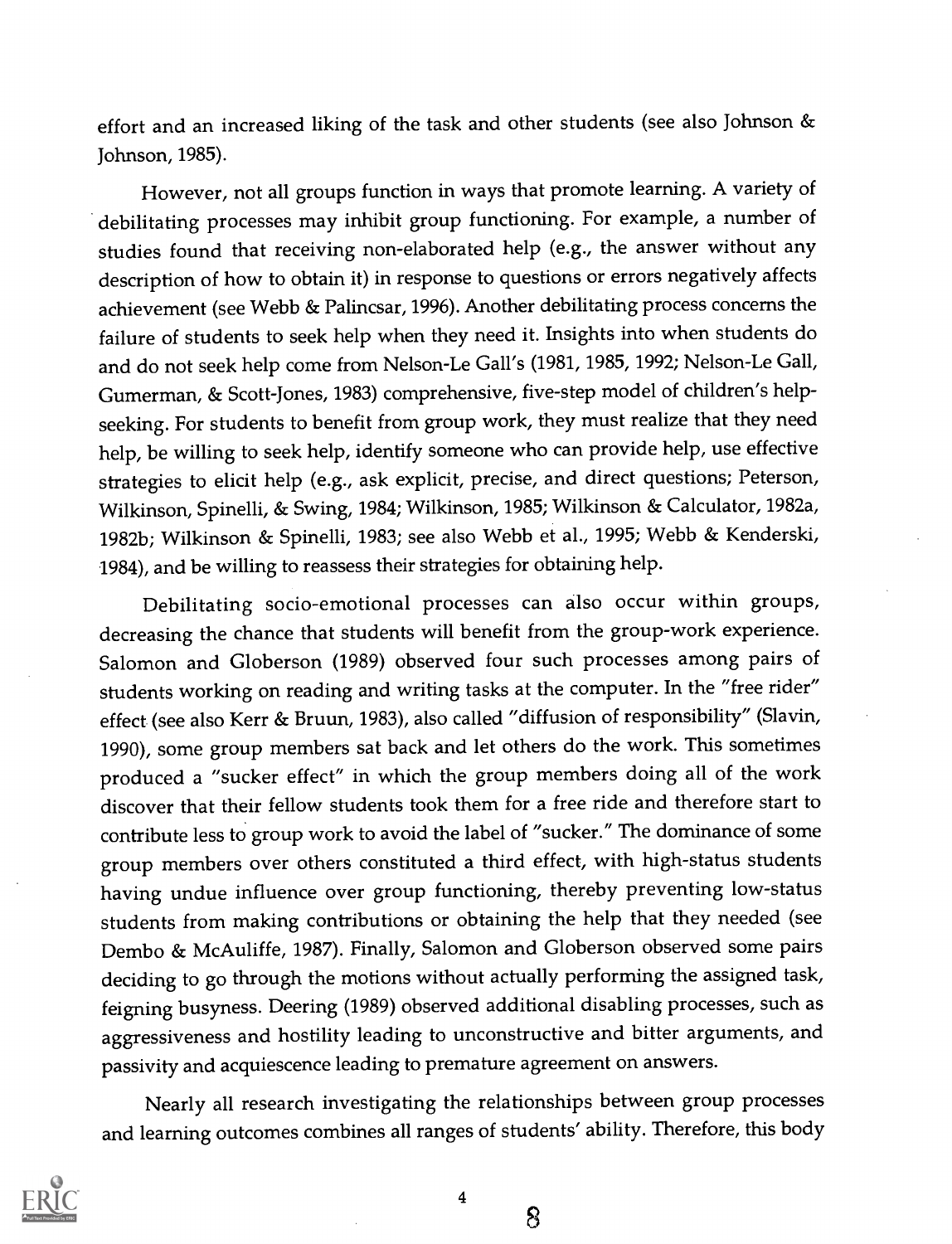of work tells us little about the processes that specifically predict high-ability students' learning outcomes. Yet, the small amount of research that focuses specifically on high-ability students demonstrates similar patterns in what makes for a positive group experience. Swing and Peterson (1982) found that on two out of three outcome measures, giving conceptual or sequencing explanations related positively, and carrying out off-task behavior related negatively, to high-ability students' achievement.

## Achievement of High-Ability Students in Homogeneous and Heterogeneous Groups

Teachers often ask how they should assign students to collaborating groups within their classrooms. Many cooperative learning methods recommend that teachers form groups heterogeneously to reflect the diversity of ability, gender, and ethnic backgrounds in the class. The reasons for creating such groups include maximizing the opportunities for peer tutoring and support, improving cross-race and cross-gender relations, ensuring that every group has at least one student who can do the work (Kagan, 1992), and making groups comparable for fair inter-group competition (Slavin, 1990). While much research has found that lower ability students gain more from working in heterogeneous groups than working in homogeneous groups or individually (see Webb & Palincsar, 1996), fewer studies have conducted these comparisons for high-ability students, where researchers typically define high-ability as the top 25% or 33% of a population or sample. Studies comparing individual and group work for these high-ability students yield inconsistent results. In the comparison of homogeneous grouping, heterogeneous grouping, and individual work from which the present study stems, Webb, Nemer, Chizhik, & Sugrue (1998) found that high-ability students performed better in homogeneous groups than in heterogeneous groups, with high-ability students working individually performing in the middle (but not significantly different from students working in either heterogeneous or homogeneous groups). Two other studies, in contrast, found advantages of heterogeneous grouping over individual work for high-ability students for one out of three computer learning posttests (Hooper, Temiyakarn, & Williams, 1993) and on both outcome measures of reading recall and higher level reasoning (Johnson & Johnson, 1993).

A number of other studies compare achievement of high-ability students in heterogeneous and homogeneous groups. In a large majority of these studies, high-

5

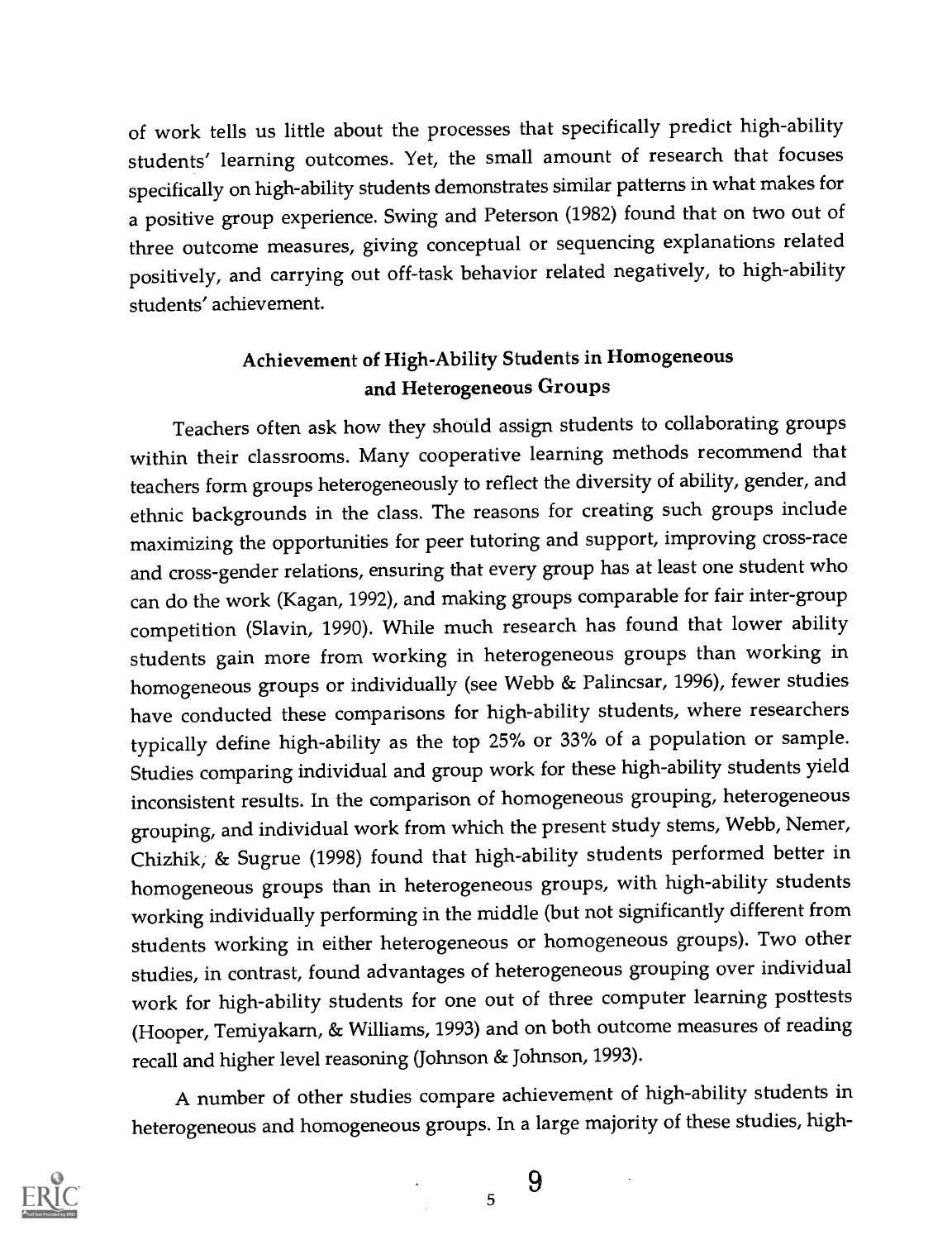ability students performed equally well on achievement tests after working in heterogeneous and homogeneous groups (e.g., Armstrong, 1994; Azmitia, 1988; Carter & Jones, 1994; Hooper & Hannafin, 1988, 1991; Hooper, Ward, Hannafin, & Clark, 1989; Jones & Carter, 1994; Jones, Carter, & Rua, 1998; Lawrenz, & Munch, 1985; Melser, 1999; Sherman & Klein, 1995; Skon, Johnson, & Johnson, 1981). Most of the remaining studies found higher achievement in homogeneous groups than in heterogeneous groups on some or all outcomes (Baron, 1994; Fuchs, Fuchs, Hamlett, & Karns, 1998; Knupfer, 1993). A notable exception lies in a study that demonstrated that high-ability students learned more in heterogeneous groups than in homogeneous groups (Webb, 1980) because, in heterogeneous groups, high-ability students often assumed the role of teacher and explained the material to other group members (typically the low-ability student). In homogeneous groups, high-ability students exchanged relatively few explanations, apparently because they assumed that everyone could master the material without help.

Some studies reported differences in the behavior of high-ability students in the two group compositions, even when no differences in achievement appeared. Carter and Jones (1994) found that high-ability students in heterogeneous pairs working on activities related to balance interacted in more productive ways than those in homogeneous pairs. The high-ability students in heterogeneous pairs spoke more, took more turns speaking, and exhibited more helping behavior. Similarly, Jones and Carter (1994) found that high-ability students in heterogeneous pairs modeled thinking processes and strategies for manipulating equipment, and guided and monitored low-ability students' progress. Fuchs, Fuchs, Hamlett, and Karns (1998), in contrast, found that high-ability students in heterogeneous pairs did not adopt a teaching role and, for the most part, did the work themselves, possibly because the task proved too complex to involve low-ability students' participation.

The participants in the present study came from a project investigating the effects of group ability composition on group processes and outcomes in science performance assessments (Webb et al., 1998). In that study, students in 21 eighthgrade classes worked on a science assessment in heterogeneous groups, homogeneous groups, or individually, and subsequently worked on another science assessment individually. Below-average students who worked with above-average students showed higher achievement than did below-average students who worked in groups without above-average students. Below-average students learned from the more accurate and higher quality answers and explanations given in heterogeneous

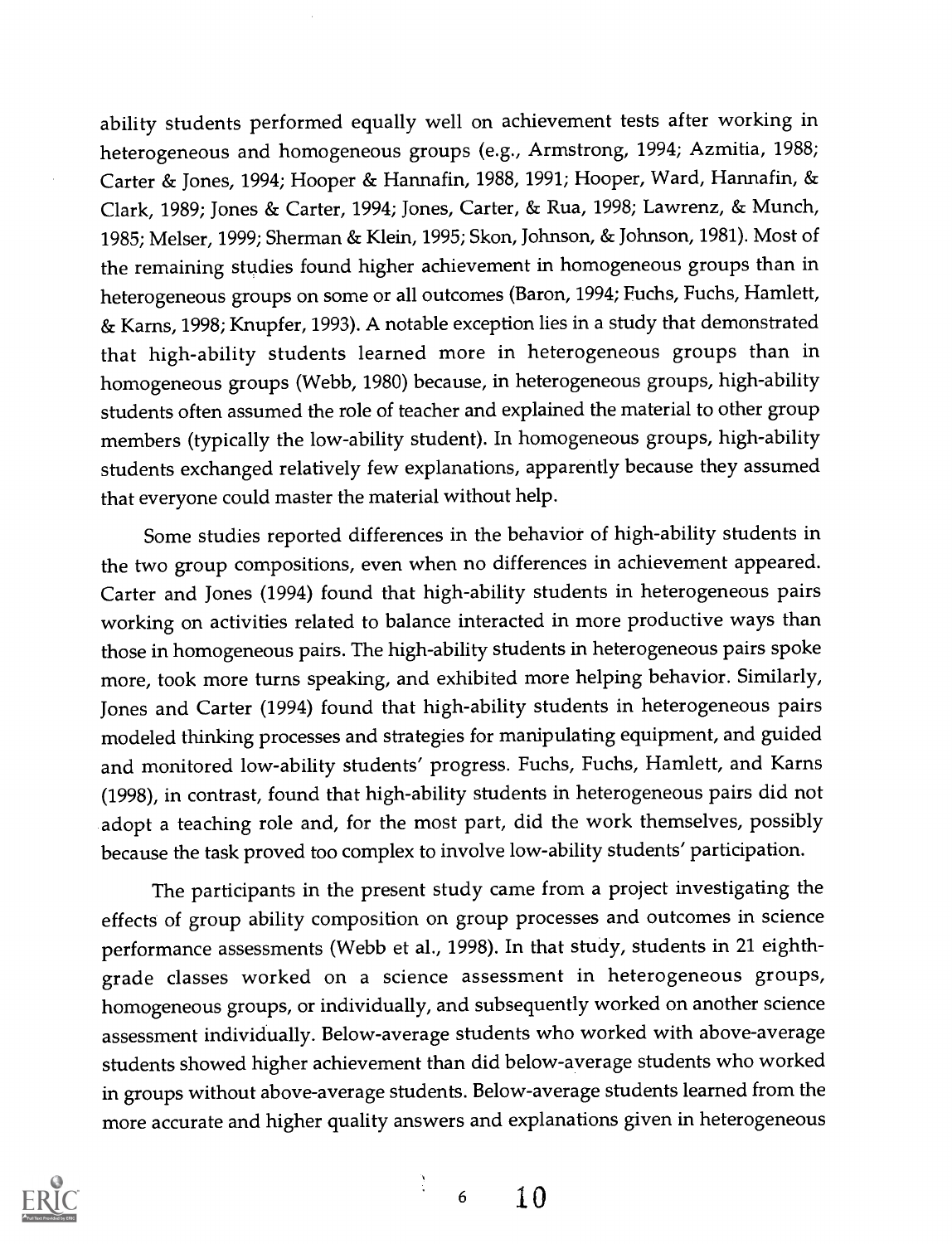groups. Yet unlike their low-ability peers, high-ability students working in homogeneous groups outperformed high-ability students who worked in heterogeneous groups. The analyses of behavior and experiences of high-ability students in that study, however, failed to uncover explanations for the differences in achievement across group compositions. For example, the quality of the group discussion did not seem to correlate with outcome measures for high-ability students. Furthermore, high-ability students did not engage in more high-level participation (e.g., making suggestions, paraphrasing others' suggestions) in one group composition than in the other, a variable that positively related to learning outcomes in previous research (e.g., Webb et al., 1995). To understand the performance results found in the previous study, the present study focused exclusively on the experiences and outcomes of high-ability students and carried out intensive analyses of high-ability students' interactions with other group members.

### Method

#### Sample

The sample in the original study (Webb et al., 1998) consisted of 662 seventhgrade and eighth-grade students (21 classes) from five schools in Los Angeles County. The present study focuses on the top 25% of that sample, designated as high-ability (described in more detail below). Two schools had small numbers of high-ability students, and no homogeneously high groups, so we did not include them in the analyses. A third school had a small number of homogeneous and heterogeneous groups, but because its overall performance ranked considerably below the two remaining schools, we did not include it in the analyses. The sample for analysis, then, consisted of the high-ability students from the remaining two schools (9 classes;  $n = 99$ ). Of these students, 83 students worked in 47 three-person groups, and 16 students worked individually. The samples from the two schools were predominantly White (89%), with small numbers of Black students (2%), Hispanic students (2%) and Asian students (6%). Females comprised approximately half of the sample (49%).

### Procedures

At the beginning of the study, prior to instruction in electricity and electric circuits, all students completed three pretests: vocabulary (Vocabulary Test V-1, Buros, 1974), verbal reasoning (the New Jersey Test of Verbal Reasoning Form B,



 $, 11$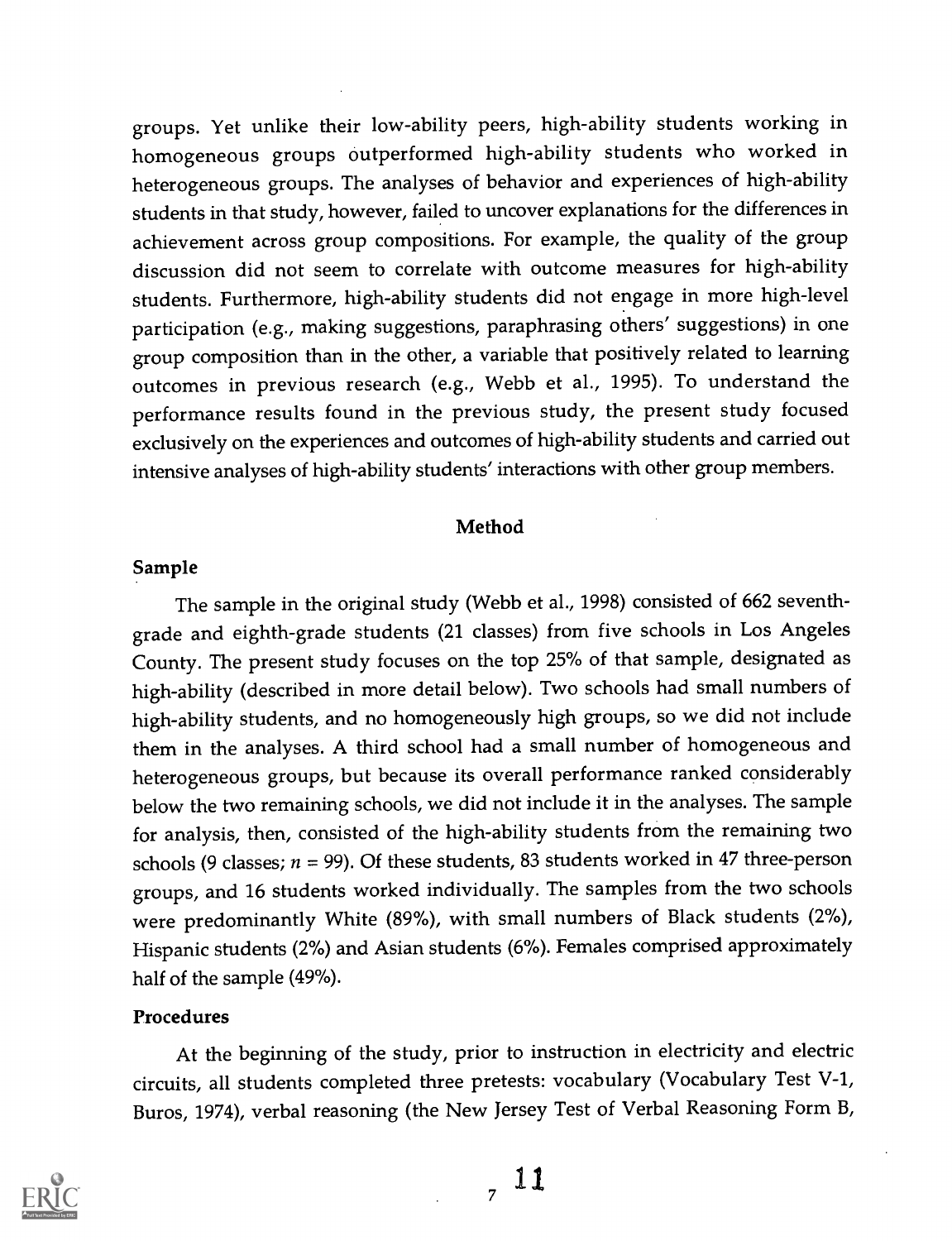Shipman, 1985), and nonverbal reasoning (Raven's Progressive Matrices). After the administration of these tests, all teachers conducted a 3-week unit on electricity and electric circuits in their classrooms. We gave the teachers the freedom to teach the topic in their own way, using their own instructional materials. We told teachers that the assessments administered at the end of instruction would target students' knowledge of the concepts of voltage, resistance, and current, as well as the relationships among them, but teachers did not know in advance what form our evaluation of the students' knowledge of these concepts would take.

At the end of the instructional unit, students completed a hands-on and a written assessment measuring their understandings of voltage, resistance, current, and the interrelationships between these concepts. Students finished both activities individually, without help from other students or from the teacher. The hands-on component required students to assemble manipulatives (batteries, bulbs, wires, and resistors) into electric circuits, draw diagrams of their circuits, and then answer questions (multiple choice and written explanations). Proctors videotaped all assembled circuits. A subset of the paper-and-pencil written component consisted of items analogous to the hands-on element (see Appendix) but required students to draw the circuits instead of assemble them. The other items on the written component did not have direct analogues in the hands-on component, and therefore we did not include them in the present analyses.

One month later, with no intervening instruction or review, students recompleted the same two science assessments (hands-on and written). Students completed the hands-on component first and the written module the next day. For the hands-on component, approximately 80% of the students in each class worked in collaborative three-person groups; as a control, the remaining 20% of the students worked individually at separate desks with no interaction with others. All students completed the written component individually.

When students worked in collaborative groups, each group received one set of manipulatives (batteries, bulbs, wires, resistors), but students had to complete their own written responses (although they could work together on composing the answers). Students received instructions to work together to complete the tasks, to help each other understand how to solve the problems, to ask questions of each other, and to assist group members who seemed confused or appeared to need help. Of the seven or eight groups in each class, proctors videotaped five groups while they completed the test.



8

 $\Delta$ 

12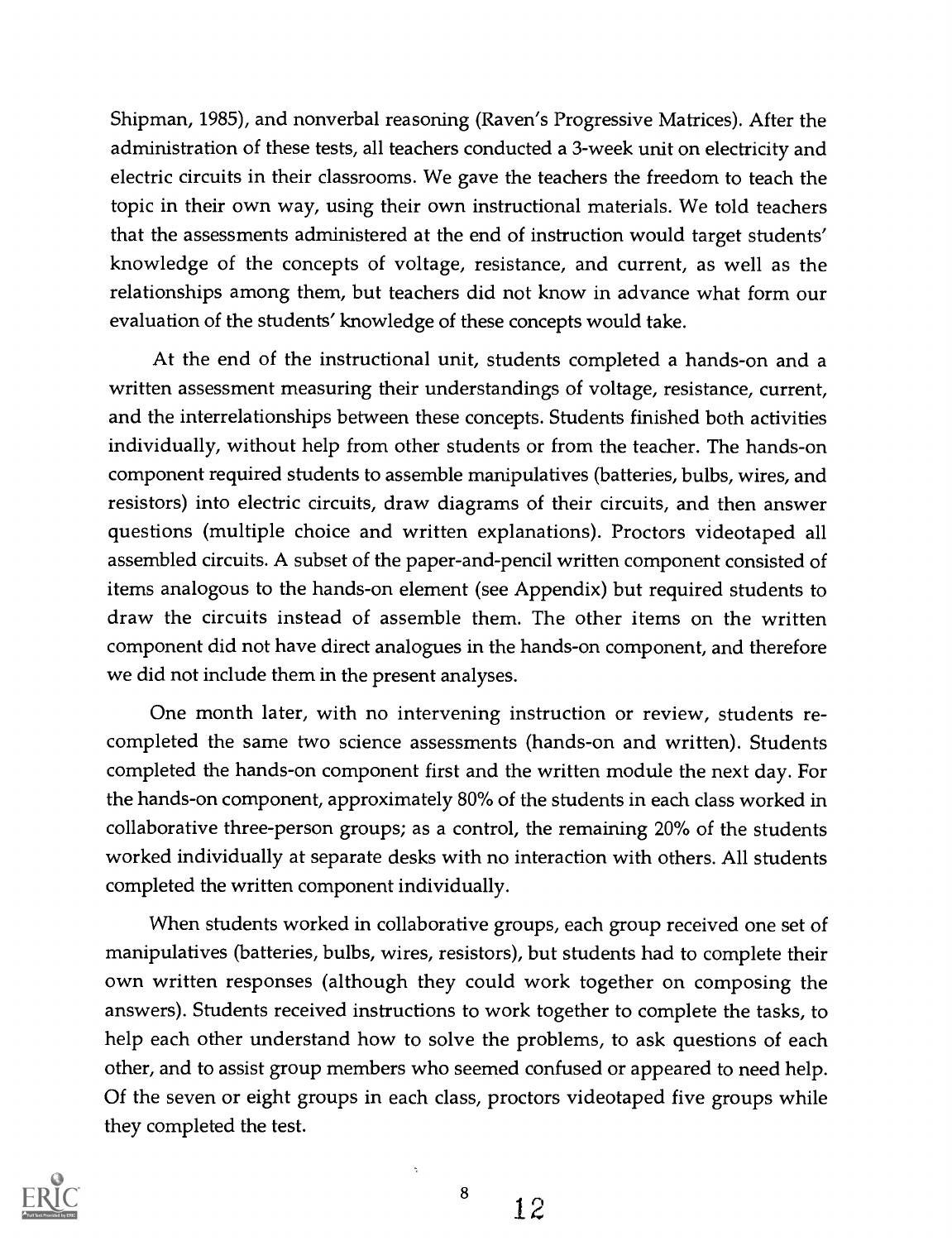## Design

The design, then, had three phases. In the first phase, students completed the verbal and nonverbal pretests, and the first administration of the hands-on and paper-and-pencil assessments individually. In the second phase, students completed the hands-on component again either in collaborative three-person groups or individually. In the third phase, all students individually completed the paper-andpencil component again. Table 1 summarizes the design of the study.

## Scoring of Science Achievement Assessments

Hands-on component. The hands-on component consisted of two tasks. For each task, students received a bag of materials containing 1.5-volt and/or 9-volt batteries, wires, bulbs, and graphite resistors (Task 1: two 9-volt batteries and two 1.5-volt batteries, three bulbs in bulb holders, and seven wires with alligator clips; Task 2: two 9-volt batteries, two bulbs in bulb holders, three graphite resistors, and seven wires with alligator clips). Students received instructions to assemble pairs of circuits so that the bulb in one circuit was brighter (or dimmer) than the bulb in the other circuit. After circuit construction, we asked students to draw diagrams of their circuits, explain why one circuit was brighter than the other, and answer three multiple-choice items about which of their two circuits had higher voltage, resistance, and current. Further, the test asked students to write an explanation to justify each multiple-choice answer (see Appendix).

Students assembled a variety of circuits. Because different pairs of circuits gave rise to different correct answers, we scored the multiple-choice items and the explanations according to the circuits that students assembled (as shown on the

| Table 1                  |                   |                          |
|--------------------------|-------------------|--------------------------|
| Design of Study          |                   |                          |
| Phase 1                  | Phase 2           | Phase 3                  |
| <b>INDIVIDUAL</b>        | <b>GROUP</b>      | <b>INDIVIDUAL</b>        |
| <b>Pretests</b>          | Hands-on science  | Paper-and-pencil science |
| Verbal reasoning         |                   |                          |
| Vocabulary               |                   |                          |
| Nonverbal reasoning      |                   |                          |
|                          | <u>OR</u>         |                          |
| Hands-on science         | <b>INDIVIDUAL</b> |                          |
| Paper-and-pencil science | Hands-on science  |                          |

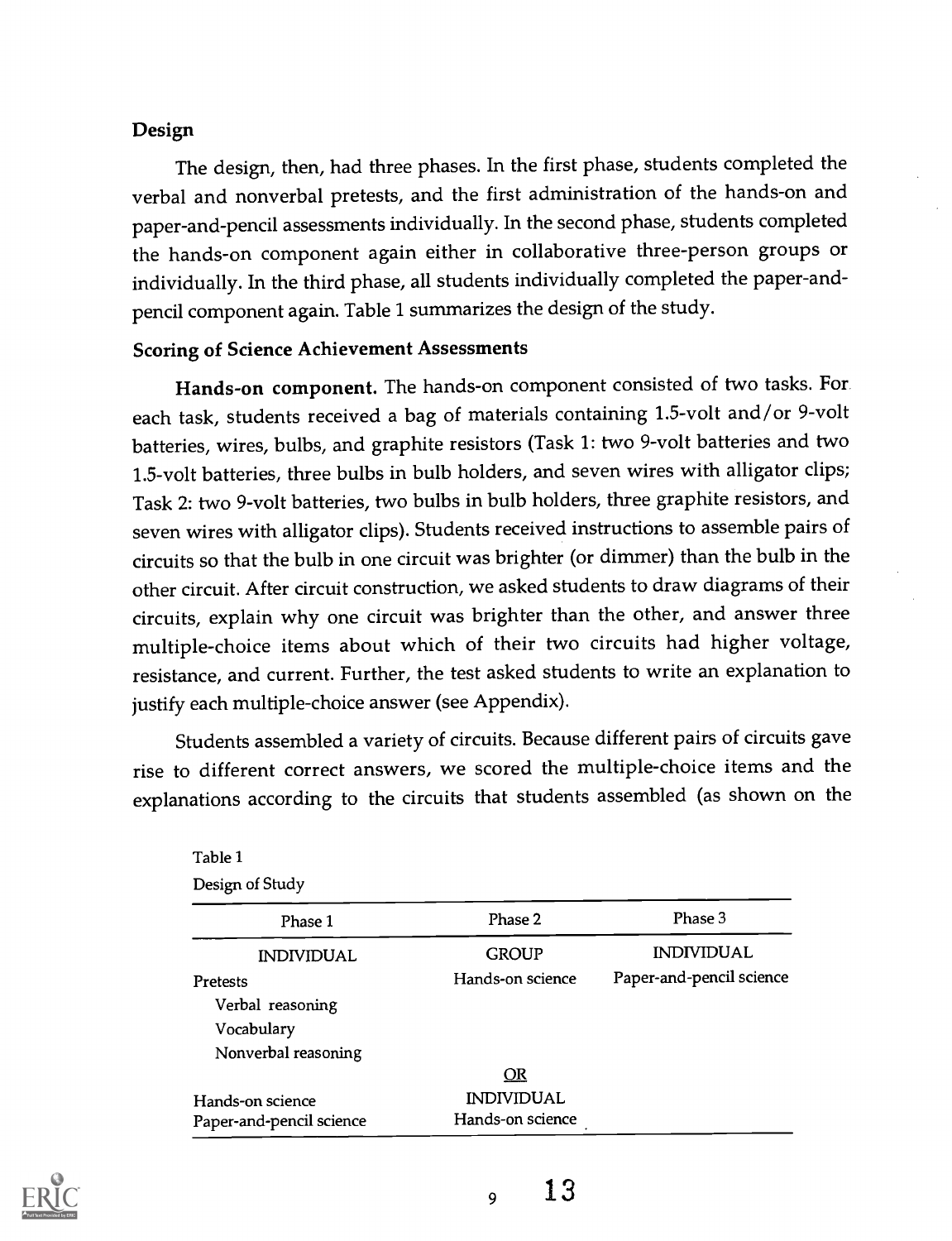videotapes of their circuits). For example, if a student assembled two circuits that each contained a nine-volt battery and a 1.5-volt battery, both circuits would have equal voltage. If a student assembled one circuit with one 9-volt battery and two 1.5 volt batteries and the other with only one 9-volt battery, the first circuit would have the higher voltage.

Each multiple-choice item received a score of correct or incorrect (0,1) based on the circuits assembled. Coders scored justifications on a 0-to-1 scale according to accuracy and completeness. For example, when asked "Why was voltage in Circuit A higher than in Circuit B?" coders assigned the following scores:

- 1 if a student mentioned the relative number of batteries in the two circuits in addition to the relative power or voltage generated by the batteries;
- 0.67 if a student mentioned the relative number of batteries in the two circuits but not the strength or voltage of the batteries;
- 0.33 if a student mentioned batteries but not the relative number or relative strength of them; and
- 0 if the explanation was irrelevant or if it displayed confusion over cause and effect (for example, "the voltage is higher because it is brighter").

Two coders scored all justifications. The correlation between coders' ratings exceeded 0.95 for all justification items.

Paper-and-pencil written component. The portion of the paper-and-pencil written component presented in these analyses consists of items exactly analogous to the hands-on component except that students received pictures of the equipment (batteries, bulbs, resistors) instead of actual manipulatives (see Appendix). Otherwise, on this portion of the test the students received identical instructions. We asked students to construct two circuits (draw diagrams using the items given in order to make the bulb in one circuit brighter (or dimmer) than the bulb in the other) and answer the same multiple-choice and explanation questions.

## Scores Used in the Analyses

Hands-on component score. The hands-on component score used for analysis consisted of the mean of the three multiple-choice items and four justification items for each of the two tasks. This totaled 14 items (equally weighted). We calculated one hands-on score for Phase 2 (internal consistency alpha = .86) and one for Phase 3  $(alpha = .83).$ 

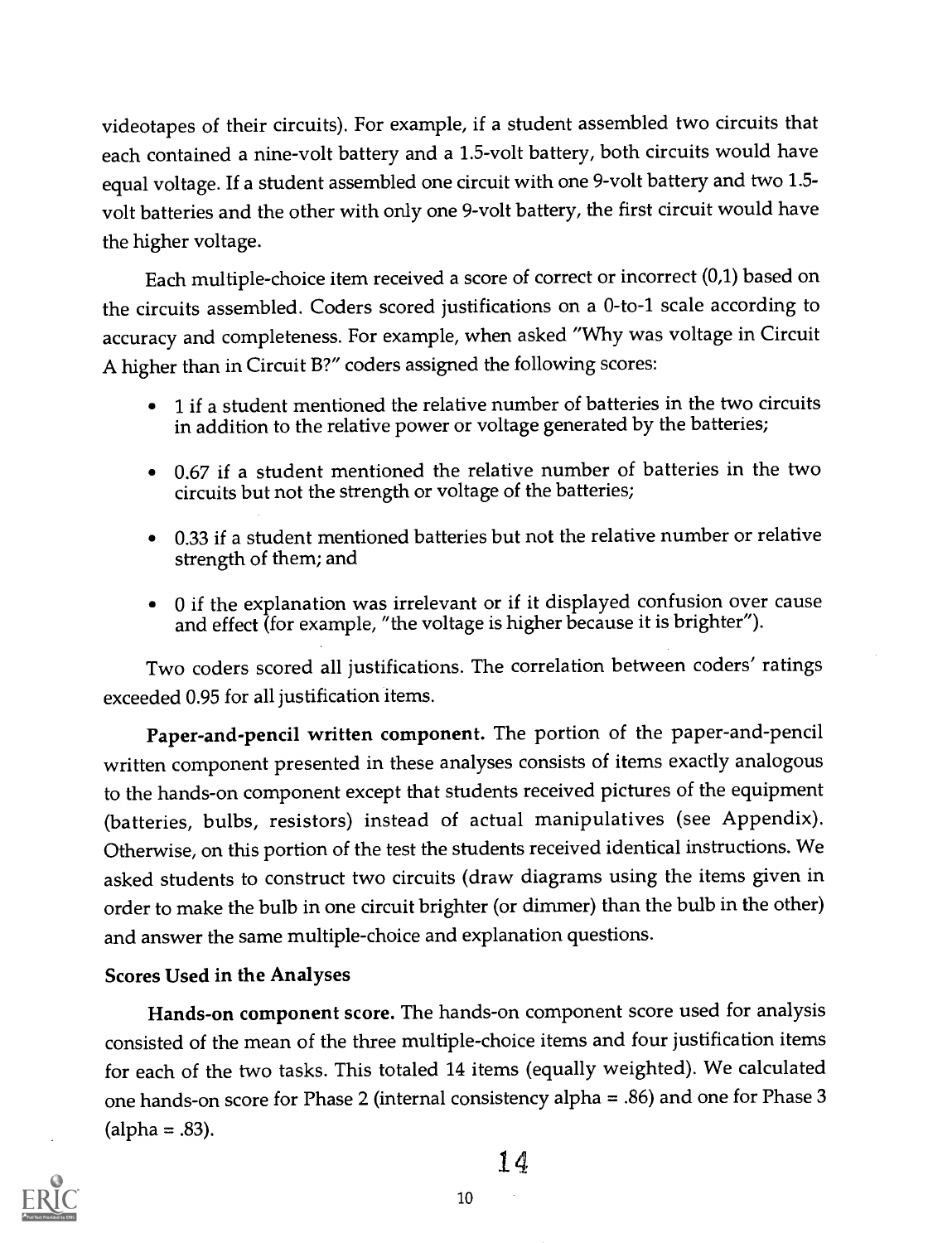Paper-and-pencil analogue score. As described above, we analyzed the subset of the written component analogous to the hands-on component. The only difference between these two modules was that students received pictures of the batteries, bulbs, and resistors instead of the actual equipment. We combined scores on the paper-and-pencil analogue items in the same way as the hands-on component scores to form a composite score (14 items, equally weighted). We calculated one written analogue score for Phase 2 (alpha = .85) and one for Phase 3 (alpha = .85).

## Determining Ability Levels

We computed a composite score based on both the pretests and the science tests administered during Phase 1 to serve as a measure of students' competence prior to group-work. In the ability composite, we weighted the science scores more heavily than the verbal and nonverbal reasoning scores because, among students who worked individually in all phases of the study (the total sample), science scores in Phases 2 and 3 had a higher correlation with science scores in Phase 1 (rs ranged from .68 to .69) than with the verbal and nonverbal scores in Phase 1 (rs ranged from .40 to .60). We call the composite measure ability to distinguish it from the achievement scores in Phases 2 and 3. Although we use the term ability here, we should note that the composite combines science achievement, verbal and nonverbal reasoning ability, and vocabulary, and so it has a heavy achievement component.

We classified students as low, low-medium, medium-high, or high in ability based on the composite ability score. One quarter of the sample comprised each ability level.

## Group Compositions

A variety of group compositions included high-ability students. For the present analyses, we describe the group compositions according to the lowest ability level in the group: low (6 groups), low-medium (10 groups), medium-high (23 groups), and high (8 groups). Proctors videotaped 6 low groups, 9 low-medium groups, 13 medium-high groups, and 8 high groups. Regardless of the ability mix in the group, we formed groups so that they would be heterogeneous on gender and ethnic background to reflect the class mix of student characteristics.

We used stratified random sampling from the different ability levels in order to select the 20% of students in each class who worked individually during the second phase. In the two schools analyzed here, 16 high-ability students worked individually during that phase.

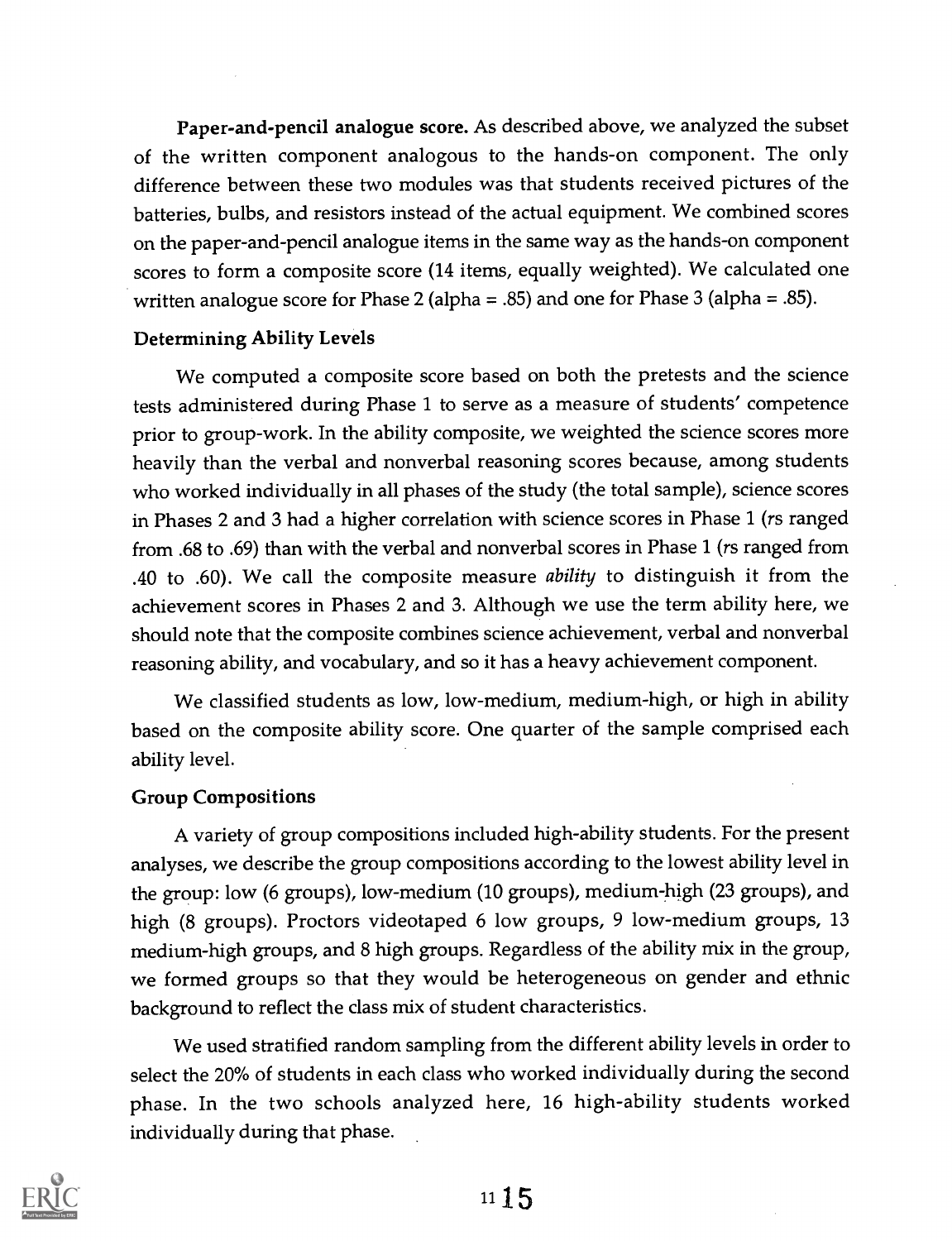## Coding of Videotapes

Group discussions. Proctors videotaped groups as the students worked collaboratively on the hands-on component. Coders then assigned two group discussion scores using the same scoring scheme applied to the hands-on test: the accuracy of students' multiple-choice answers and the quality of their justifications. For each multiple-choice item on the test, coders gave the group a 1 if anyone in the group voiced the correct answer and a 0 otherwise. For each item, coders gave the group a score for the highest level of justification articulated based on the contributions of the three students in the group. For example, when looking at a justification about why one circuit had higher current than the other, if one student explained that Circuit A had higher current because it had more voltage and another student explained that lower resistance also led to higher current, coders combined the two justifications (one about voltage and one about resistance) to form a single justification that coders then scored. The justification score, then, reflected the maximum level of discussion in the group and could have reflected the contributions of one, two, or all three students.

To check interrater agreement, two coders scored the group discussion variables for 42 groups (2 per classroom). The raters' codes correlated at 1.00 for accuracy of answers and 0.99 for quality of justifications.

It should be noted that the coding of these group discussion variables differed somewhat from the coding in prior analyses (Webb et al., 1998). In the earlier study, if a group did not provide any verbal response for an item, we coded the accuracy of the response 0. In the present study, if a group did not provide a verbal response for an item, we did not code the accuracy; the code would be missing for that item. The accuracy of group discussion codes, then, reflects only the accuracy of the responses given verbally.

Individual behavior of students in groups. In order to evaluate how working in collaborative groups impacted students, we looked at four categories of student behavior: (1) the responsiveness of the high-ability student to other students' need for help (as indicated by questions, errors, or nonverbal signals of confusion), (2) the responsiveness of the other members of the group to the high-ability student's need for help, (3) the contributions made by the high-ability student in the absence of any indication of a need for help on the part of other group members, and

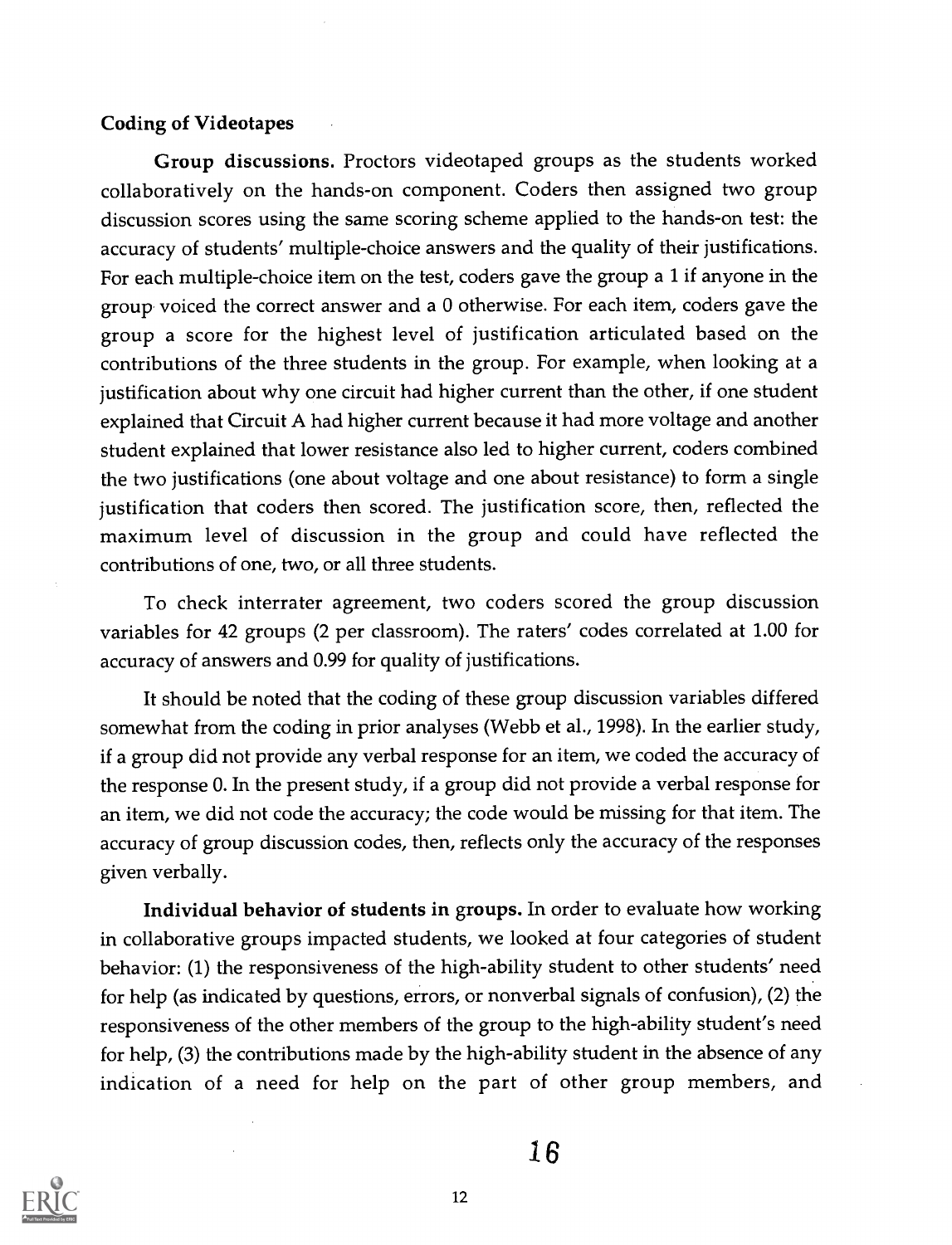(4) debilitating processes occurring in the group (initiated or received by the highability student).

For categories 1 and 2, responsiveness to need for help, we took a two-pronged approach to coding group interactions. We coded the signal that indicated a need for help and coded the response given. Signals included nonverbal behavior (looking confused), general statements of confusion ("I don't know how to do this"), questions that signaled confusion, a lack of comprehension, or a need for information (requests for the answer, an explanation, information, or a justification for why someone gave the answer he or she did), and errors (incorrect multiplechoice answers, incorrect or incomplete justifications, incorrect suggestions for circuit building or diagram drawing). Responses included answers (multiple choice or justification), explanations, information, suggestions, corrections of error, agreement, a non-content response ("I don't know"), and negative responses (insulting, dismissing requests for help). We coded all responses for accuracy, completeness, level of elaboration, and whether the help-giver could have provided a better or more complete response based on his or her knowledge as demonstrated in the Phase 1 measures.

We then placed each combination of signal and response along two continua of responsiveness. The first continuum looked at the content of the response, specifically the accuracy and level of elaboration of the content provided in response to a need for help. The continuum ranged from +3 (fully accurate and elaborated) to 3 (inaccurate and elaborated). Descriptions of each point on the content continuum appear in Table 2. The second continuum took into account the motivation of the student in giving a particular response, that is, the intended helpfulness of the response from the perspective of the help-giver. We coded a response as high on the intended helpfulness continuum if the help-giver gave an elaborated response, whether or not it was correct. This continuum also ranged on a scale from +3 (highly responsive) to -3 (insulting a fellow group member). Descriptions of each point on the intended helpfulness continuum also appear in Table 2.

Category 3 consisted of high-ability students' behaviors when no one in the group overtly signaled a need for help. These behaviors included offering suggestions, answers, explanations, and information; listening to other students make such contributions; agreeing with others' contributions; ignoring others' contributions; and making no contribution when no one else in the group contributed either. We used the frequency of each kind of behavior in the analyses.

 $\mathbf{r}$ 

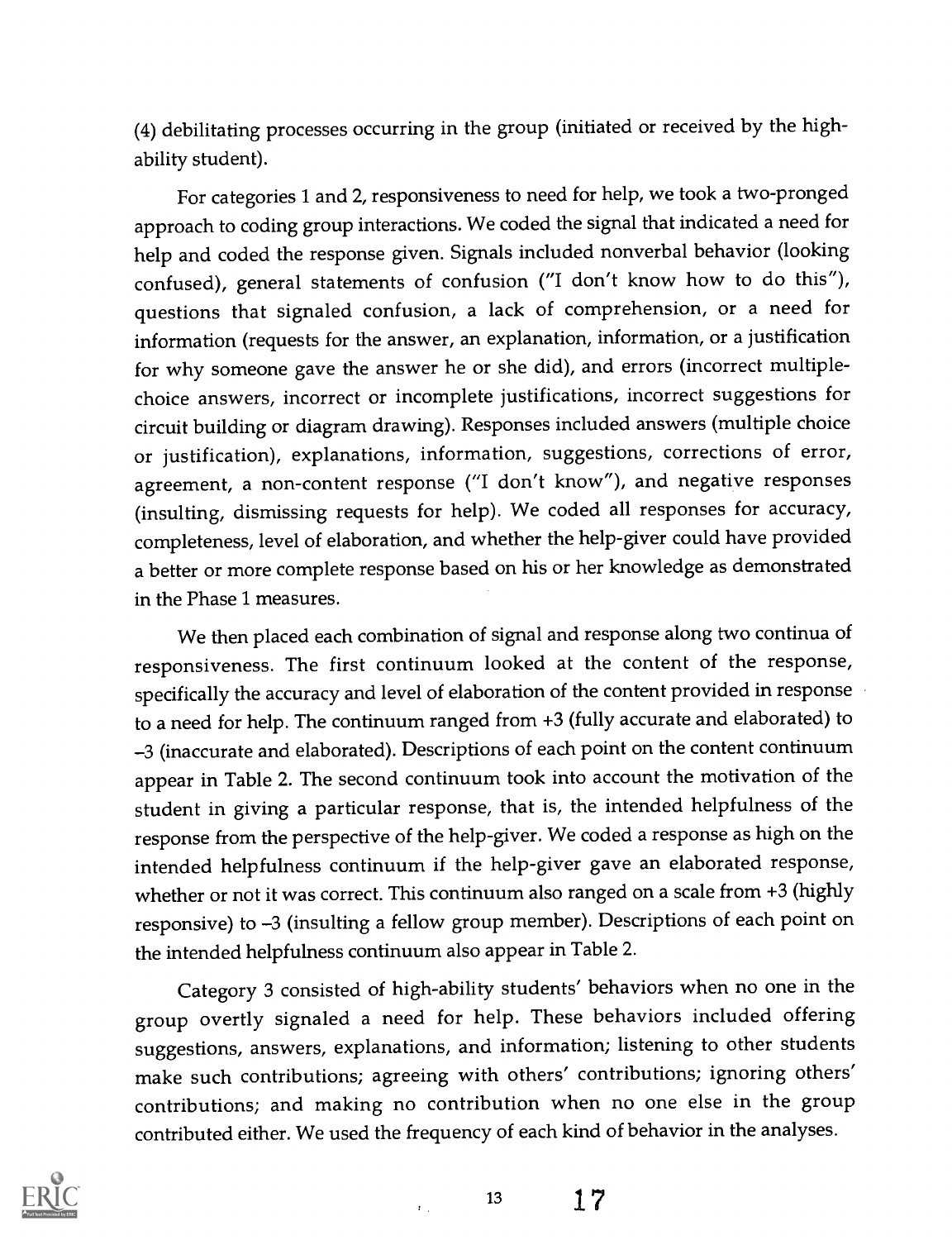Table 2

| Continua of Student Responsiveness to Other Students' Need for Help |  |
|---------------------------------------------------------------------|--|
|---------------------------------------------------------------------|--|

| Level        | Description                                                                             |
|--------------|-----------------------------------------------------------------------------------------|
|              | Content continuum                                                                       |
| $+3$         | Correct answer, complete with explanation                                               |
| $+2$         | Correct answer that completely answers the question, but with little or no explanation) |
| $+1$         | Partially correct answer                                                                |
| $\Omega$     | No content                                                                              |
| $-1$         | Probably incorrect, very unclear                                                        |
| $-2$         | Incorrect answer with little explanation                                                |
| $-3$         | Incorrect answer with explanation                                                       |
|              | Intended helpfulness continuum                                                          |
| $+3$         | Correct or incorrect response with explanation                                          |
| $+2$         | Correct or incorrect response with minimal explanation                                  |
| $+1$         | Correct or incorrect response with no explanation                                       |
| $\mathbf{0}$ | Neutral                                                                                 |
| $-1$         | Providing a response at a lower level than the capacity of the help-giver               |
| $-2$         | Ignoring or dismissing need for help                                                    |
| $-3$         | Insulting                                                                               |

Finally, category 4 consisted of debilitating behavior: ordering others to do something or to stop doing something, commandeering equipment (including preventing others from participating in circuit construction), giving or receiving insults, interrupting others or being interrupted, and carrying out off-task conversation or behavior. The analyses used the frequencies of these behaviors.

## Results and Discussion

## Overview of Analysis Strategy

The analyses proceeded in four phases. The first phase examined performance differences across group ability compositions. We looked at group ability composition in three ways. (1) We examined performance differences across highability students in the four group compositions defined by the lowest ability in the group (low, low-medium, medium-high, high). (2) We collapsed all heterogeneous groups (groups with high-ability students and at least one student at another ability level-low, low-medium, or medium-high) and compared the performance of high-

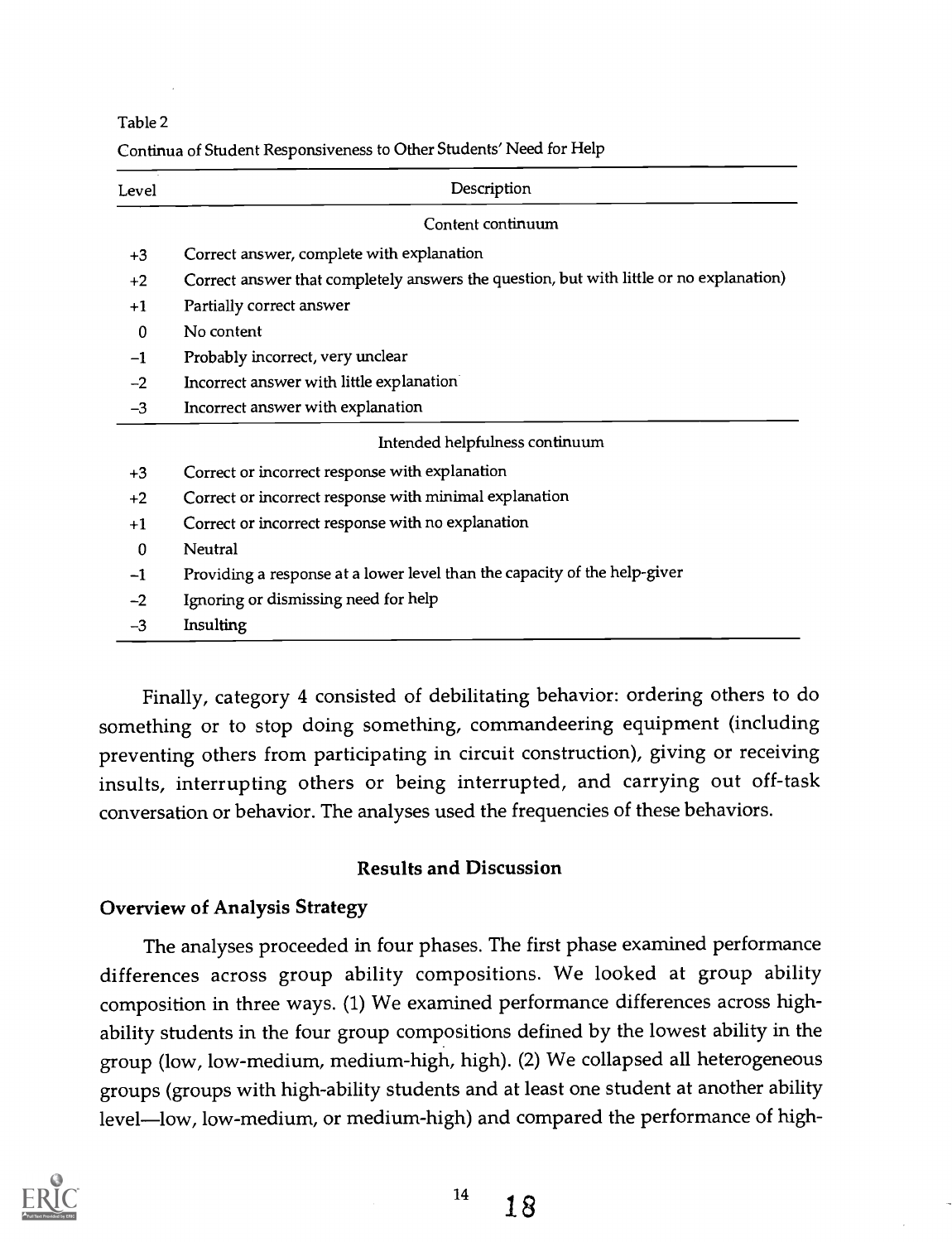ability students in the overall heterogeneous group category with high-ability students in homogeneous groups. (3) We separated high-ability students who worked in heterogeneous groups into two subgroups: (a) high-performing highability students in heterogeneous groups (high-ability students who performed as well as high-ability students in homogeneous groups), and (b) low-performing highability students in heterogeneous groups (high-ability students who performed worse than high-ability students in homogeneous groups). We then compared the performance of high-ability students across homogeneous groups and these two subgroups of high-ability students who worked in heterogeneous groups.

The second phase in the analysis investigated the predictors of student performance. The predictors used (in correlational and regression analyses) included behavior variables at both the student and group levels: quality of group discussion, group members' responsiveness to each other's need for help, unsolicited correct work, and debilitating behavior.

The third phase examined the relationships among the individual and group behavior variables, also using correlational analyses. In particular, this phase used as outcomes the behavior variables found in the second phase to be most strongly related to performance scores and used the remaining behavior variables as predictors.

The fourth phase in the analysis examined group process differences across group compositions. The group compositions compared in this phase are the homogeneous groups and the two subgroups of heterogeneous groups-highperforming high-ability students in heterogeneous groups and low-performing high-ability students in heterogeneous groups.

This sequence of analyses demonstrates the distinctions among group compositions that most impacted student performance, determines which behavior variables (at the individual and group levels) most strongly predicted student performance, and shows whether group compositions that differed in performance also differed on the critical behavior variables. The overall intent is to understand which kinds of student and group behaviors account for differences in high-ability students' performance across group compositions.

## Performance Differences Across Group Ability Compositions

Table 3 (see also Figure 1) gives the mean ability scores and performance scores for high-ability students according to the composition of their group during the

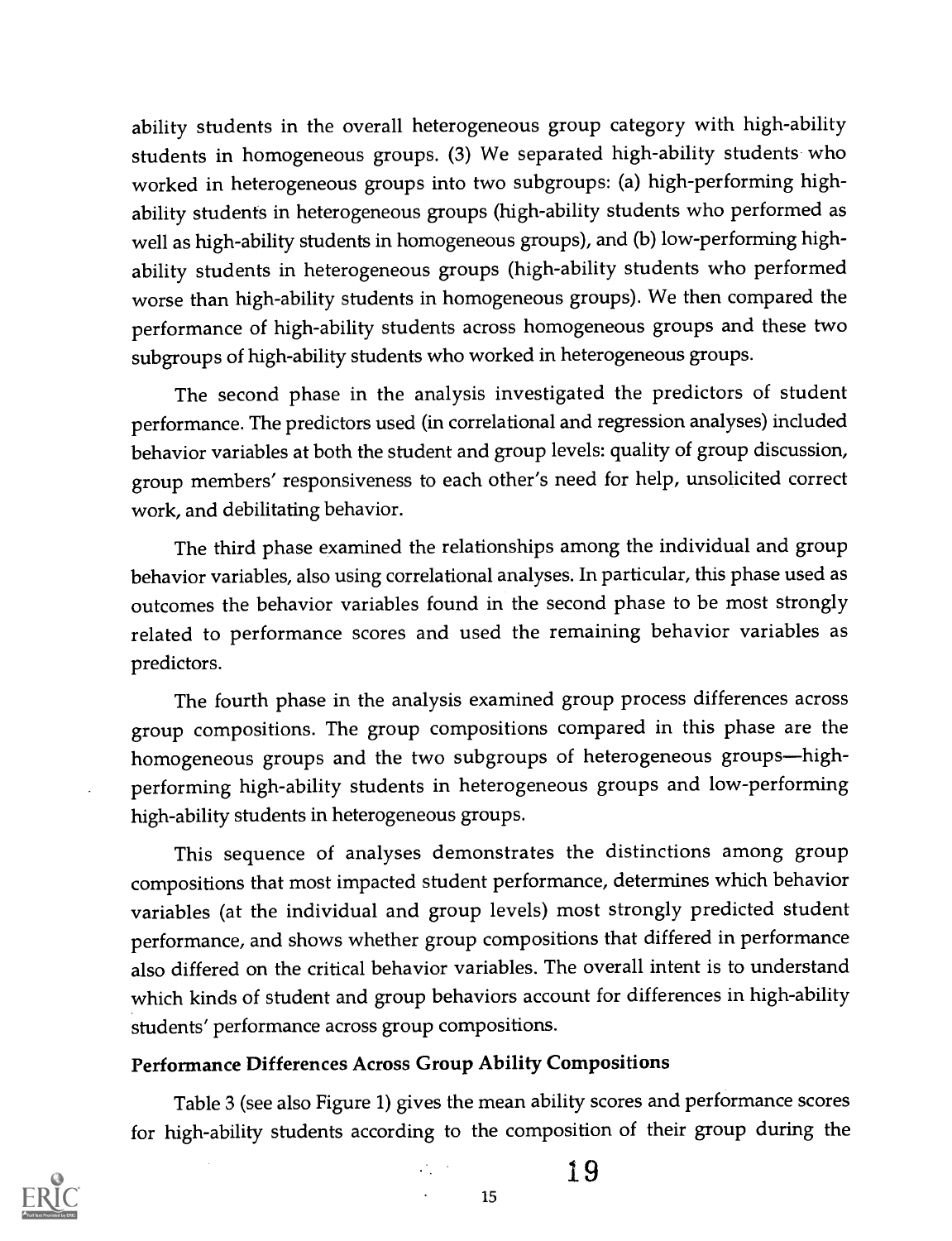#### Table 3

|                                      | Student ability<br>Phase 1 |     | Performance scores |     |             |         |     |     |    |
|--------------------------------------|----------------------------|-----|--------------------|-----|-------------|---------|-----|-----|----|
|                                      |                            |     | Phase 2            |     |             | Phase 3 |     |     |    |
|                                      | M                          | SD  | n                  | M   | SD.         | n       | M   | SD  | n  |
| Worked individually                  | .71                        | .08 | 16                 | .79 | .12         | 16      | .82 | .10 | 15 |
| Lowest ability of level in the group |                            |     |                    |     |             |         |     |     |    |
| Low                                  | .74                        | .11 | 7                  | .76 | $\cdot$ .11 | 7       | .82 | .14 | 7  |
| Low-medium                           | .68                        | .08 | 14                 | .73 | .19         | 14      | .78 | .13 | 14 |
| Medium-high                          | .70                        | .08 | 38                 | .71 | .12         | 38      | .72 | .13 | 37 |
| High                                 | .75                        | .07 | 24                 | .89 | .06         | 24      | .88 | .07 | 22 |

Performance of High-Ability Students Who Worked in Different Group Compositions



Figure 1. Mean scores for high-ability students in various group compositions.

second phase. We used four group compositions: homogeneously high and three types of heterogeneous groups according to the lowest ability level in the group (low, low-medium, or medium-high). The results also include the performance of the comparison students who worked individually in all phases of the study. Due to similar results in the separate analyses conducted for each school and problems of low power influencing statistical significance (small sample sizes in some analyses), the reported results combine both schools.

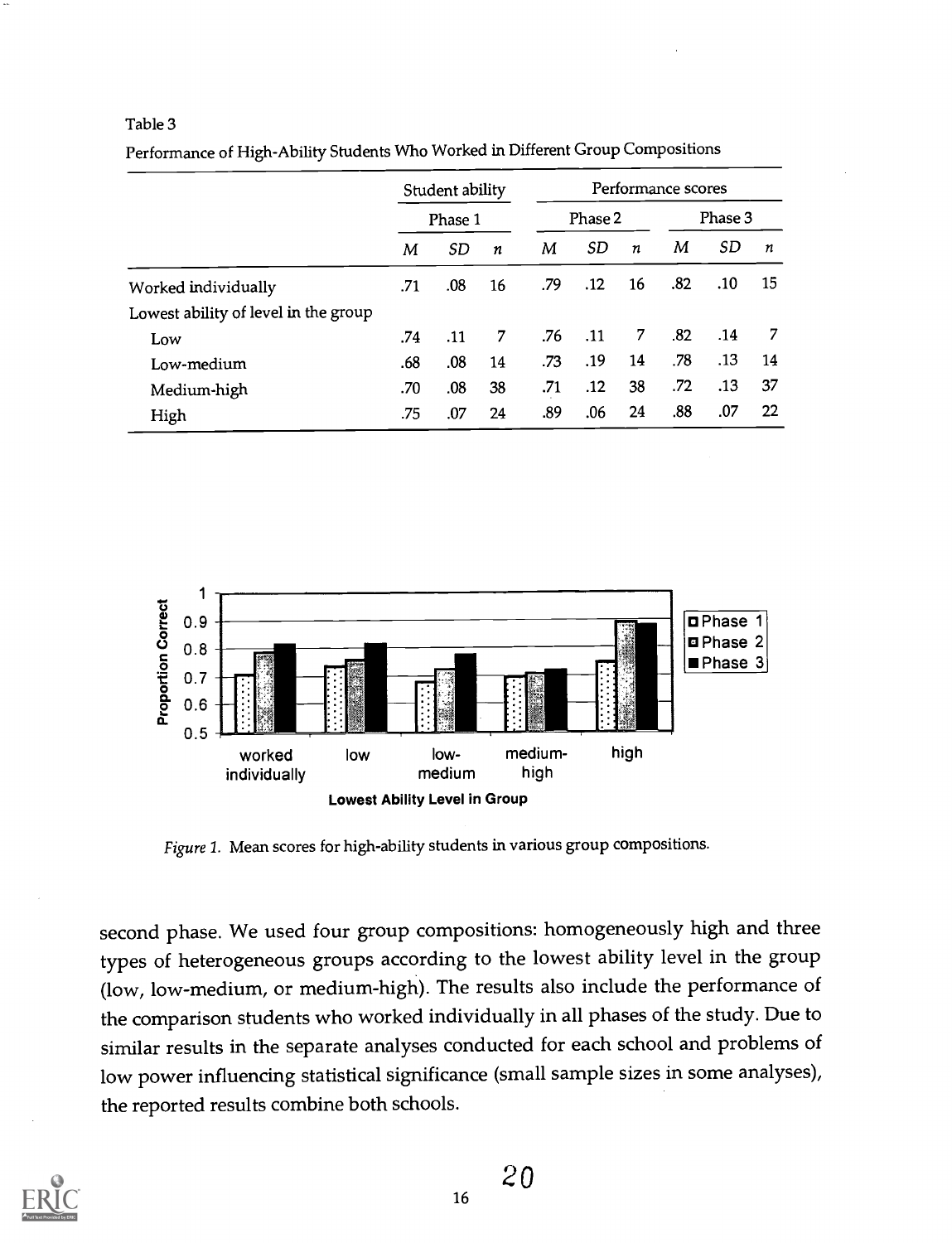When we analyzed differences in performance scores between the four different group compositions based on the lowest ability level present, we found significant differences between them in both Phases 2 and 3. Students who worked in homogeneous groups performed significantly better than students who worked in all three types of heterogeneous groups ( $F = 9.11$ ,  $p < .001$  and  $F = 6.96$ ,  $p < .001$ , in Phases 2 and 3, respectively, from analyses of variance with student ability scores as the covariate). However, we found no statistically significant differences between the three heterogeneous group compositions. High-ability students performed similarly whether the lowest ability level in the group was low, low-medium, or medium-high. As can be seen in Table 3 (and Figure 1), high-ability students who worked individually throughout the study scored partway between high-ability students in homogeneous groups and those in heterogeneous groups.

Because the performance of high-ability students in the three types of heterogeneous groups (lowest ability level in the group being low, low-medium, or medium-high) did not differ, we combined the three types of heterogeneous groups into one general heterogeneous group category and contrasted that category with homogeneous groups. The contrast between homogeneous and heterogeneous groups appears in Table 4 (see also Figure 2).

Close inspection of the data in Table 4 revealed substantial variability in performance within the heterogeneous group category, variability that was larger than in the homogeneous groups (see the larger standard deviations for heterogeneous groups than for homogeneous groups in Table 4). Some high- ability students in heterogeneous groups performed well-as well as high-ability students in homogeneous groups---while others performed much less well. To examine the variability of high-ability students' performance in the heterogeneous group category more clearly, we calculated the average of the two performance scores from Phases 2 and 3. The distribution of this average performance score in the

Table 4

Performance of High-Ability Students in Homogeneous and Heterogeneous Groups

|               | Student ability |         |                  | Performance scores |     |                  |         |     |    |
|---------------|-----------------|---------|------------------|--------------------|-----|------------------|---------|-----|----|
|               |                 | Phase 1 |                  | Phase 2            |     |                  | Phase 3 |     |    |
|               | М               | SD.     | $\boldsymbol{n}$ | М                  | SD. | $\boldsymbol{n}$ | М       | SD  | n  |
| Heterogeneous | .70             | .08     | 59               | .72 <sub>1</sub>   | .14 | -59              | .75     | .13 | 58 |
| Homogeneous   | .75             | .07     | 24               | .89                | .06 | 24               | .88     | .07 | 22 |



 $17 \t21$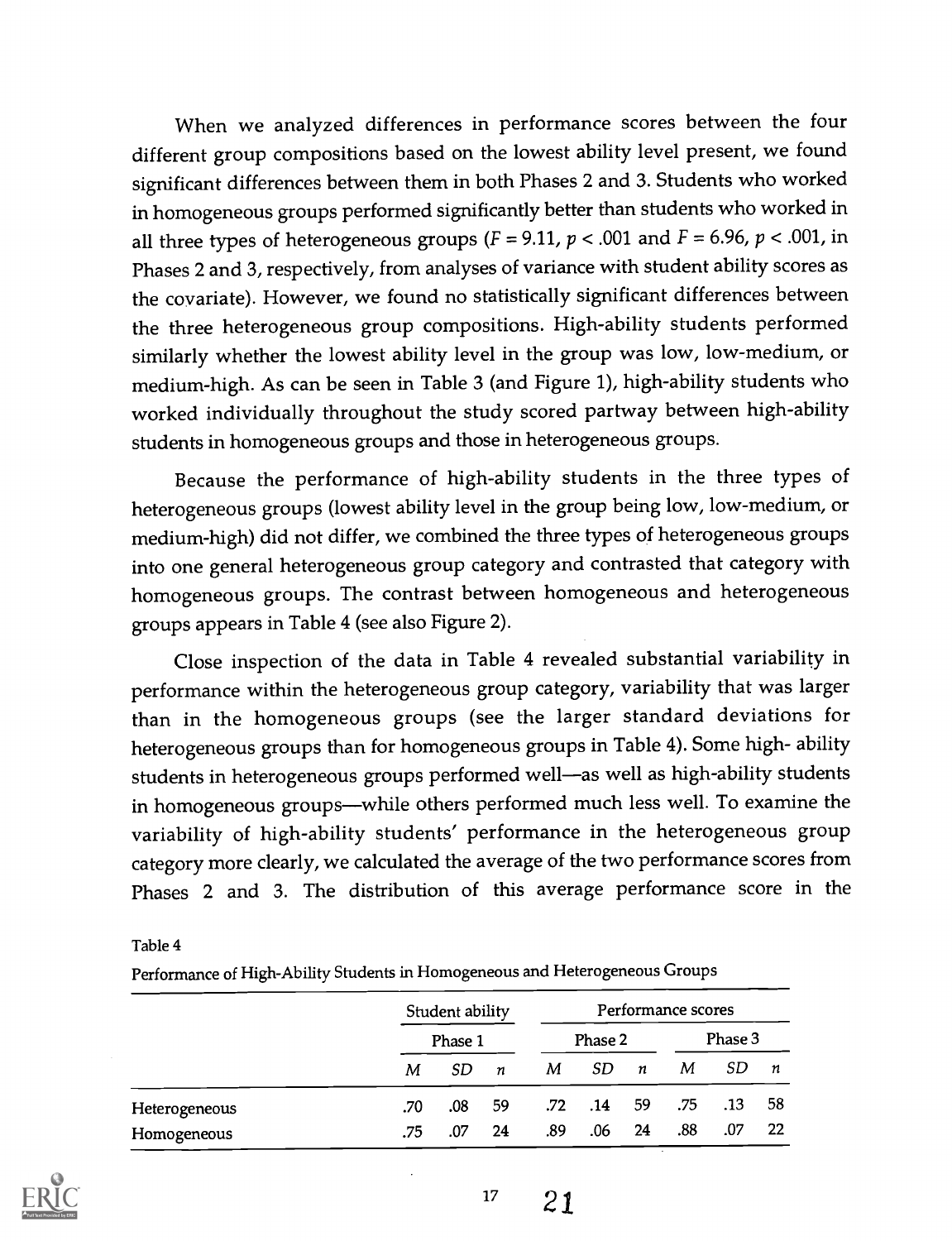

Figure 2. Mean Performance of high-ability students in homogeneous and heterogeneous groups.

heterogeneous group category revealed two distinct subgroups of high-ability students who worked in heterogeneous groups. One subgroup of high-ability students in heterogeneous groups obtained scores entirely within the range of scores of students in the homogeneous group composition; the other subgroup of highability students in heterogeneous groups obtained scores entirely below the range of scores in homogeneous groups (see Figure 3). Based on this result, we separated the students working in heterogeneous groups into two subgroups for analysis: One subgroup consisted of the high-performing high-ability students in heterogeneous groups and the other subgroup consisted of the low-performing high-ability students in heterogeneous groups.

Table 5 (see also Figures 4 and 5) gives the mean scores for ability and performance for the three subgroups of high-ability students: the high-ability students who worked in homogeneous groups, the high-performing high-ability students who worked in heterogeneous groups, and the low-performing high-ability students who worked in heterogeneous groups. The bottom two rows in Table 5 (see also Figure 4) show that high-ability students in homogeneous groups and highperforming high-ability students in heterogeneous groups have very similar mean performance scores for both Phases 2 and 3. Low-performing high-ability students in heterogeneous groups have considerably lower mean performance scores  $(F = 55.02, p < .001$  and  $F = 40.43, p < .001$ ).



 $_{18}$  22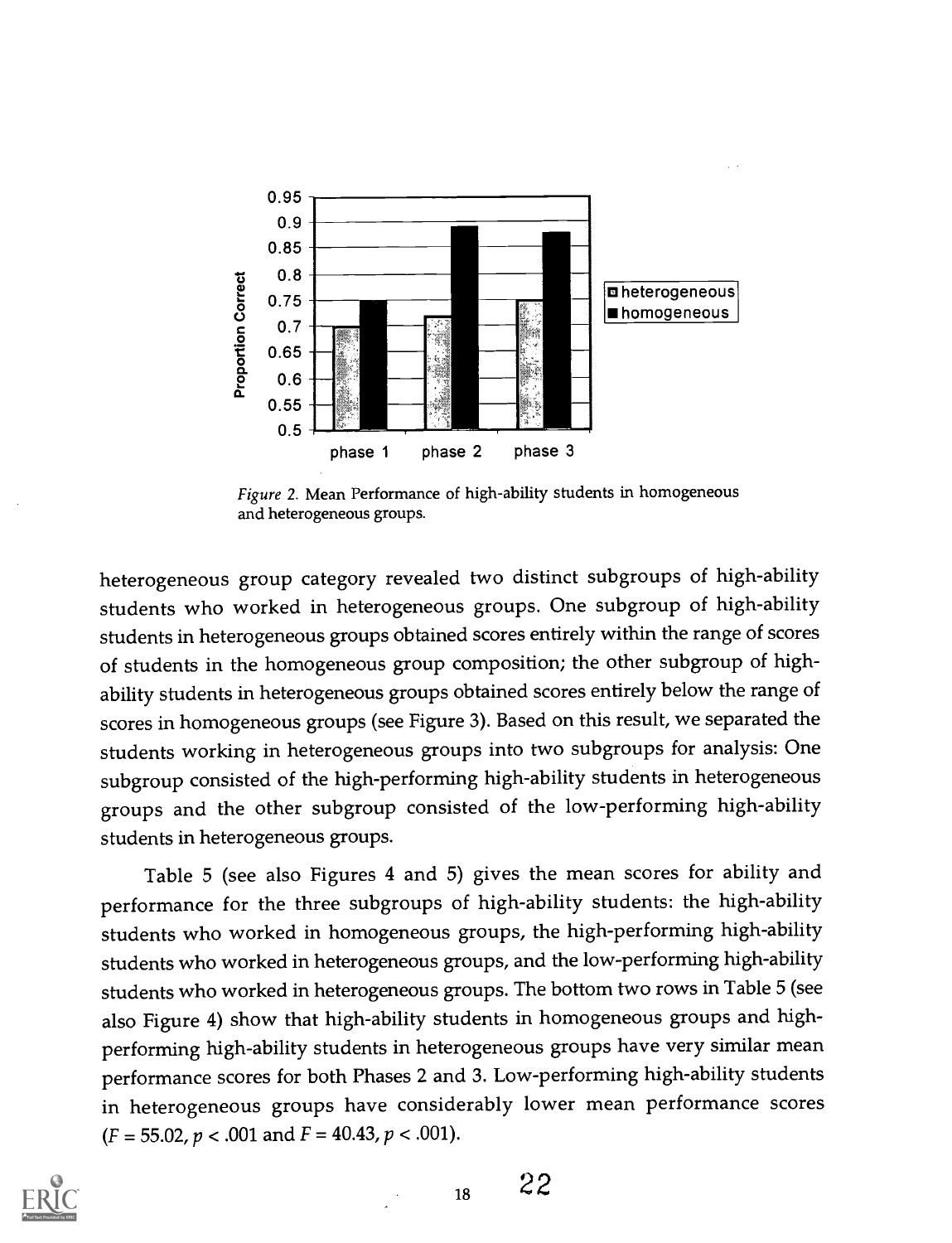

Figure 3. Range of performance scores for high-ability students in heterogeneous and homogeneous groups.

#### Table 5

Performance of High-Ability Students in Homogeneous Groups and High-Performing and Low-Performing Students in Heterogeneous Groups

|                                            |                                                         | Heterogeneous |                                                          |     |                           |     |
|--------------------------------------------|---------------------------------------------------------|---------------|----------------------------------------------------------|-----|---------------------------|-----|
|                                            | Low-performing<br>high-ability<br>students ( $n = 40$ ) |               | High-performing<br>high-ability<br>students ( $n = 20$ ) |     | Homogeneous<br>$(n = 24)$ |     |
|                                            | М                                                       | SD.           | М                                                        | SD. | M                         | SD  |
| Student ability                            |                                                         |               |                                                          |     |                           |     |
| Student's own ability                      | .67                                                     | .06           | .75                                                      | .10 | .75                       | .07 |
| Mean of other group members'<br>ability    | .54                                                     | <b>11</b>     | .52                                                      | .11 | .75                       | .04 |
| Maximum of other group<br>members' ability | .62                                                     | .13           | .62                                                      | .15 | .79                       | .05 |
| Minimum of other group<br>members' ability | .46                                                     | .11           | .41                                                      | .11 | .71                       | .05 |
| Performance score (Phase 2)                | .65                                                     | .12           | .85                                                      | .05 | .89                       | .06 |
| Performance score (Phase 3)                | .68                                                     | .11           | .87                                                      | .06 | .88                       | .07 |

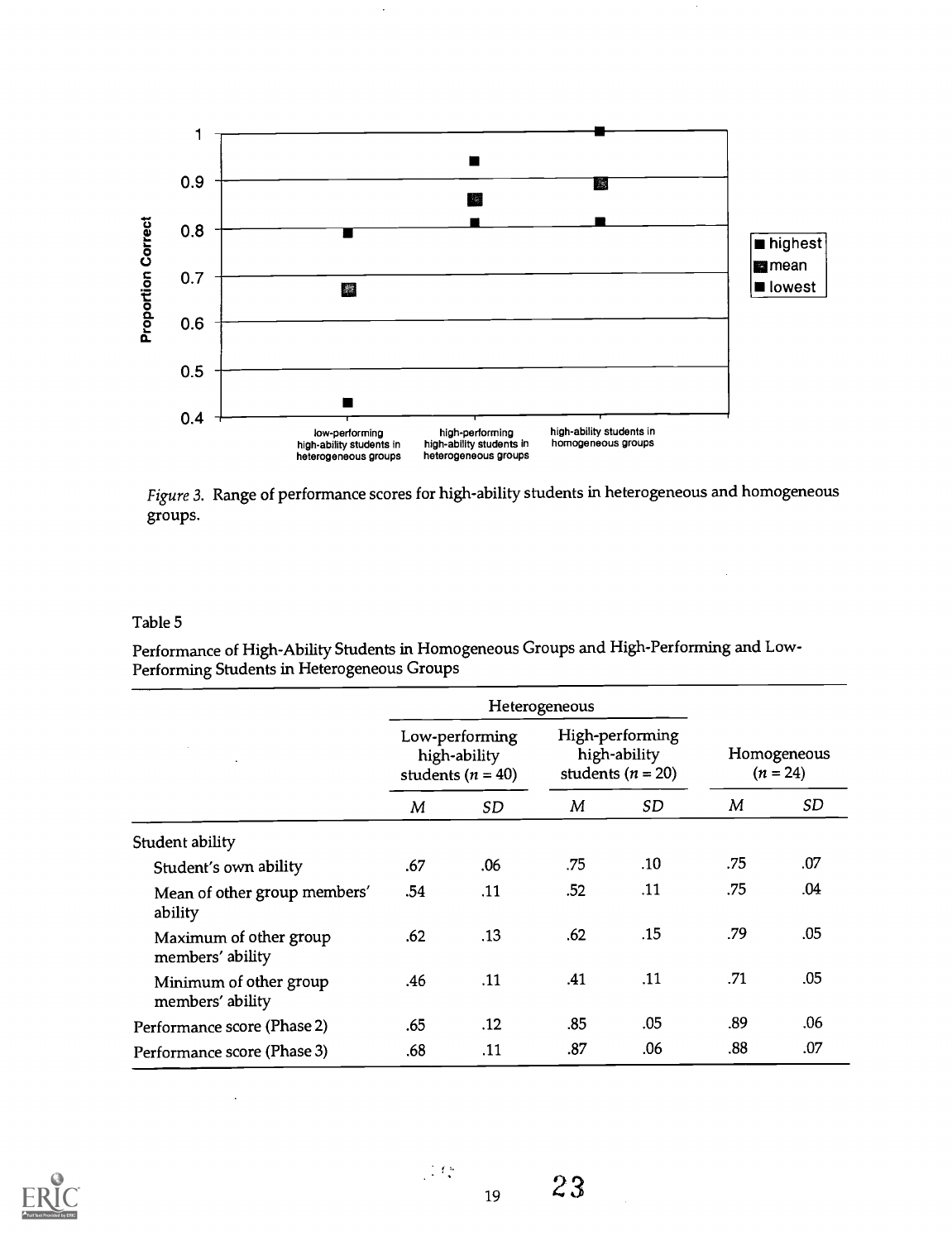

Figure 4. Mean scores of high-ability students in different group compositions.



Figure 5. Phase 1 ability scores of students in different group compositions.

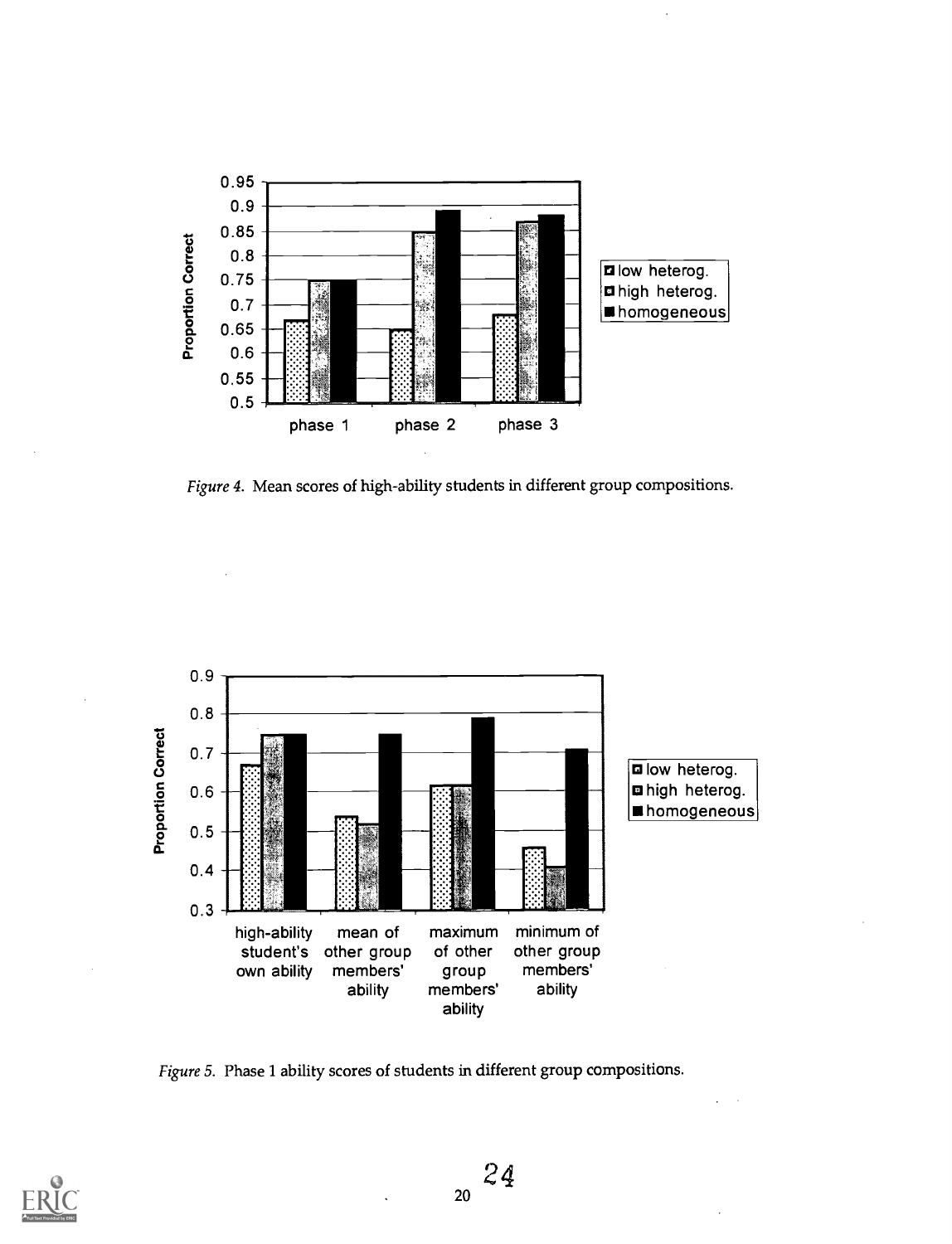The upper rows of Table 5 show that neither students' own ability scores nor the ability level of the other students in their groups totally explains the pattern of performance score results across the three subgroups. First, we contrast the two subgroups of high-ability students in heterogeneous groups: low-performing highability students and high-performing high-ability students. While low-performing high-ability students in heterogeneous groups had lower ability (Phase 1) than highperforming high-ability students in heterogeneous groups ( $F = 11.17$ ,  $p < .001$ ), the ability level of high-ability students' groupmates did not differ between the two subgroups. For the two subgroups of high-ability students in heterogeneous groups, high-ability students' groupmates had very similar mean, maximum, and minimum ability levels. This finding shows that the two subgroups of high-ability students who worked in heterogeneous groups did not differ in their access to intellectual resources as defined by the ability levels of the other students in the group.

Second, we contrast high-ability students ,in homogeneous groups and highperforming high-ability students in heterogeneous groups to examine whether patterns of student ability (either the student's own ability or the ability level of students' groupmates) were consistent with the similar performance scores in these two subgroups (see Table 5 and Figure 5). First, the high-ability students in these two subgroups had identical mean ability levels (means of .75 in both subgroups).However, differences emerged in the ability level of students' groupmates. High-ability students in homogeneous groups had access to higher intellectual resources than did the high-performing high-ability students in heterogeneous groups, as indicated by the higher mean, maximum, and minimum ability scores of their groupmates in homogeneous groups compared to the means of those variables in the high-performing heterogeneous subgroup ( $F = 44.96$ ,  $p < .001$ ;  $F = 7.96$ ,  $p < .001$ ;  $F = 67.32$ ,  $p < .001$ ). These results show that, although highperforming high-ability students in heterogeneous groups had access to lower intellectual resources than did students in homogeneous groups, this did not have a detrimental effect on their performance as indicated by their Phase 2 and 3 performance scores, which remained very similar to those of students in homogeneous groups.

All further analyses presented here focus on the three subgroups of students: high-ability students who worked in homogeneous groups, high-performing highability students who worked in heterogeneous groups, and low-performing highability students who worked in heterogeneous groups. In subsequent sections we

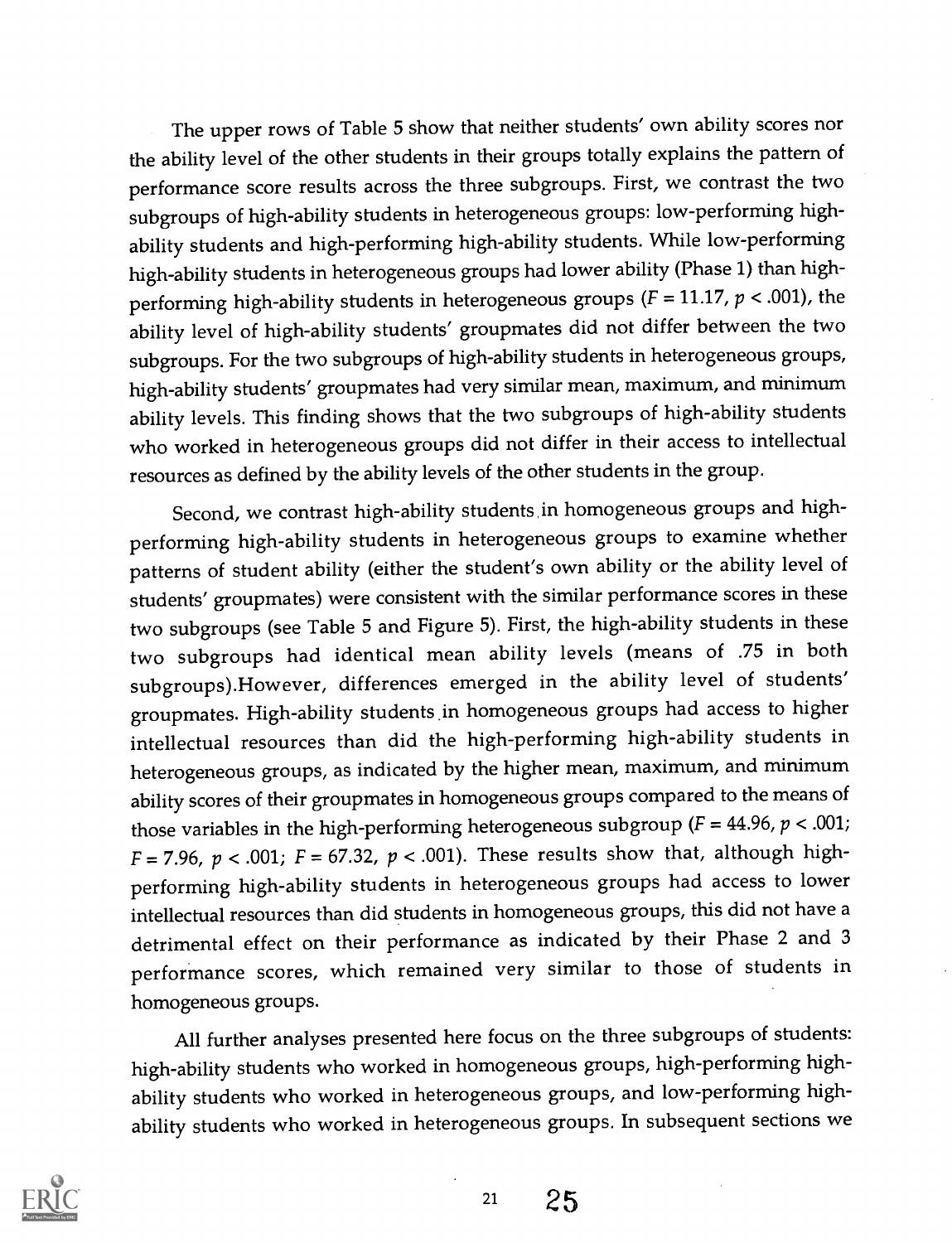focus on understanding why the high-performing high-ability students in heterogeneous groups performed so much better than the low-performing highability students in heterogeneous groups. Further analyses of student and group characteristics revealed no differences between the two heterogeneous subgroups. High-performing and low-performing students in heterogeneous groups had similar proportions of female and male students, had similar distributions in terms of the exact group composition of the group (the ability levels of the three students in the group), and had similar proportions of students from the two schools (all statistical comparisons were nonsignificant). The analyses presented in subsequent sections, then, will focus on differences in student behavior and group functioning as variables to explain differences in performance between the two subgroups of highability students who worked in heterogeneous groups.

## Predictors of Performance: Student Behavior and Group Functioning

In trying to explain which student and group behaviors predict performance outcomes and differentiate the subgroups, we examined variables related to the quality of group discussion, the responsiveness of high-ability students to others' need for help, the responsiveness of other students to high-ability students' need for help, the tendency of students to provide unsolicited correct answers, and negative or disruptive behavior. Table 6 gives the partial correlations between the behavior variables and performance scores (controlling for student ability).

A number of variables correlated significantly with performance scores. First, in contrast with previous analyses of these students (Webb et al., 1998), the accuracy of justifications provided in the group significantly correlated with high-ability students' performance scores. This results from the change in the method used to code the quality of group discussion. As noted earlier, we did not code the accuracy of group discussion in the present study if a group did not articulate the responses verbally. The high correlations for this variable show that, of the justifications articulated verbally in the group, high-ability students in groups that articulated accurate justifications performed better than high-ability students in groups that articulated less accurate justifications. These significant correlations parallel those previously reported for students of lower ability (see Webb et al., 1998). As demonstrated in those previous analyses for lower ability students, the results reported here (Table 6) show that high-ability students can also benefit from working in a group that presents accurate justifications: They can use the

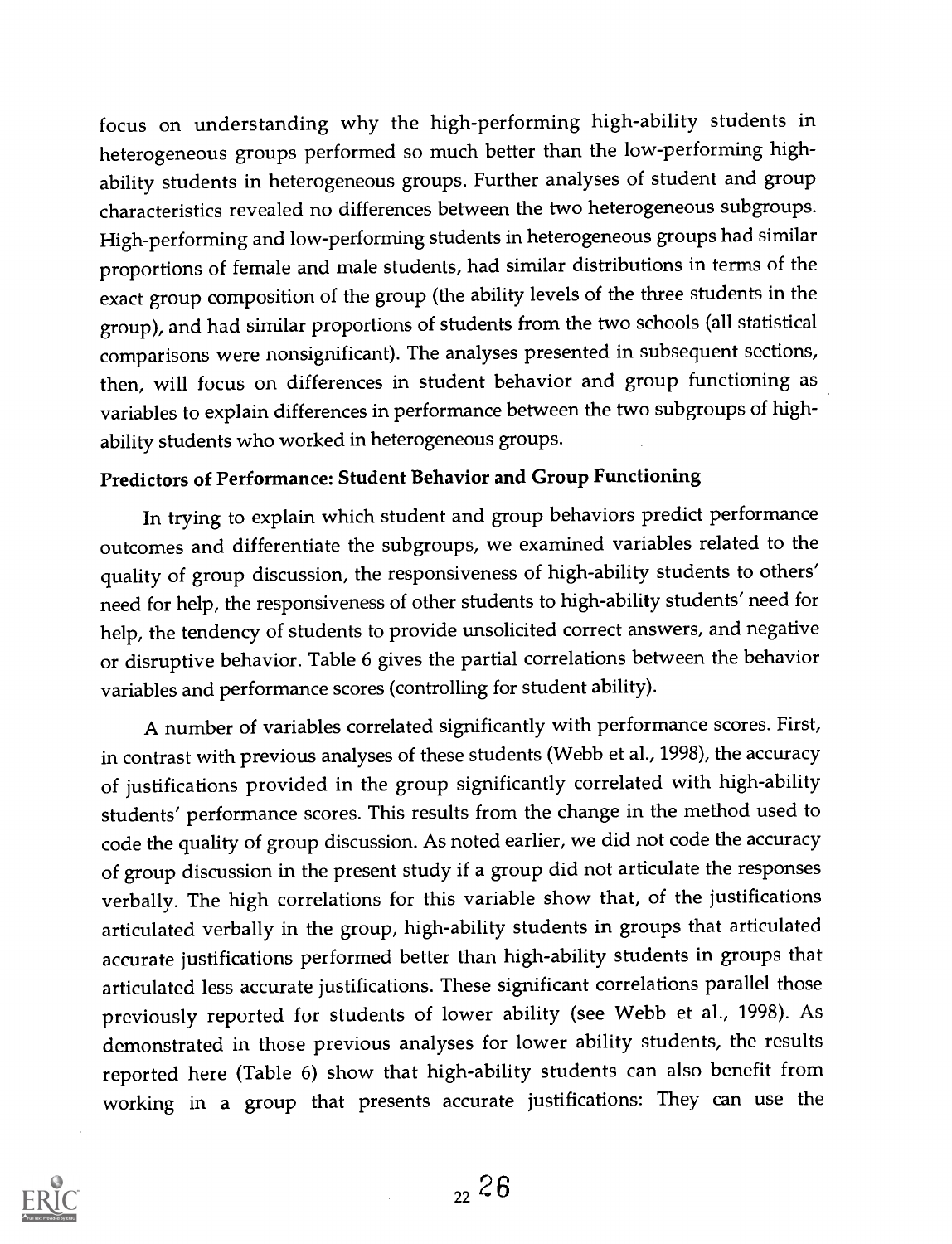#### Table 6

|                                                                           |                    | Performance scores      |
|---------------------------------------------------------------------------|--------------------|-------------------------|
| Student behavior and group functioning variables                          | Phase 2<br>(Group) | Phase 3<br>(Individual) |
| Quality of group discussion                                               |                    |                         |
| Accuracy of multiple-choice responses                                     | .18                | .12                     |
| Accuracy of justifications                                                | $.62***$           | $.56***$                |
| High-ability students' responsiveness to other<br>students' need for help |                    |                         |
| Average level of content provided                                         | $.43***$           | .27                     |
| Average level of intended helpfulness                                     | $.38**$            | $.33***$                |
| Responsiveness of group to high-ability students'<br>need for help        |                    |                         |
| Average level of content received                                         | $.66***$           | .52****                 |
| Average level of intended helpfulness                                     | .18                | $.28*$                  |
| Unsolicited correct justifications                                        |                    |                         |
| Provided by high-ability student                                          | .17                | .04                     |
| Provided by another student                                               | $.26*$             | $.32*$                  |
| Debilitating behavior of high-ability student                             |                    |                         |
| Commandeers equipment                                                     | $-.04$             | $-.08$                  |
| Gives insult                                                              | $-.07$             | $-.22$                  |
| Receives insult                                                           | $-21$              | $-.21$                  |
| Off-task                                                                  | $-.17$             | .01                     |

Partial Correlations Between Student Behavior and Group Functioning Variables and Student Performance (Controlling for Student Ability)

\*  $p < .05$ . \*\* $p < .01$ . \*\*\* $p < .001$ . \*\*\*\* $p < .0001$ .

justifications they hear to correct their own misconceptions and gaps in understanding, and they can solidify initially tenuous understanding.

Second, the responsiveness of high-ability students to other students' need for help (questions and errors) significantly related to their own performance scores. This result confirms the notion discussed above that high-ability students can benefit from providing help to others (see above for more detail).

Third, the responsiveness of other group members to high-ability students' need for help (questions and errors) significantly related to high-ability students' performance scores. In particular, high-ability students benefited most from receiving accurate and elaborated help. Receiving accurate and elaborated help

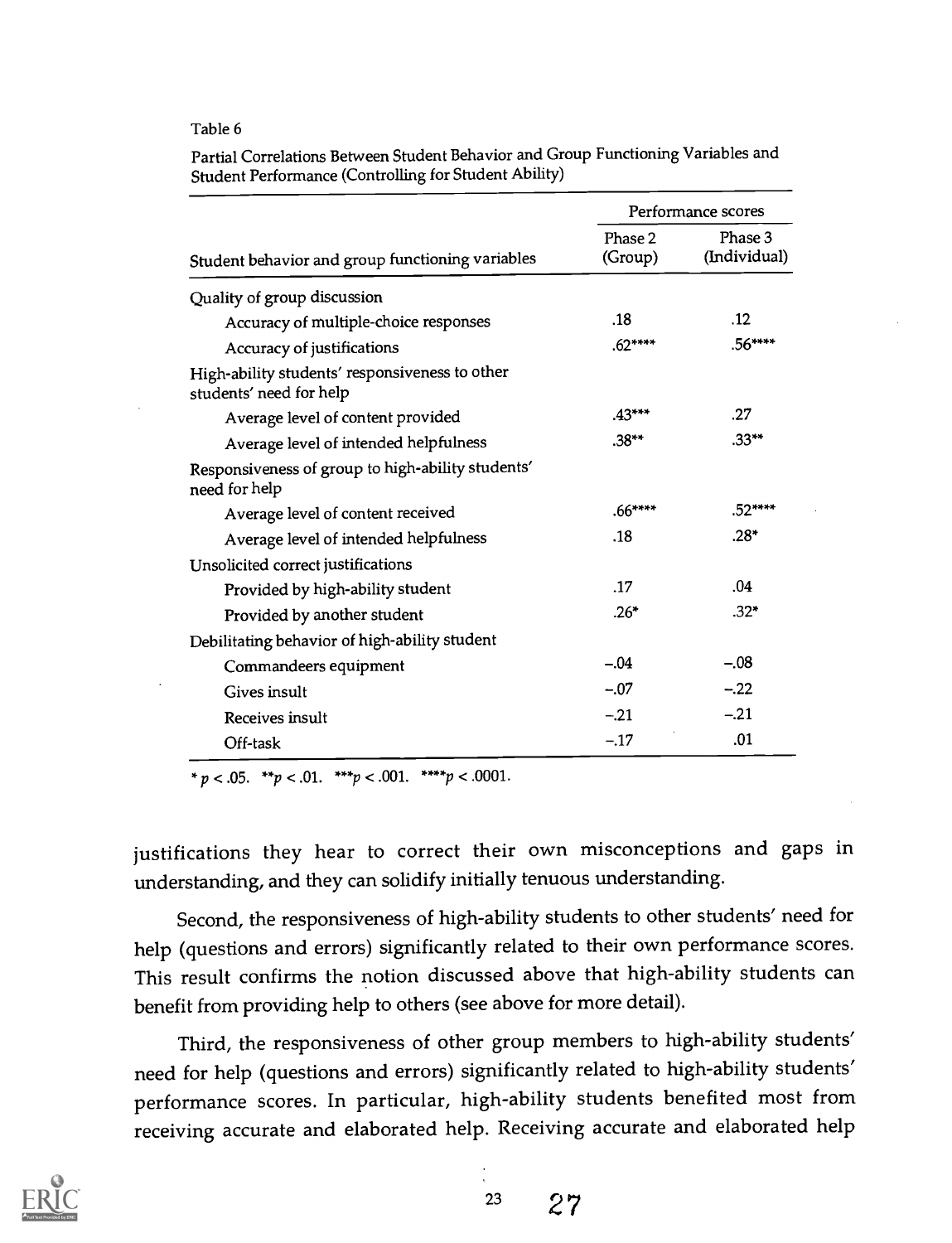enabled high-ability students to correct their misconceptions and fill in gaps in their understanding. Interestingly, the level of help that other students intended to give high-ability students correlated only weakly with high-ability students' performance scores. The result can be explained by the less-than-perfect correlation between the intended helpfulness of the help-giver and the average level of content that highability students actually received ( $r = .56$ ). While a number of students tried to give helpful explanations to high-ability students (as seen by the level of elaboration in their responses), they sometimes gave incomplete or inaccurate answers. That is, help-givers, although well meaning, did not always have the requisite knowledge or understanding to give high-ability students accurate or complete explanations.

Fourth, the frequency of unsolicited correct answers given—those volunteered even when no one else in the group asked questions or made errors—significantly correlated with high-ability students' performance scores. In particular, the number of accurate and complete justifications provided by other students correlated significantly with the performance of high-ability students. If a high-ability student did not know the answer, or did not fully understand it, listening to another student articulate the justification would provide an opportunity for the high-ability student to learn the material.

Unsolicited correct justifications provided by high-ability students, on the other hand, did not correlate with their own performance scores. This result corroborates previous research showing that the intent to explain to another person constitutes a key component of giving help. This intent influences learning because (a) the prospect of having to explain material to someone else leads to more differentiated, complex, unified, and organized cognitive structures than does merely learning the material for oneself (Zajonc, 1960), and (b) vocalizing to a peer (presumably with the intent to teach that person) produces greater concept attainment than vocalizing to the experimenter (presumably only to demonstrate mastery of the material; Durling & Schick, 1976). The purpose of the communication—helping others versus providing an answer one already knows-has more impact on cognitive restructuring than the act of verbalizing material itself. When high-ability students gave unsolicited correct answers, they likely provided answers to the items on the assessment without specifically intending to help another group member. This result contrasts with the significant correlations described above for the help provided by high-ability students in response to other students' need for help. The significant correlations for help provided when offered in response to another student's need in

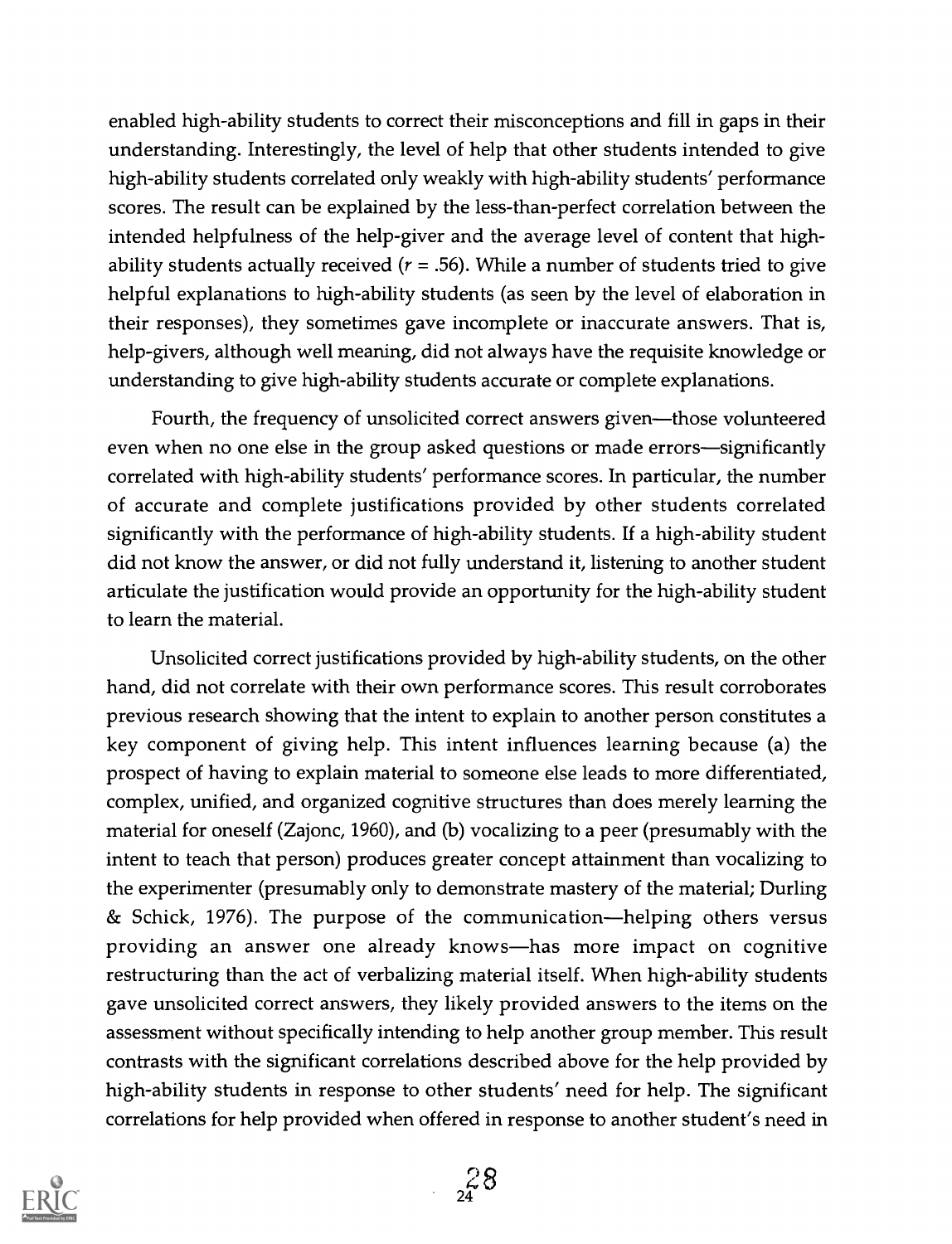conjunction with the nonsignificant correlations for answers offered without any apparent need for help provides further support for the claim that help-givers benefit most from providing answers when they intend to help or explain to another.

Finally, debilitating behavior did not correlate significantly with the performance scores of high-ability students. While most of the correlations for negative processes including commandeering equipment, giving and receiving insults, and engaging in off-task conversation had an expected negative effect, none were statistically significant.

To identify the behavior variables most predictive of performance scores, we carried out multiple regression analyses. As can be seen in Table 7, two process variables provided the strongest prediction of high-ability students' performance scores: accuracy of justifications provided in the group and the average level of content that high-ability students received in response to their own need for help (questions and errors). Together, these two variables predicted performance scores more strongly than did high-ability students' own ability level.

## Predictors of Group Process Variables

To understand the possible influences on the two process variables most predictive of performance scores, we examined the correlations between those two process variables and the other variables coded. The zero-order correlations appear in Table 8. As can be seen in Table 8, the accuracy of justifications provided in the

#### Table 7

Regression Coefficients Predicting Performance Scores From Student Ability and Behavior Variables

|                                                                                                           | Performance scores |                 |            |                      |          |            |  |  |
|-----------------------------------------------------------------------------------------------------------|--------------------|-----------------|------------|----------------------|----------|------------|--|--|
|                                                                                                           |                    | Phase 2 (Group) |            | Phase 3 (Individual) |          |            |  |  |
|                                                                                                           | b                  | B               | $R^2$ Chg. | b                    | B        | $R^2$ Chg. |  |  |
| Student ability                                                                                           | $.73***$           | $.45***$        | $.14***$   | $.69***$             | $.35***$ | $.26***$   |  |  |
| Behavior variables                                                                                        |                    |                 | $.47***$   |                      |          | $.29***$   |  |  |
| Quality of group discussion:<br>Accuracy of justifications                                                | $.30***$           | $.36***$        |            | $.23***$             | $.35**$  |            |  |  |
| Responsiveness of group to high-<br>ability students' need for help:<br>Average level of content received | $.07***$           | $.43***$        |            | $.04*$               | $.28*$   |            |  |  |
| Total $R^2$                                                                                               |                    |                 | $.61***$   |                      |          | .54***     |  |  |

\*  $p < .05$ . \*\* $p < .01$ . \*\*\* $p < .001$ .



 $25 \t29$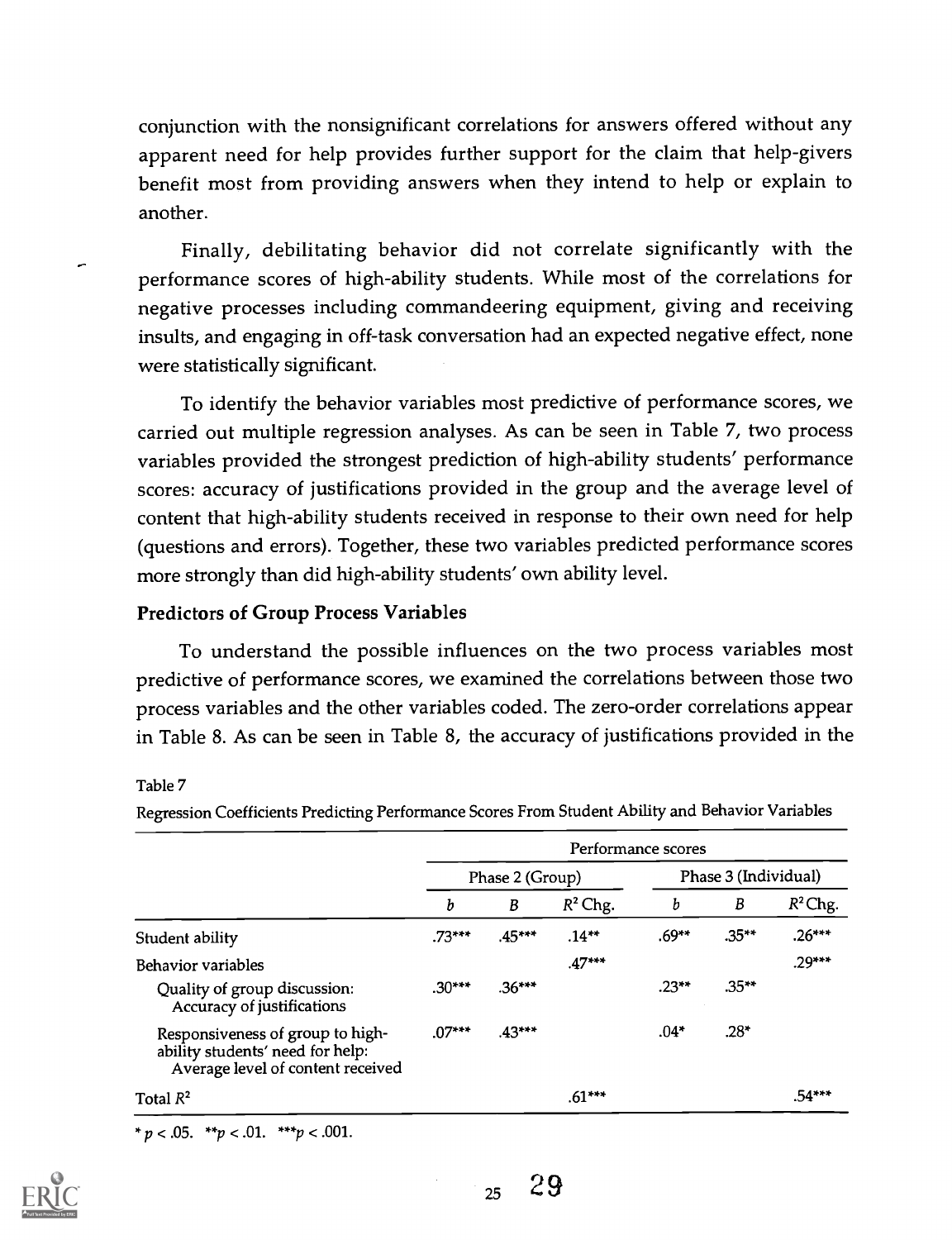#### Table 8

Correlations With Behavior Variables Significantly Predicting Performance Scores

| Student behavior and group functioning variables                            | (1)<br>Accuracy of<br>justifications in group | (2)<br>Average level of<br>content received by<br>high-ability student |
|-----------------------------------------------------------------------------|-----------------------------------------------|------------------------------------------------------------------------|
| Quality of group discussion                                                 |                                               |                                                                        |
| Accuracy of multiple-choice responses                                       | $.28*$                                        | .04                                                                    |
| Accuracy of justifications (1)                                              |                                               | $.51***$                                                               |
| High-ability students' responsiveness to other students'<br>need for help   |                                               |                                                                        |
| Average level of content provided                                           | $.54***$                                      | $.38**$                                                                |
| Average level of intended helpfulness                                       | $.65***$                                      | $.42***$                                                               |
| Responsiveness of other students to high-ability<br>students' need for help |                                               |                                                                        |
| Average level of content received (2)                                       | $.51***$                                      |                                                                        |
| Average level of intended helpfulness                                       | .23                                           | $.56***$                                                               |
| Unsolicited correct justifications                                          |                                               |                                                                        |
| Provided by high-ability student                                            | .20                                           | $-.13$                                                                 |
| Provided by other students                                                  | $.44***$                                      | $.27*$                                                                 |
| Debilitating behavior of high-ability student                               |                                               |                                                                        |
| Commandeers equipment                                                       | $-.09$                                        | $-.29*$                                                                |
| Gives insult                                                                | $-30*$                                        | $-.17$                                                                 |
| Receives insult                                                             | $-0.38**$                                     | $-.10$                                                                 |
| Off-task                                                                    | .07                                           | $-.20$                                                                 |

\*  $p < .05.$  \*\* $p < .01.$  \*\*\* $p < .001.$  \*\*\*\* $p < .0001.$ 

group significantly correlated with the help provided by high-ability students in response to other students' need for help, help received by high-ability students in response to their own need for help, unsolicited correct work, and several debilitating behavior variables. The finding of stronger correlations for the variables involving help offered in response to a need for help than for unsolicited answers suggests that students provide more accurate and complete responses in response to someone's question or error than when merely responding to the question asked on the assessment. The negative correlations for giving and receiving insults suggests that insulting behavior may inhibit students from voicing accurate and complete responses. The mechanisms by which this process may operate will be explored in later sections of this paper.

The average level of content received by high-ability students in response to their questions and errors positively correlated with their own responsiveness to

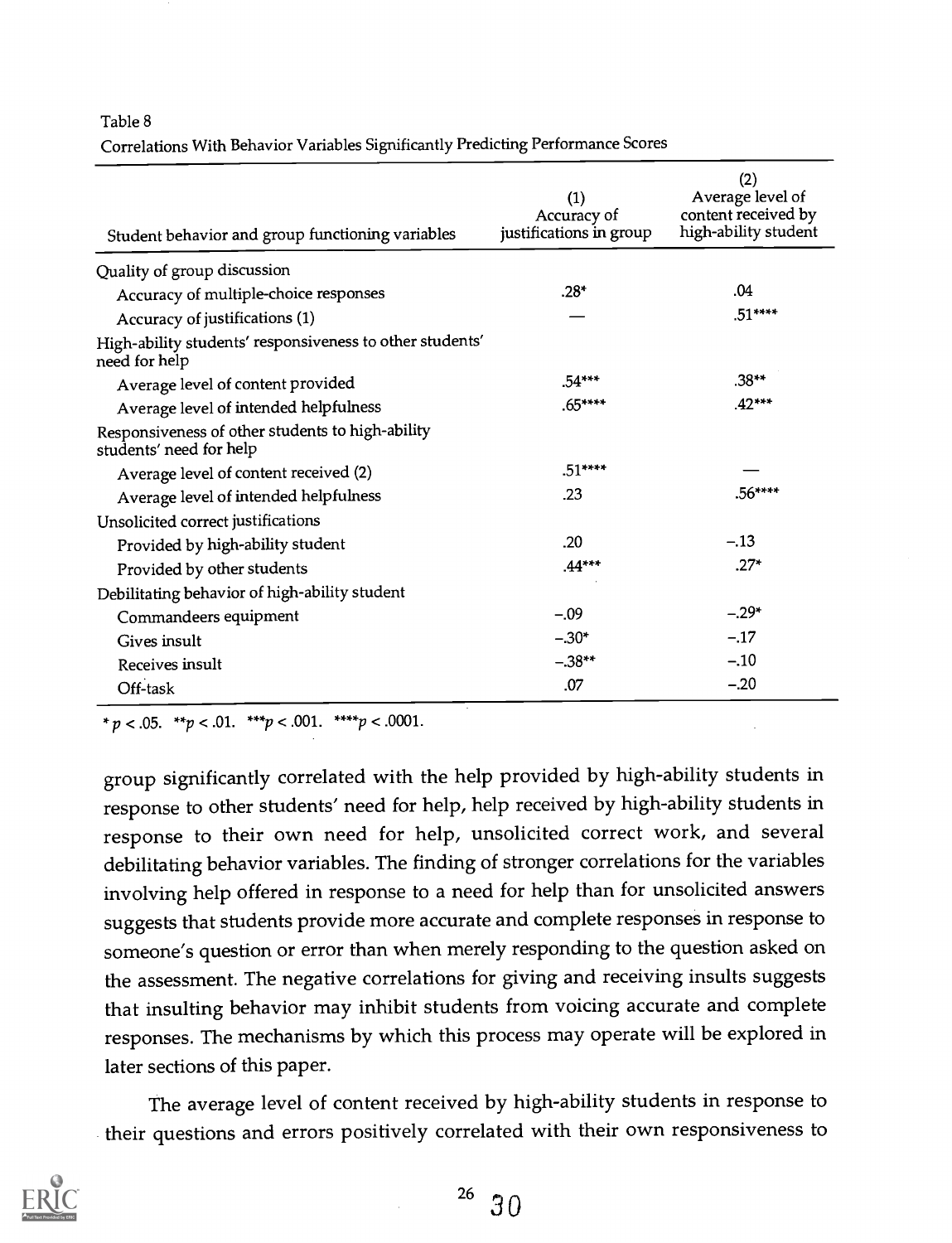other students' need for help and negatively correlated with their tendency to commandeer the equipment that the group used to set up their electric circuits. The positive correlation between the content that high-ability students received and their responsiveness to others suggests a link between students' mutual responsiveness. Whether high-ability students received help because they helped others, whether they helped others because they received help, or both in a reciprocally reinforcing system will be explored in later sections. The negative correlation for commandeering equipment is likely a unidirectional effect. Instances of commandeering equipment generally occurred early in group interaction as groups set up their circuits. High-ability students who grabbed and controlled the equipment may have negatively influenced other students' willingness to help them later on. This hypothesis will also be explored in subsequent sections.

## Group Process Differences Across Group Compositions

As we described earlier, some high-ability students working in heterogeneous groups (the subgroup of students labeled "high-performing high-ability students in heterogeneous groups") performed as well as high-ability students working in homogeneous groups, while other high-ability students working in heterogeneous groups (the subgroup of high-ability students labeled "low-performing students in heterogeneous groups") did not. This section explores differences in student behavior and group functioning across the three of subgroups of students. Table 9 (see also Figures 6 to 10) presents means for all process variables by subgroup of group composition. First, the three subgroups differed significantly on the accuracy of justifications given in the group (but not in the accuracy of multiple-choice answers). Homogeneous groups gave the most accurate justifications; heterogeneous groups with low-performing high-ability students groups gave the least accurate justifications.

Second, low-performing high-ability students in heterogeneous groups responded least to other students who needed help. They gave the lowest level content in their responses and tended to be the least responsive from a motivational perspective. To show these results more clearly, Table 10 gives breakdowns of responses according to whether or not they were correct (without regard to the amount of elaboration in the response) and whether they had a positive or negative level of intended helpfulness (without regard to severity). Correct content included any responses at level 3 (correct answer, complete with explanation), level 2 (correct answer that completely answers the question, but with little or no explanation) or

×.

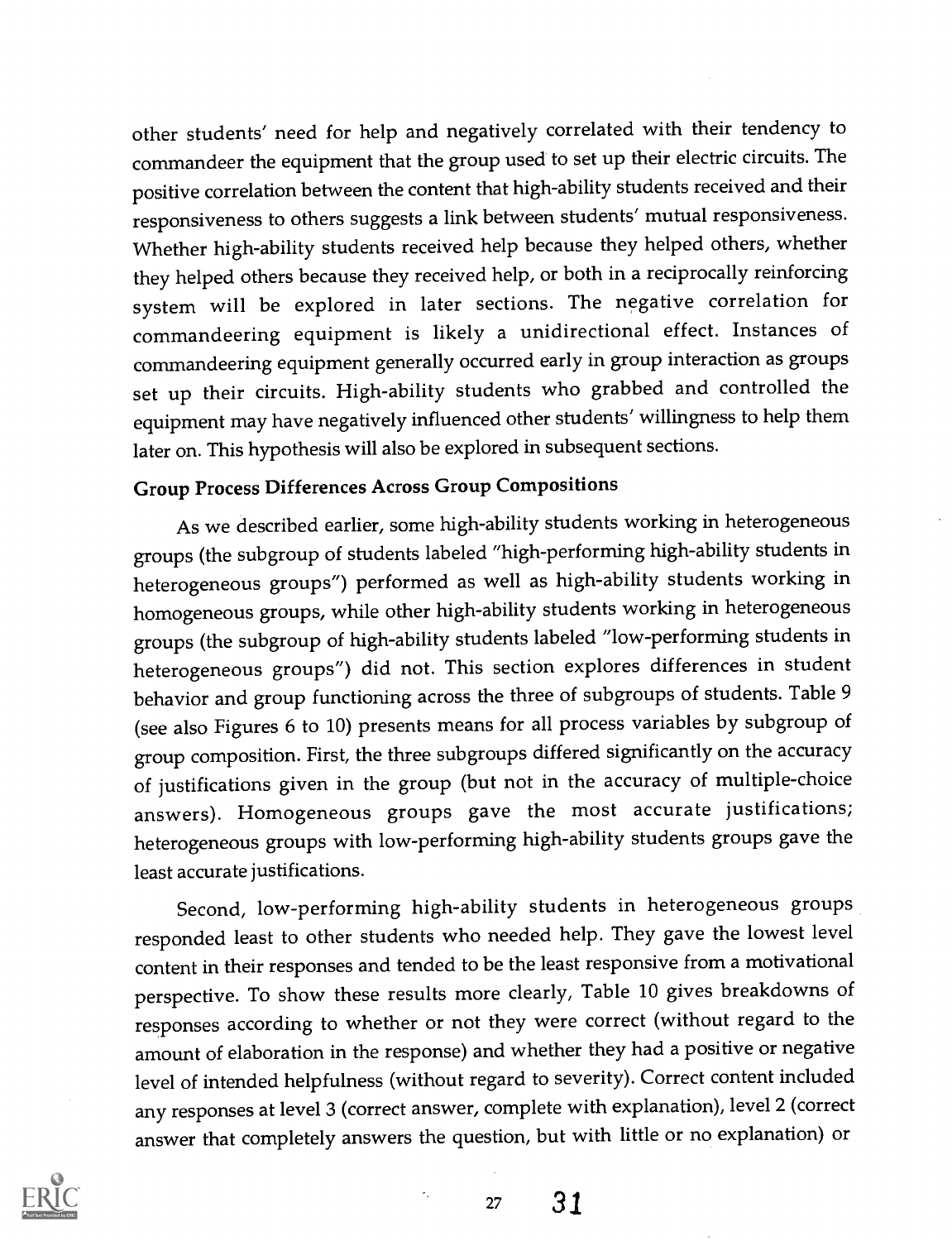#### Table 9

Group Functioning and Behavior of High-Ability Students in Homogeneous Groups and High-Performing and Low-Performing Students in Heterogeneous Groups

|                                                                                |                                                         | Heterogeneous |      |                                                         |                          |           |
|--------------------------------------------------------------------------------|---------------------------------------------------------|---------------|------|---------------------------------------------------------|--------------------------|-----------|
|                                                                                | Low-performing<br>high-ability<br>students $(n = 18)$ a |               |      | High-performing<br>high-ability<br>students $(n = 17)a$ | Homogeneous<br>$(n=21)a$ |           |
| Process variables                                                              | M                                                       | <b>SD</b>     | M    | <b>SD</b>                                               | M                        | <b>SD</b> |
| Quality of group discussion                                                    |                                                         |               |      |                                                         |                          |           |
| Accuracy of multiple-choice<br>responses                                       | .85                                                     | .14           | .79  | .20                                                     | .92                      | .10       |
| Accuracy of justifications*                                                    | .58                                                     | .13           | .67  | .12                                                     | .82                      | .13       |
| High-ability students' responsive-<br>ness to other students' need for<br>help |                                                         |               |      |                                                         |                          |           |
| Average level of content<br>provided*                                          | .56                                                     | .41           | 1.09 | .40                                                     | 1.07                     | .95       |
| Average level of intended<br>helpfulness*                                      | $-.38$                                                  | .61           | .22  | .72                                                     | .46                      | 1.40      |
| Responsiveness of group to high-<br>ability students' need for help            |                                                         |               |      |                                                         |                          |           |
| Average level of content<br>received*                                          | .40                                                     | .61           | 1.03 | .53                                                     | 1.11                     | .89       |
| Average level of intended<br>helpfulness                                       | .46                                                     | .70           | .30  | 1.12                                                    | .49                      | 1.27      |
| Unsolicited correct justifications                                             |                                                         |               |      |                                                         |                          |           |
| Provided by high-ability student                                               | .39                                                     | .61           | 1.29 | 1.53                                                    | .95                      | 1.02      |
| Provided by another student                                                    | .33                                                     | .59           | .59  | .94                                                     | 1.05                     | 1.36      |
| Debilitating behavior by high-<br>ability student                              |                                                         |               |      |                                                         |                          |           |
| Commandeers equipment                                                          | .61                                                     | 1.09          | .24  | .56                                                     | 1.05                     | 2.50      |
| Gives insult                                                                   | 1.11                                                    | 2.56          | .47  | 1.37                                                    | .33                      | .91       |
| Receives insult                                                                | .72                                                     | 1.56          | .29  | .99                                                     | .29                      | .71       |
| Off-task                                                                       | 1.67                                                    | 3.16          | .59  | 1.00                                                    | 2.19                     | 2.34      |

a Only students who were videotaped during group work are included here; consequently the sample sizes are smaller than in Table 5.

\*Significant F statistics for one-way analysis of variance comparing subgroups.

level 1 (partially correct answer). Responses with no content included (level 0) included non-content answers or saying "I don't know." Incorrect content included any responses at level -1 (probably incorrect, very unclear), level -2 (incorrect answer with little or no explanation) or level -3 (incorrect answer with explanation). For intended helpfulness, positive responses included those at level 3 (correct or

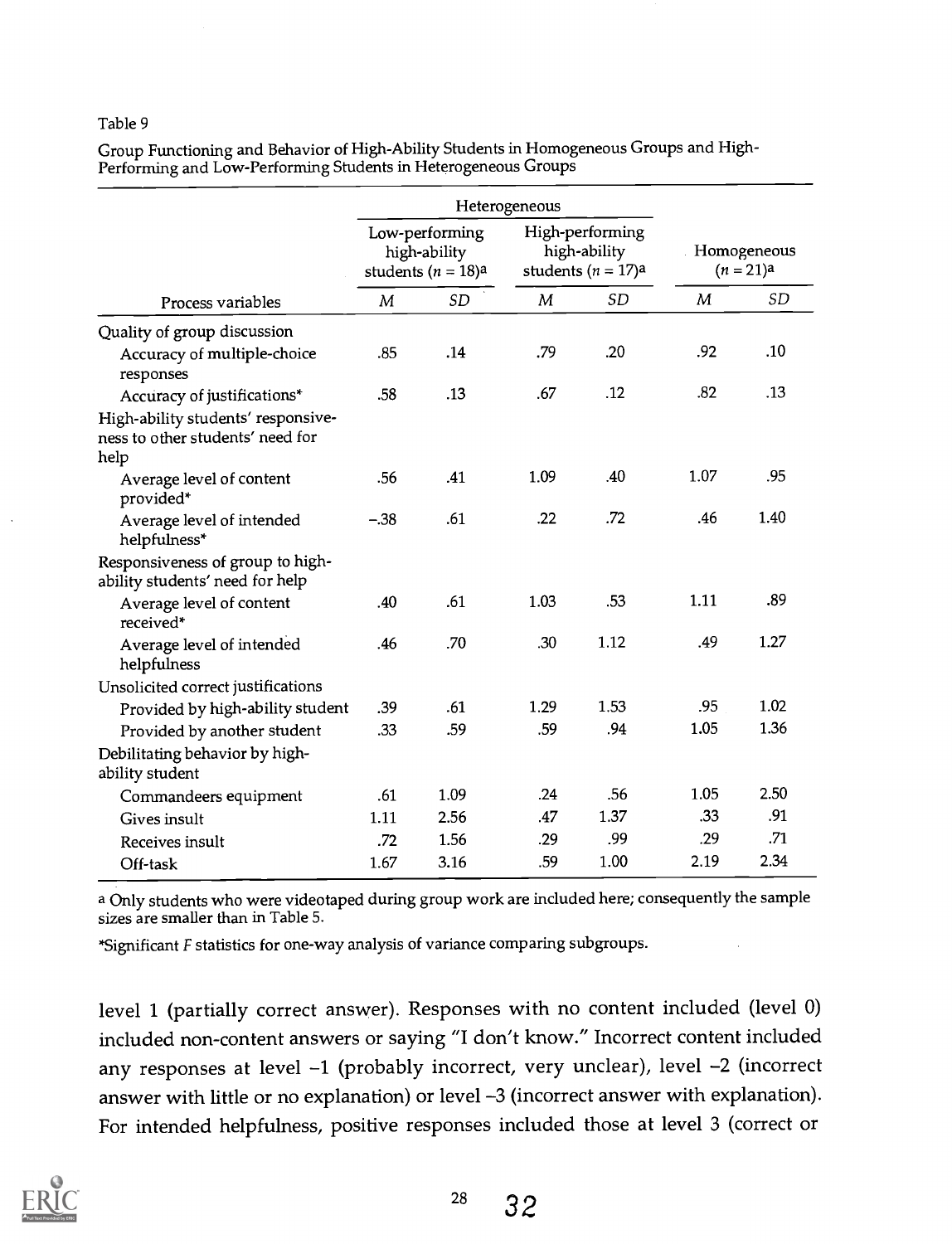#### Table 10

Detailed Breakdown of Behavior of High-Ability Students in Homogeneous Groups and High-Performing and Low-Performing Students in Heterogeneous Groups

|                                                                           |                                                | Heterogeneous                                   |             |  |  |
|---------------------------------------------------------------------------|------------------------------------------------|-------------------------------------------------|-------------|--|--|
|                                                                           | Low-<br>performing<br>high-ability<br>students | High-<br>performing<br>high-ability<br>students | Homogeneous |  |  |
| Process variables                                                         | $\%a$                                          | % a                                             | $\%a$       |  |  |
| High-ability students' responsiveness to<br>other students' need for help |                                                |                                                 |             |  |  |
| Content provided                                                          |                                                |                                                 |             |  |  |
| Correct                                                                   | 42                                             | 62                                              | 58          |  |  |
| No content                                                                | 47                                             | 34 <sup>°</sup>                                 | 35          |  |  |
| Incorrect                                                                 | $\cdot$ 11                                     | 4                                               | 8           |  |  |
| Intended helpfulness                                                      |                                                |                                                 |             |  |  |
| Positive                                                                  | 36                                             | 51                                              | 58          |  |  |
| Neutral                                                                   | 1                                              | 1                                               | $\bf{0}$    |  |  |
| Negative                                                                  | 63                                             | 48                                              | 42          |  |  |
| Responsiveness of group to high-ability<br>students' need for help        |                                                |                                                 |             |  |  |
| Content received                                                          |                                                |                                                 |             |  |  |
| Correct                                                                   | 49                                             | 64                                              | 59          |  |  |
| No content                                                                | 30                                             | 34                                              | 37          |  |  |
| Incorrect                                                                 | 20                                             | 2                                               | 4           |  |  |
| Intended helpfulness                                                      |                                                |                                                 |             |  |  |
| Positive                                                                  | 57                                             | 54                                              | 57          |  |  |
| Neutral                                                                   | 3                                              | 1                                               | 0           |  |  |
| Negative                                                                  | 39                                             | 46                                              | 43          |  |  |

aAverage percentage of responses in each category.

incorrect response with explanation), level 2 (correct or incorrect response with minimal explanation), or level 1 (correct or incorrect response with no explanation). Neutral (level 0) included saying "I don't know." Negative responses included those at level -1 (providing a lower level response than the help-giver was capable of, as determined by his or her Phase 1 responses), level -2 (ignoring or dismissing the question), or level -3 (insulting the person in need of help).

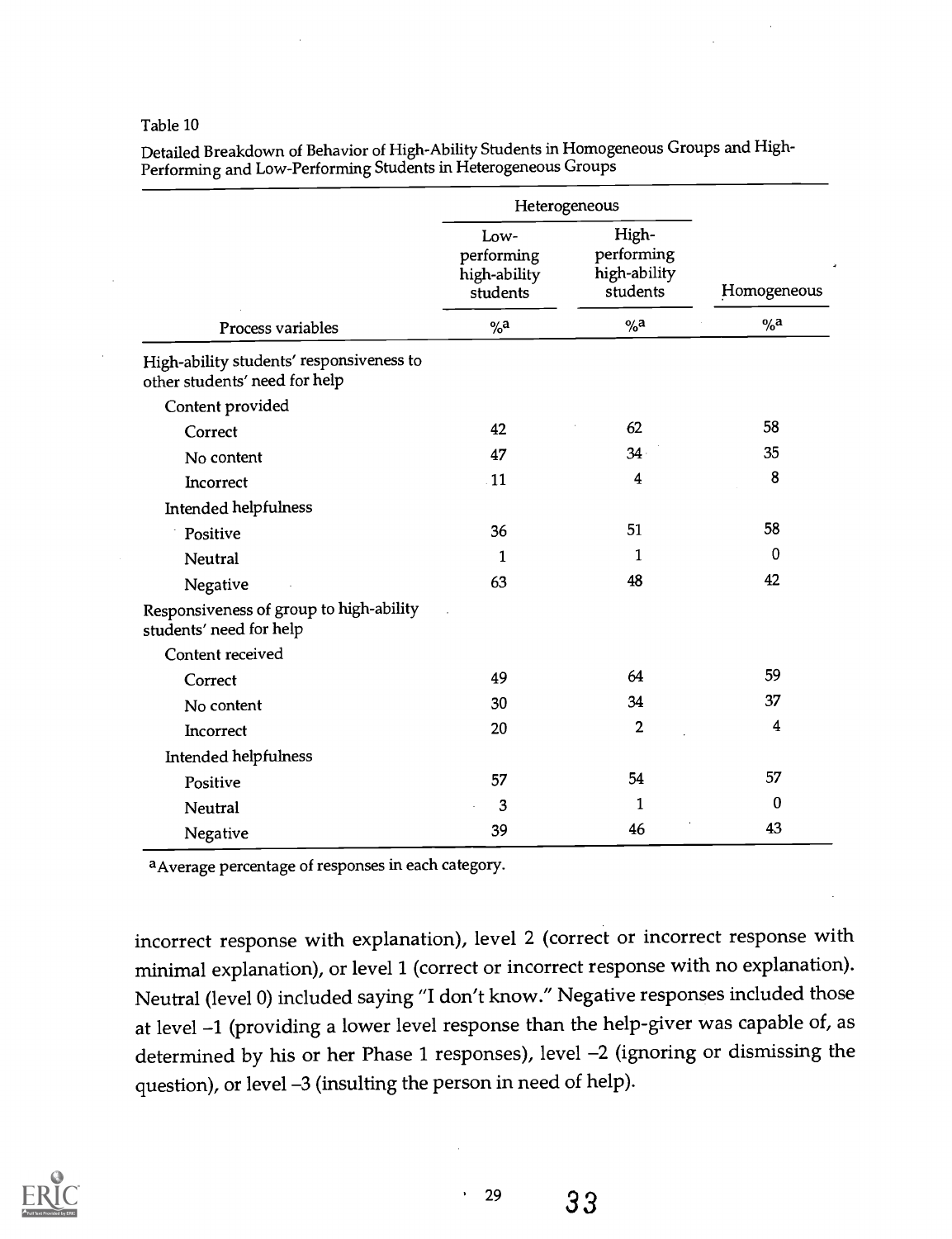

Figure 6. Mean quality of group discussion across group types.



Figure 7. High-ability students' responsiveness to other students' need for help.



 $30 \, 34$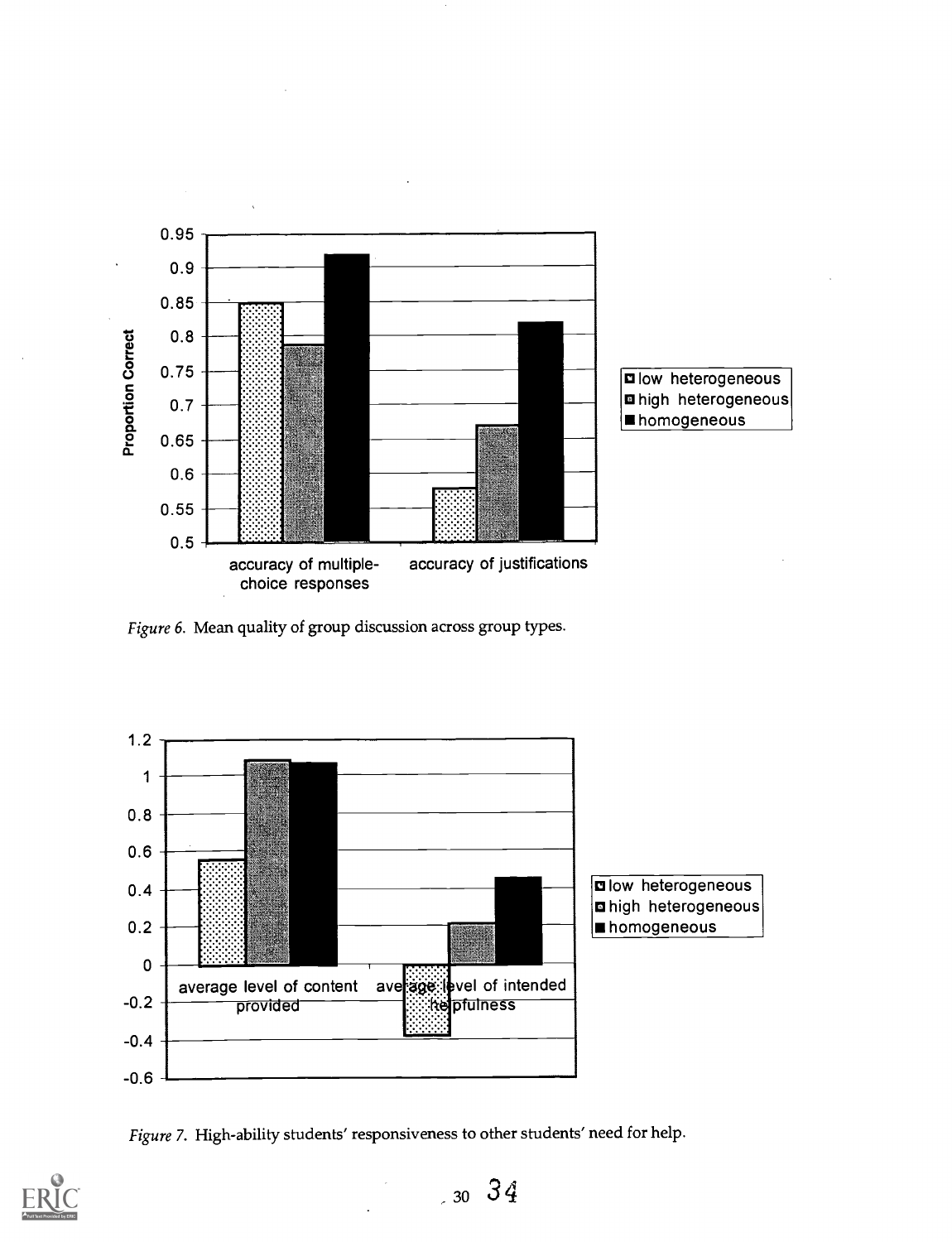

Figure 8. Responsiveness of group to high-ability students' need for help.

 $\mathcal{L}$ 



Figure 9. Unsolicited correct justifications across groups.

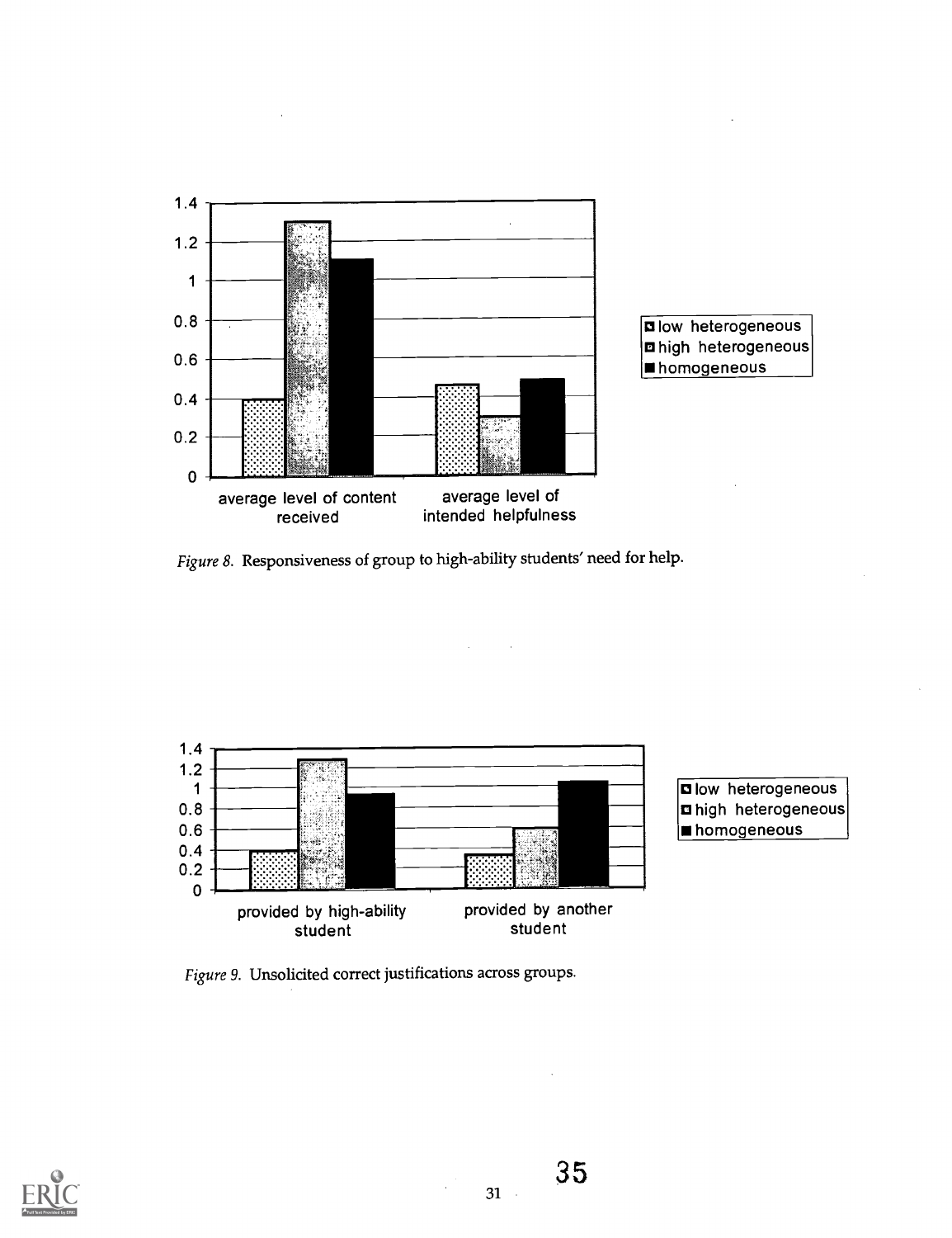

Figure 10. Debilitating behavior by high-ability students.

As seen in Table 10, high-ability students in homogeneous groups and highperforming high-ability students in heterogeneous groups for the most part gave correct responses to other students, with most of the rest of their responses having no content. They gave only a small percentage of incorrect responses. Lowperforming high-ability students in heterogeneous groups, in contrast, gave just as many no-content responses as correct responses. Students in homogeneous groups and high-performing high-ability students in heterogeneous groups more likely gave positive responses (responses that at least partially answered the question) than negative responses (responses that had an implicit or explicit refusal to fully answer the question), whereas low-performing high-ability students in heterogeneous group were more likely to give negative responses than positive responses.

Differences also appeared among subgroups in the responsiveness of other students to high-ability students' need for help. High-ability students in homogeneous groups and high-performing high-ability students in heterogeneous groups received mostly correct responses from other students, whereas lowperforming high-ability students in heterogeneous groups received incorrect responses or responses with no content as often as they received correct responses.

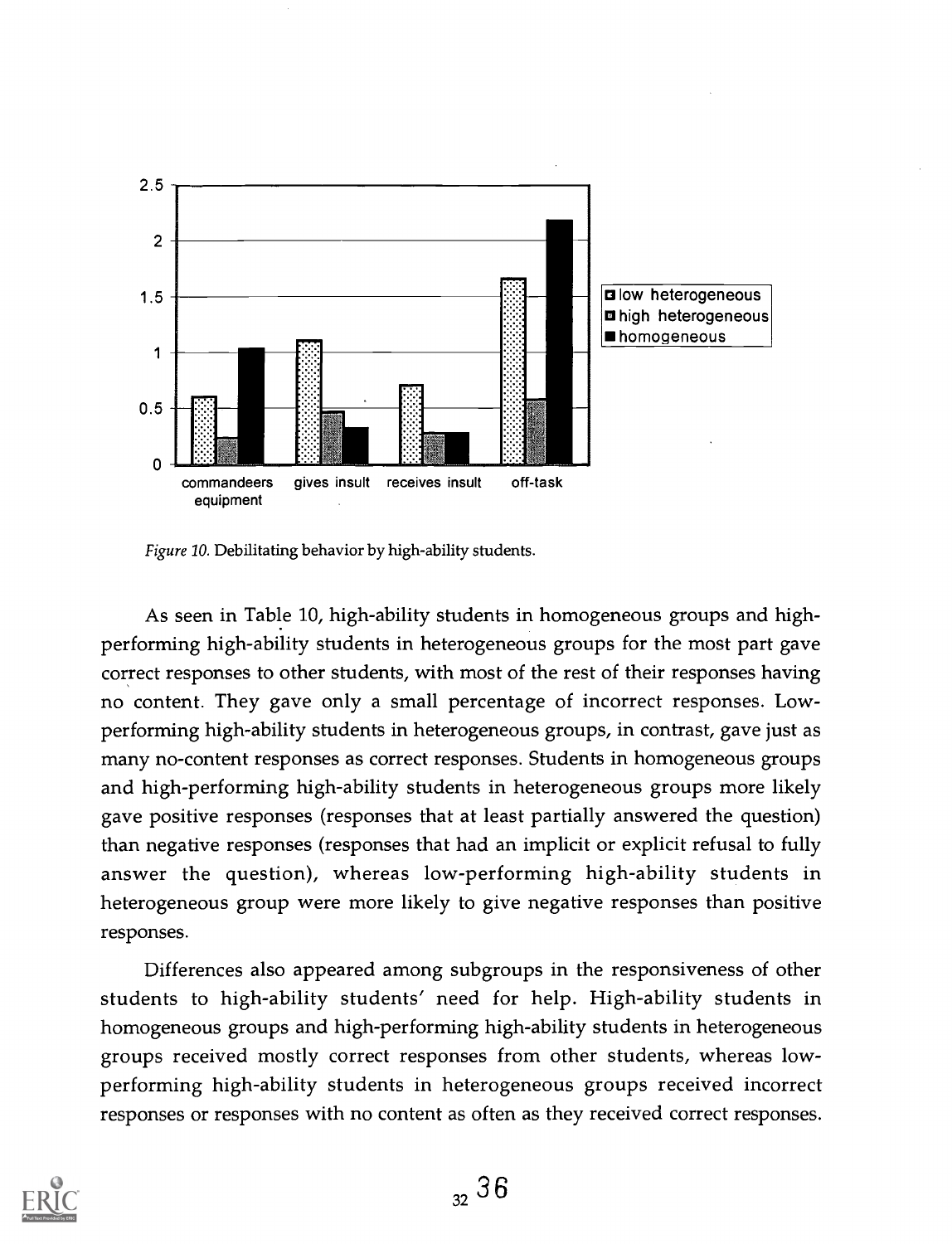The knowledge level of the high-ability students' groupmates probably did not cause this outcome. As noted in Table 5, whether in low-performing or highperforming heterogeneous groups, high-ability students' groupmates had similar mean, maximum, and minimum ability levels.

Consistent with the nonsignificant differences shown in Table 9 for average level of intended helpfulness in responses to high-ability students, analyses across subgroups showed no significant differences in the patterns of intended helpfulness in the responses received by high-ability students. In all subgroups, high-ability students' peers tried to be helpful more than half of the time.

The remaining portions of Table 9 present the differences between the three subgroups in unsolicited correct justifications and debilitating behavior. Although none of the statistical comparisons were significant, low-performing high-ability students in heterogeneous groups showed a tendency to give fewer unsolicited correct justifications, to give more insults, and to receive more insults than highability students in high-performing heterogeneous groups and high-ability students in homogeneous groups.

## **Conclusions**

This study produced three main findings: (a) High-ability students performed well in homogeneous groups; (b) high-ability students in some heterogeneous groups performed well whereas high-ability students in other heterogeneous groups did not; and (c) the types of group interactions that occurred during group work strongly influenced performance. In homogeneous high-ability groups, students provided accurate answers to the task's questions, responded to other students' need for help (as indicated by the questions these students asked and the errors they made), and contributed answers to the task's questions even when no one requested the answer. These types of behavior significantly and strongly correlated with performance scores. In heterogeneous groups in which the high-ability student had similar experiences, high-ability students performed as well as those students in homogeneously high groups. In heterogeneous groups in which the high-ability student did not experience positive group functioning, high-ability students performed significantly worse. In the latter groups, high-ability students infrequently responded to their groupmates' need for help, seldom received much help when they asked questions or made errors, rarely volunteered unsolicited

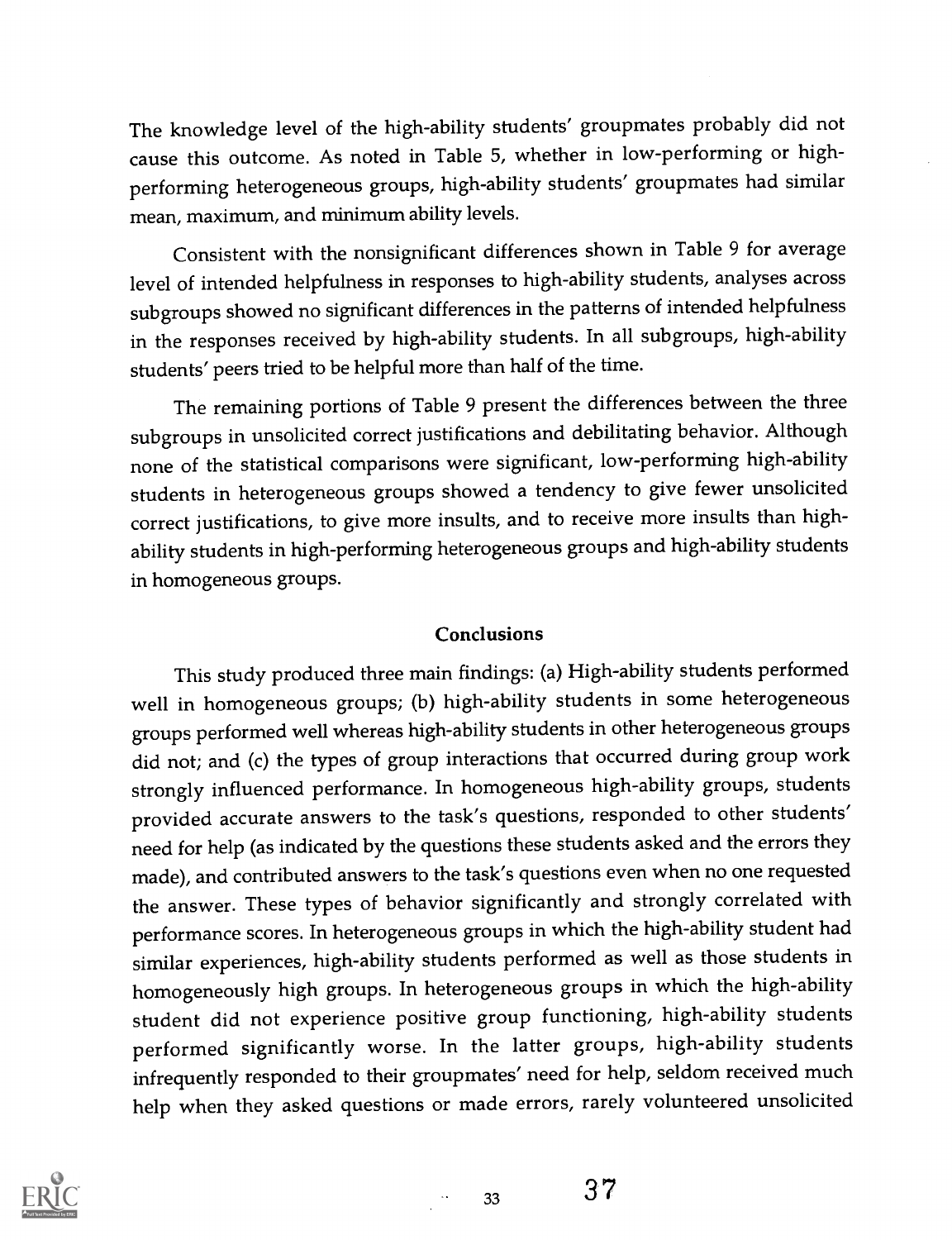answers to the tasks' questions, and more often engaged in debilitating social behavior (especially giving and receiving insults).

Importantly, the particular ability composition of heterogeneous groups did not relate to either group functioning or the performance of high-ability students in those groups. Heterogeneous groups in which high-ability students performed well and heterogeneous groups in which high-ability students performed poorly were equally likely to have students with low ability, and had very similar mixes of ability levels in the group.

The results of this study help resolve the apparent inconsistencies in previous research by comparing the performance of high-ability students in different group compositions. As described earlier, some studies found that high-ability students performed better in homogeneous groups than in heterogeneous groups, while others found no differences in the performance of high-ability students in either group type. The current results show that heterogeneous groups should not be considered as a single, undifferentiated category of group composition. This study revealed two categories of high-ability students who worked in heterogeneous groups: high-performing and low-performing according to the group dynamics occurring in the group. The mix of high-functioning and low-functioning heterogeneous groups in previous studies could explain the discrepant results. Studies in which heterogeneous groups functioned in productive ways would be expected to produce similar performance of high-ability students in homogeneous and heterogeneous groups. Studies in which heterogeneous groups functioned poorly would be expected to show an advantage for homogeneous grouping. Importantly, group functioning, not group structure, predicts the outcomes for highability students.

A final note concerns the designation "high-ability" and the relevance of the current results to gifted populations. The current study defined high-ability students as the top 25% of a sample representing a fairly wide cross-section of the 8th-grade population in Los Angeles metropolitan area public middle schools. Although the high-ability students in this study may have included a limited number of students designated as gifted or talented (usually defined as the top 3% of the population on achievement and/or intelligence measures), many or most of the students were probably not designated as gifted or talented. Consequently, the results of this study should not be generalized to the experiences or outcomes of gifted students. Moreover, the results of this study generalize only to the situations in which

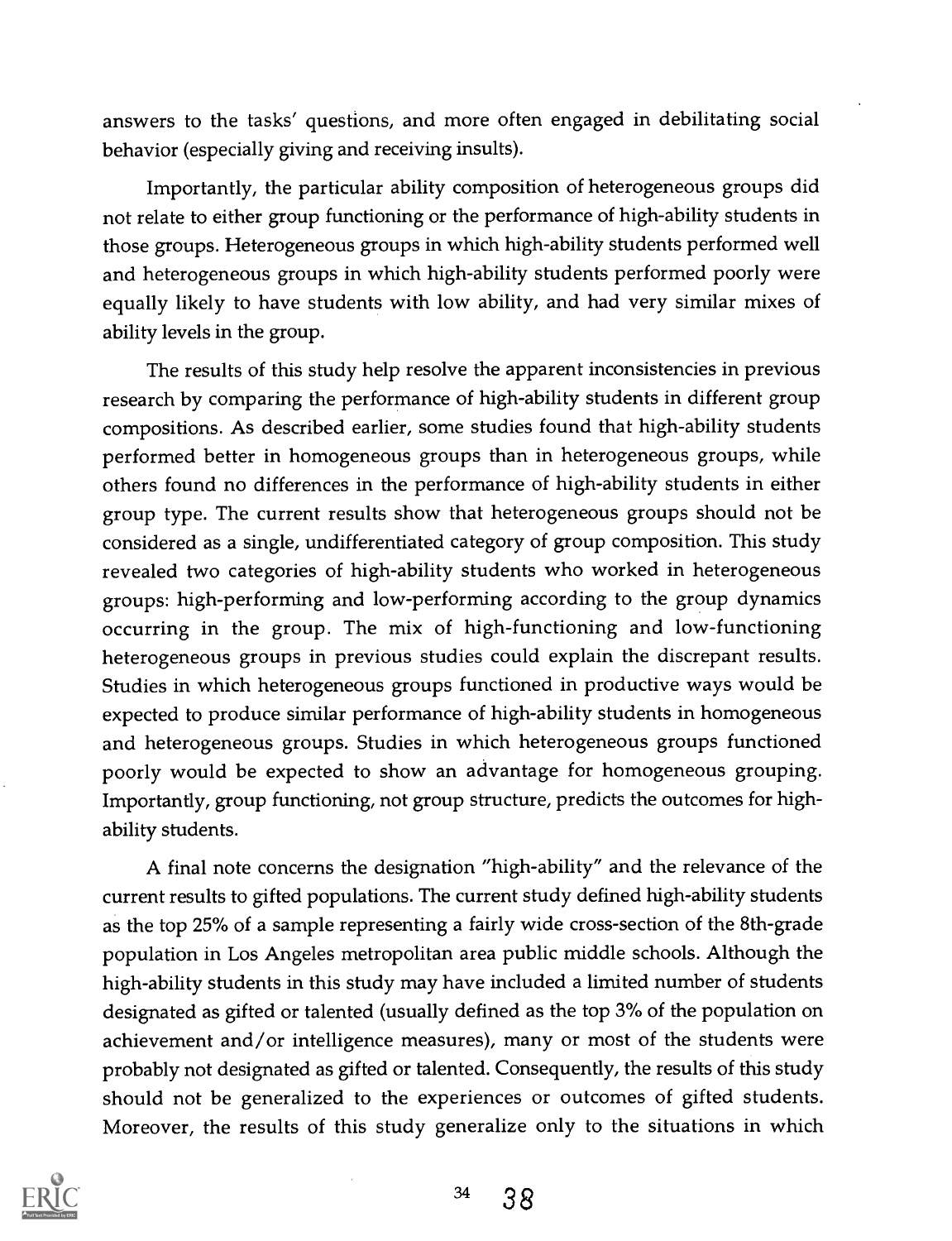teachers expose all students to the same curriculum and instruction, not to situations in which some highly able students receive an accelerated curriculum or special instruction or faster-paced curriculum.

Because the present study did not shed light on why and how productive group dynamics developed in some heterogeneous groups but not in others, our ongoing, further analyses examine (a) the evolution of each group's dynamics over time, and (b) the relationship of students' behavior to self-report measures about their goal orientation (a focus on obtaining correct answers versus a focus on learning the material) and other attitudes toward the task. In these in-depth analyses, we hope to uncover the reasons why some heterogeneous groups produced dynamics conducive to learning while others did not.



 $\mathbb C$ 35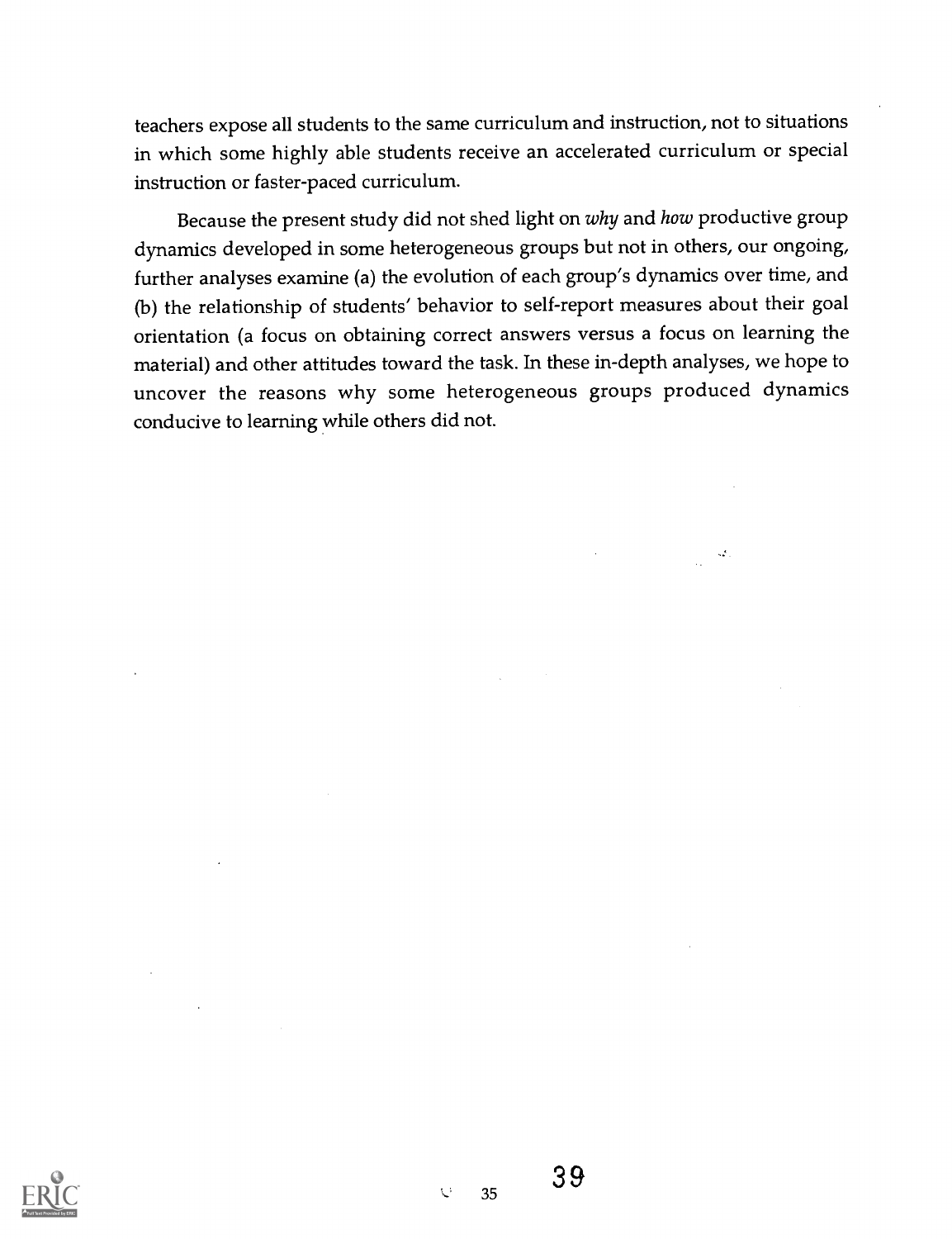#### References

- Armstrong, N. A. (1994). The effects of cooperative learning on gifted students in heterogeneous and homogeneous groups (ability grouping). Unpublished doctoral dissertation, Ball State University, Muncie, IN.
- Azmitia, M. (1988). Peer interaction and problem solving: When are two heads better than one? Child Development, 59, 87-96.
- Bargh, J. A., & Schul, Y. (1980). On the cognitive benefit of teaching. Journal of Educational Psychology, 72, 593-604.
- Baron, J. B. (1994, April). Using multi-dimensionality to capture verisimilitude: Criterionreferenced performance-based assessments and the ooze factor. Paper presented at the annual meeting of the American Educational Research Association, New Orleans.
- Benware, C. A., & Deci, E. L. (1984). Quality of learning with an active versus passive motivational set. American Educational Research Journal, 21, 755-765.
- Brown, A. L., & Palincsar, A. S. (1989). Guided, cooperative learning and individual knowledge acquisition. In L. B. Resnick (Ed.), Knowing, learning, and instruction: Essays in honor of Robert Glaser (pp. 393-451). Hillsdale, NJ: Lawrence Erlbaum Associates.
- Buros, 0. K. (1974). Tests in print II. Highland Park, NJ: Gryphon Press.
- Carter, G., & Jones, M. G. (1994). Relationship between ability-paired interactions and the development of fifth graders' concepts of balance. Journal of Research in Science Teaching, 31, 847-856.
- Chi, M. T. H., & Bassock, M. (1989). Learning from examples via self-explanations. In L. B. Resnick (Ed.), Knowing, learning, and instruction: Essays in honor of Robert Glaser (pp. 251-282). Hillsdale, NJ: Lawrence Erlbaum Associates.
- Chi, M. T. H., Bassock, M., Lewis, M., Reimann, P., & Glaser, R. (1989). Selfexplanations: How students study and use examples in learning to solve problems. Cognitive Science, 13, 145-182.
- Damon, W., & Phelps, E. (1989). Critical distinctions among three methods of peer education. International Journal of Educational Research, 13, 9-19.
- Deering, P. (1989, November). An ethnographic approach for examining participants' construction of a cooperative learning classroom culture. Paper presented at the annual meeting of the American Anthropological Association, Washington, DC.
- Dembo, M. H., & McAuliffe, T. J. (1987). Effects of perceived ability and grade status on social interaction and influence in cooperative groups. Journal of Educational Psychology, 79, 415-423.

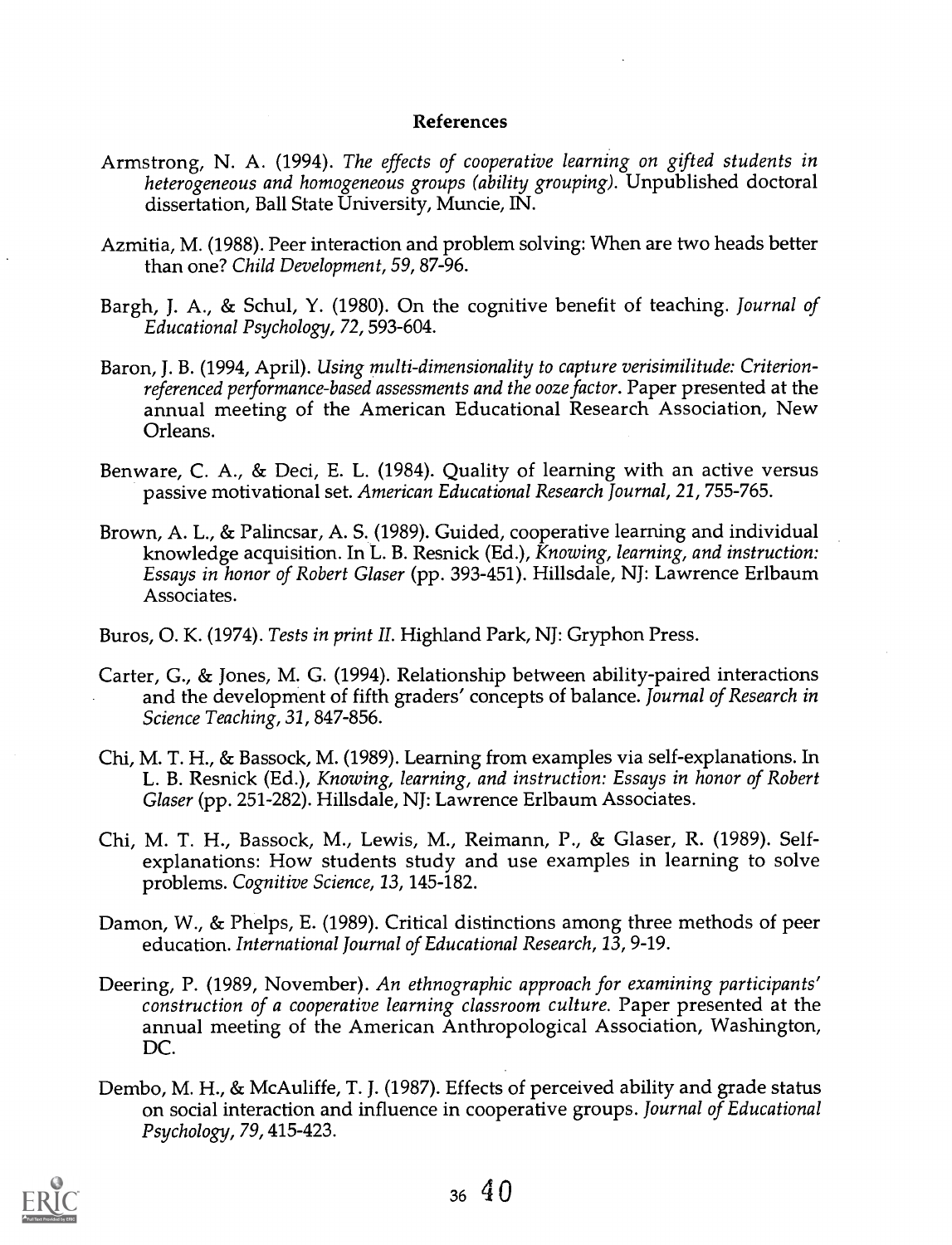- Deutsch, M. (1949). An experimental study of the effects of cooperation and competition upon group process. Human Relations, 2, 199-231.
- Durling, R., & Schick, C. (1976). Concept attainment by pairs and individuals as a function of vocalization. Journal of Educational Psychology, 68, 83-91.
- Forman, E. A., & Cazden, C. B. (1985). Exploring Vygotskian perspectives in education: The cognitive value of peer interaction. In J. V. Wertsch (Ed.), Culture, communication, and cognition: Vygotskian perspectives (pp. 323-347). New York: Cambridge University Press.
- Fuchs, L. S., Fuchs, D., Hamlett, C. L., & Karns, K. (1998). High-achieving students' interactions and performance on complex mathematical tasks as a function of homogeneous and heterogeneous pairings. American Educational Research Journal, 35, 227-267.
- Hooper, S., & Hannafin, M. J. (1988). Cooperative CBI: The effects of heterogeneous versus homogeneous grouping on the learning of progressively complex concepts. Journal of Educational Computing Research, 4, 413-424.
- Hooper, S., & Hannafin, M. J. (1991). The effects of group composition on achievement, interaction, and learning efficiency during computer-based cooperative instruction. Educational Technology Research and Development, 39, 27- 40.
- Hooper, S., Ward, T. J., Hannafin, M. J., & Clark, H. T. (1989). The effects of aptitude composition on achievement during small group learning. Journal of Computer-Based Instruction, 16, 102-109.
- Hooper, S., Temiyakarn, C., & Williams, M. D. (1993). The effects of cooperative learning and learner control on high- and average-ability students. Educational Technology Research and Development, 41, 5-18.
- Johnson, D. W., & Johnson, R. T. (1979). Conflict in the classroom: Controversy and learning. Review of Educational Research, 49, 51-70.
- Johnson, D. W., & Johnson, R. T. (1985). The internal dynamics of cooperative learning groups. In R. Slavin, S. Sharan, S. Kagan, R. Hertz-Lazarowitz, C. Webb, & R. Schmuck (Eds.), Learning to cooperate, cooperating to learn (pp. 103-124). New York: Plenum Press.
- Johnson, D. W., & Johnson, R. T. (1993). Gifted students illustrate what isn't cooperative learning. Educational Leadership, 50, 60-61.
- Jones, M. G., & Carter, G. (1994). Verbal and nonverbal behavior of ability-grouped dyads. Journal of Research in Science Teaching, 31, 603-619.
- Jones, M. G., Carter, G., & Rua, M. (1998, April). The effects of partner's ability on the achievement and conceptual organization of high achieving fifth-grade students. Paper



 $37 \quad 41$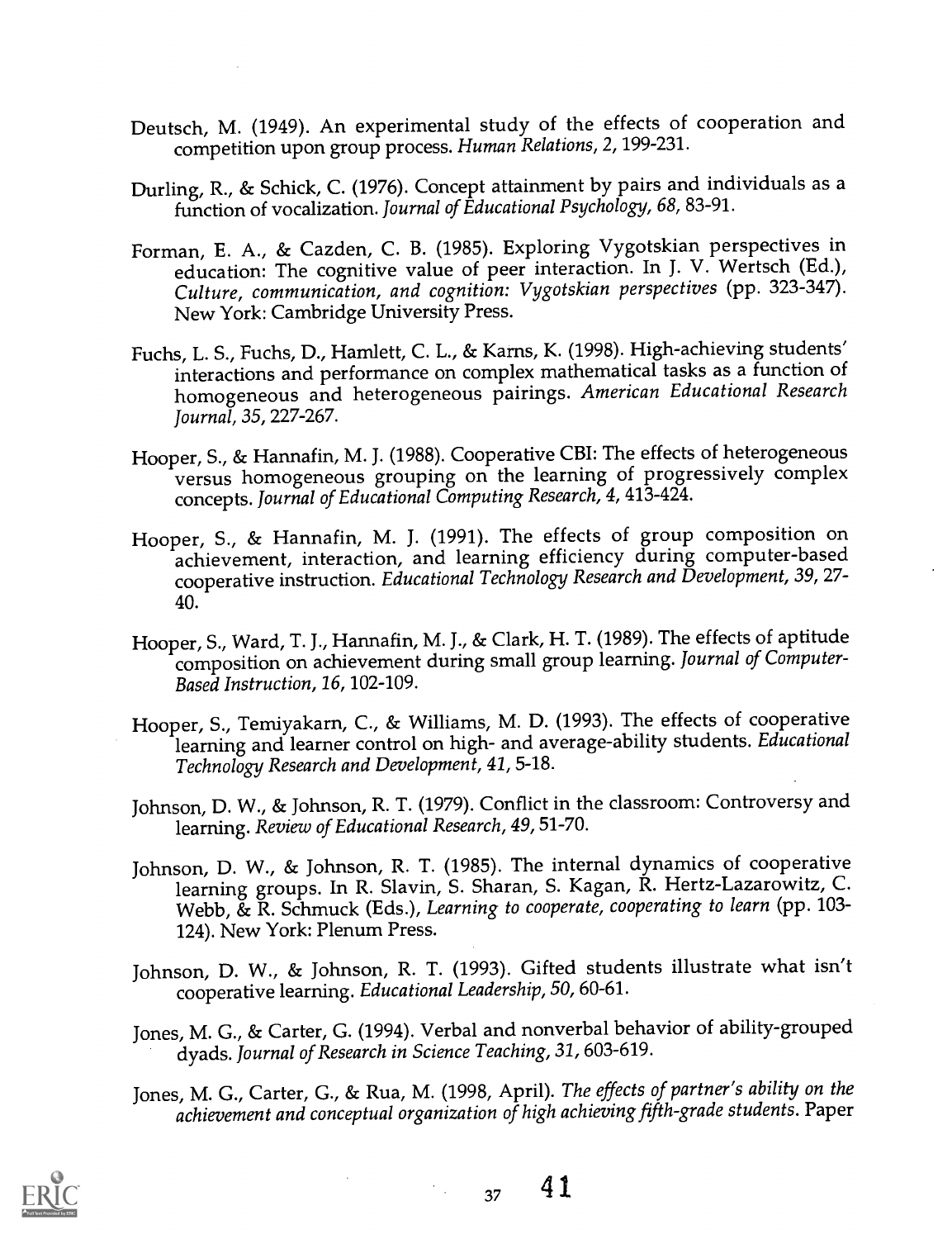presented at the National Association of Research in Science Teaching Conference, San Diego, CA.

- Kagan, S. (1992). Cooperative learning. San Juan Capistrano, CA: Resources for Teachers (27128 Paseo Espada, Suite 622).
- Kerr, N. L., & Bruun, S. E. (1983). Dispensability of member effort and group motivation losses: Free-rider effects. Journal of Personality and Social Psychology, 44, 78-94.
- Knupfer, N. N. (1993). Logo and transfer of geometry knowledge: Evaluating the effects of student ability grouping. School Science and Mathematics, 93, 360-368.
- Lawrenz, F., & Munch, T. W. (1985). Aptitude treatment effects of laboratory grouping method for students of differing reasoning ability. Journal of Research in Science Teaching, 22, 279-287.
- Mastergeorge, A., Webb, N. M., Roc, C., & Baure, G. (2000, April). Understanding collaborative learning environments: The development of students' mathematical thinking. Paper presented at the annual meeting of the American Educational Research Association, New Orleans.
- Mayer, R. E. (1984). Aids to prose comprehension. Educational Psychologist, 19, 30-42.
- Melser, N. A. (1999). Gifted students and cooperative learning: A study of grouping strategies. Roeper Review, 21, 315.
- Nelson-Le Gall, S. (1981). Help-seeking: An understudied problem-solving skill in children. Developmental Review, 1, 224-246.
- Nelson-Le Gall, S. (1985). Help-seeking behavior in learning. In E. V. Gordon (Ed.), Review of Research in Education (Vol. 12, pp. 55-90). Washington, DC: American Educational Research Association.
- Nelson-Le Gall, S. (1992). Children's instrumental help-seeking: Its role in social acquisition and construction of knowledge. In R. Hertz-Lazarowitz & N. Miller (Eds.), Interaction in cooperative groups: The theoretical anatomy of group learning (pp. 49-70). New York: Cambridge University Press.
- Nelson-Le Gall, S., Gumerman, R. A., & Scott-Jones, D. (1983). Instrumental helpseeking and everyday problem-solving: A developmental perspective. In J. D. Fisher, A. Nadler, & B. M. DePaulo (Eds.), New directions in helping (Vol. 2, pp. 265-283). New York: Academic Press.
- Noddings, N. (1985). Small groups as a setting for research on mathematical problem solving. In E. A. Silver (Ed.), Teaching and learning mathematical problem solving (pp. 345-359). Hillsdale, NJ: Lawrence Erlbaum Associates.
- Peterson, P. L., Wilkinson, L. C., Spinelli, F., & Swing, S. R. (1984). Merging the process-product and the sociolinguistic paradigms: Research on small-group

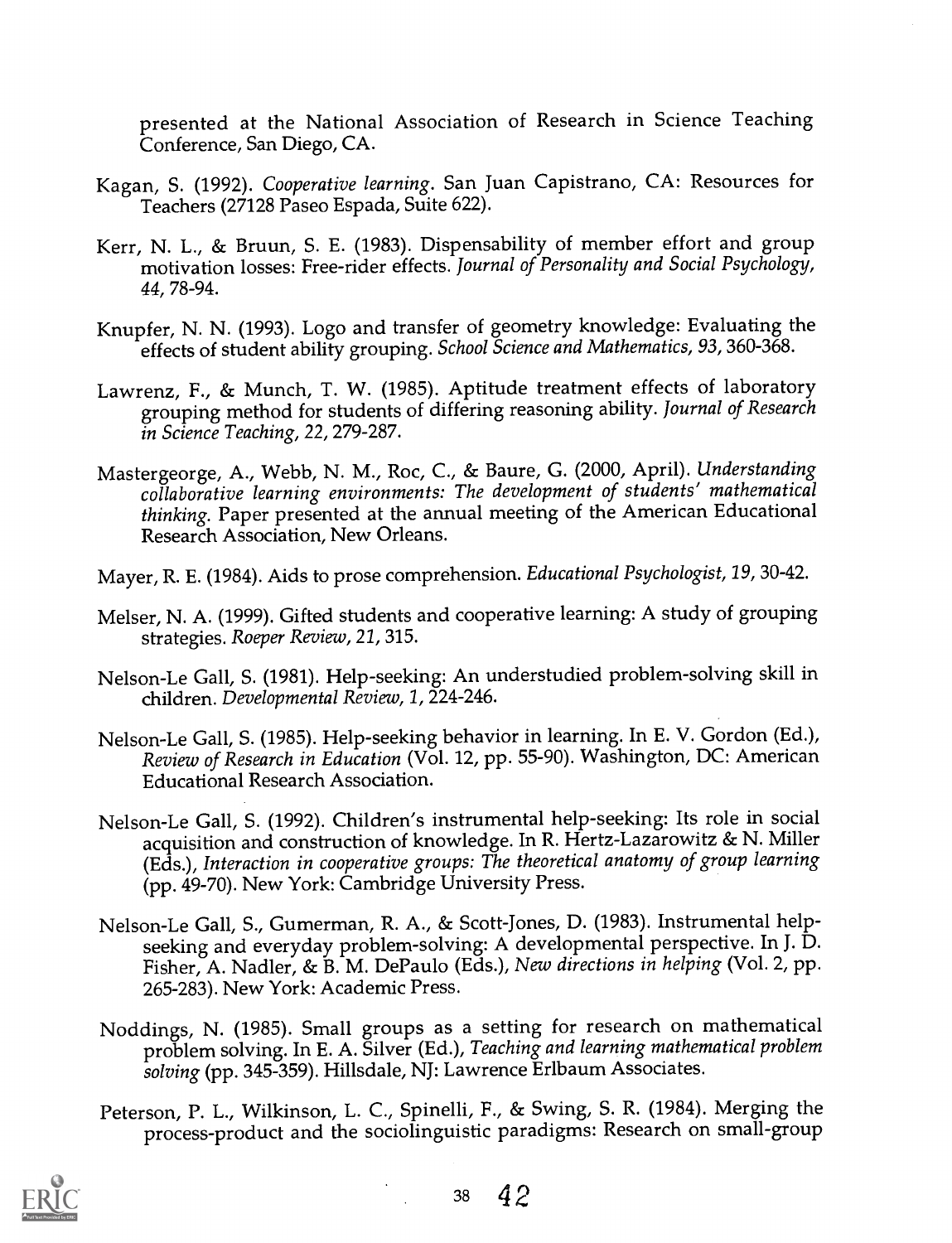process. In P. L. Peterson, L. C. Wilkinson, & M. Hallinan (Eds.), The social context of instruction (pp. 126-152). Orlando, FL: Academic Press.

- Salomon, G., & Globerson, T. (1989). When teams do not function the way they ought to. International Journal of Educational Research, 13, 89-99.
- Saxe, G. B. (1992). Studying children's learning in context: Problems and prospects. The Journal of the Learning Sciences, 2, 215-234.
- Shavelson, R. J., Webb, N. M., Stasz, C., & McArthur, D. (1988). In R. Charles & E. Silver (Eds.), Teaching and assessing mathematical problem-solving: A research agenda (pp. 203-231) Hillsdale, NJ: Lawrence Erlbaum Associates.
- Sherman, G. P., & Klein, J. D. (1995). The effects of cued interaction and ability grouping during cooperative computer-based science instruction. Educational Technology Research and Development, 43, 5-24.
- Shipman, V. C. (1985). The New Jersey Test of Reasoning Skills. Totowa, NJ: Totowa Board of Education.
- Skon, L., Johnson, D. W., & Johnson, R. T. (1981). Cooperative peer interaction versus individual competition and individualistic efforts: Effects on the acquisition of cognitive reasoning strategies. Journal of Educational Psychology, 73, 83-92.
- Slavin, R. E. (1990). Cooperative learning: Theory, research, and practice. Englewood Cliffs, NJ: Prentice-Hall.
- Swing, S. R., & Peterson, P. L. (1982). The relationship of student ability and smallgroup interaction to student achievement. American Educational Research Journal, 19, 259-274.
- Tudge, J., & Rogoff, B. (1989). Peer influences on cognitive development: Piagetian and Vygotskian perspectives. In M. H. Bornstein & J. S. Bruner (Eds.), Interaction in human development (pp. 17-40). Hillsdale, NJ: Lawrence Erlbaum Associates.
- Vedder, P. (1985). Cooperative learning. A study on processes and effects of cooperation between primary school children. Westerhaven Groningen, Netherlands: Rijkuniversiteit Groningen.
- Vygotsky, L. S. (1981). The genesis of higher mental functioning. In J. V. Wertsch (Ed.), The concept of activity in Soviet psychology (pp. 144-188). Armonk, NY: Sharpe.
- Webb, N. M. (1980). A process-outcome analysis of learning in group and individual settings. Educational Psychologist, 15, 69-83.
- Webb, N. M., & Kenderski, C. M. (1984). Student interaction and learning in small group and whole class settings. In P. L. Peterson, L. C. Wilkinson, & M.

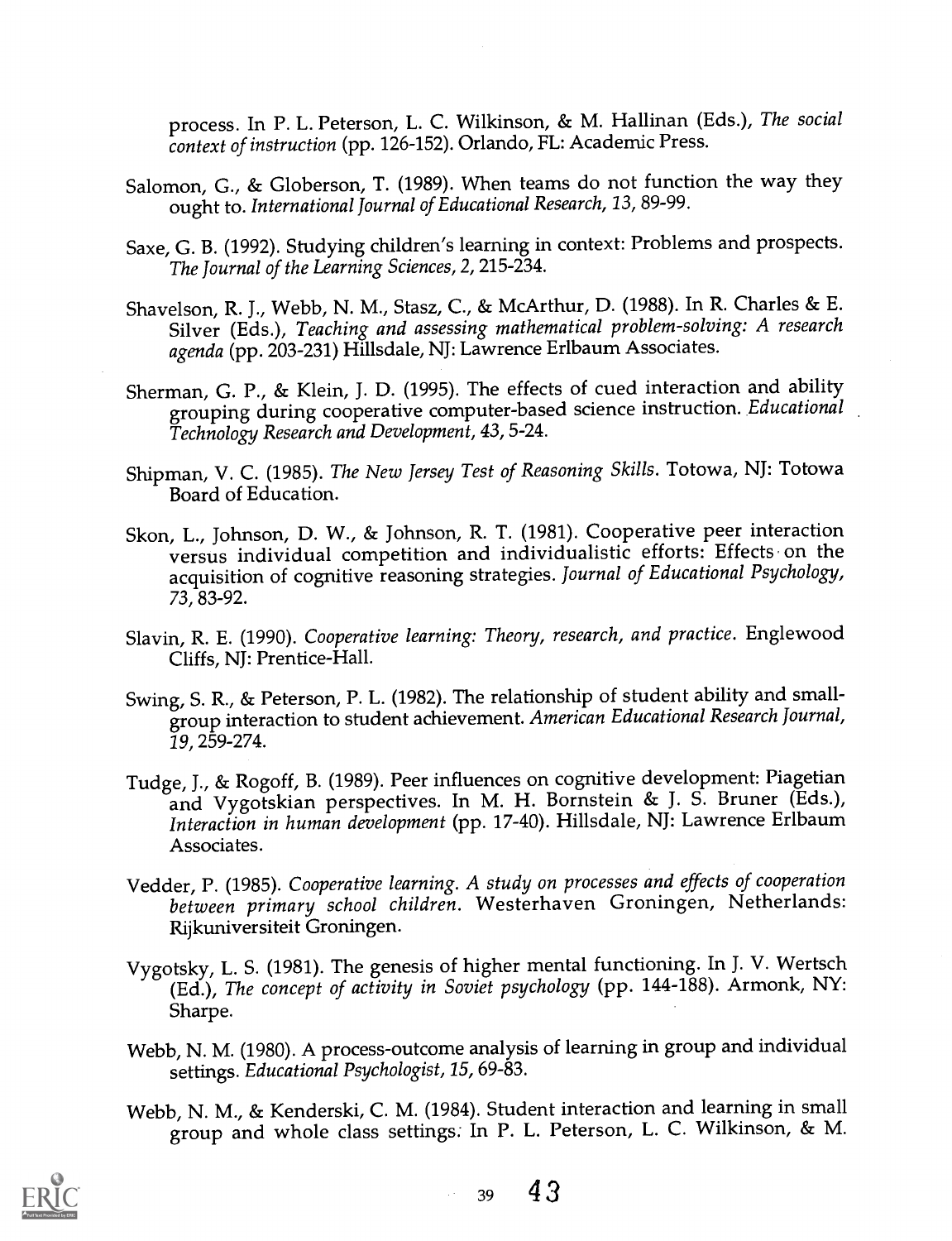Hallinan (Eds.), The social context of instruction: Group organization and group processes (pp. 153-170). New York, NY: Academic Press.

- Webb, N. M., & Palincsar, A. S. (1996). Group processes in the classroom. In D. Berliner & R. Calfee (Eds.), Handbook of educational psychology (pp. 841-873). New York: Macmillan.
- Webb, N. M., Nemer, K., Chizhik, A., & Sugrue, B. (1998). Equity issues in collaborative group assessment: Group composition and performance. American Educational Research Journal, 35, 607-651.
- Webb, N. M., Troper, J. D. , & Fall, R. (1995). Constructive activity and learning in collaborative small groups. Journal of Educational Psychology, 87, 406-423.
- Wilkinson, L. C. (1985). Communication in all-student mathematics groups. Theory Into Practice, 24, 8-13.
- Wilkinson, L. C., & Calculator, S. (1982a). Effective speakers: Students' use of language to request and obtain information and action in the classroom. In L. C. Wilkinson (Ed.), Communicating in the classroom. New York: Academic Press.
- Wilkinson, L. C., & Calculator, S. (1982b). Requests and responses in peer-directed reading groups. American Educational Research Journal, 19, 107-120.
- Wilkinson, L. C., & Spinelli, F. (1983). Using requests effectively in peer-directed instructional groups. American Educational Research Journal, 20, 479-502.
- Wittrock, M. C. (1990). Generative processes of comprehension. Educational Psychologist, 24, 345-376.
- Wood, D., Bruner, J. S., & Ross, G. (1976). The role of tutoring in problem solving. Journal of Child Psychology Psychiatry, 17, 89-100.
- Yackel, E., Cobb, P., & Wood, T. (1991). Small-group interactions as a source of learning opportunities in second-grade mathematics. Journal for Research in Mathematics Education, 22, 390-408.
- Zajonc, R. B. (1960). The process of cognitive tuning in communication. Journal of Abnormal and Social Psychology, 61, 159-167.

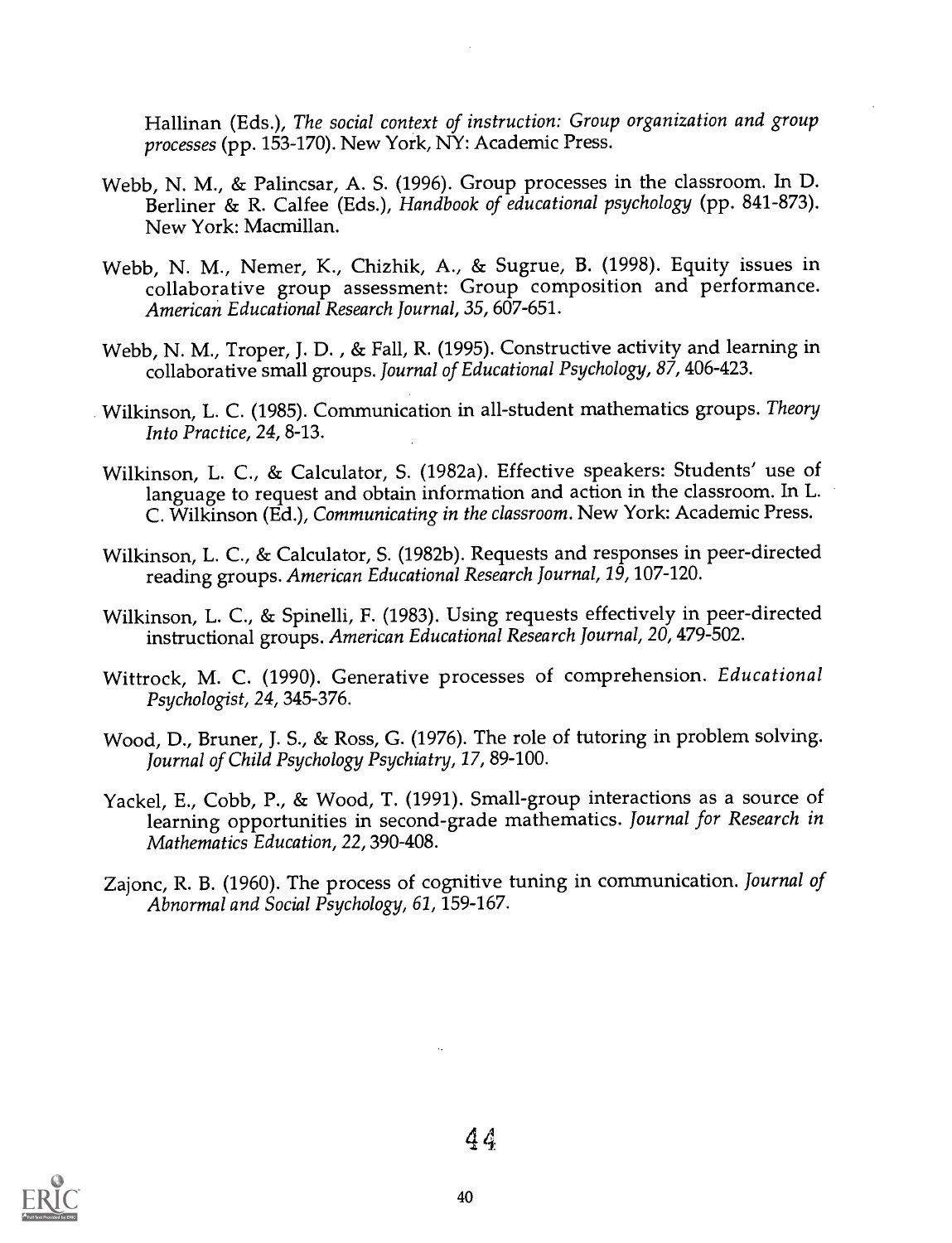## APPENDIX

 $\Box$ 

 $\bar{z}$ 

 $\frac{1}{2}$  .

 $\alpha$ 

 $\overline{\phantom{a}}$ 

 $\ddot{\phantom{a}}$ 

# Example Test Questions



 $\bar{\alpha}$ 

45

 $\ddot{\phantom{a}}$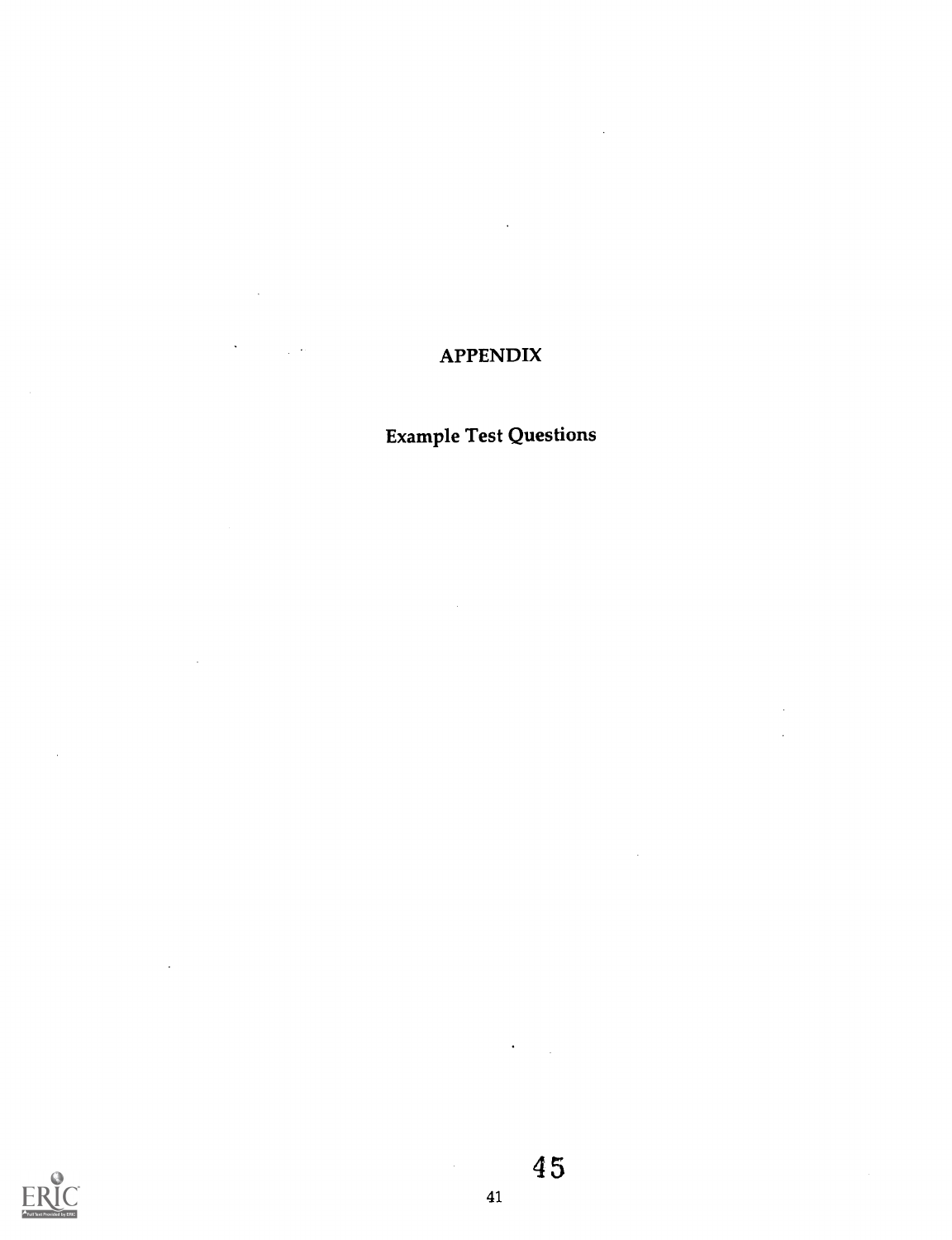- 1. (a) Use the items drawn below (batteries and bulbs) to draw two circuits in the boxes labeled Circuit A and Circuit B. Follow these rules:
	- Bulb A should be in Circuit A. Bulb B should be in Circuit B.  $\bullet$
	- Bulb A should be brighter than Bulb B.  $\bullet$
	- There should be one 9-volt battery in each circuit.  $\bullet$
	- You must draw the wires needed to connect up the items in each circuit.  $\bullet$
	- Use all of the items but do not use any item more than once. For example, if  $\bullet$ you put Bulb C in Circuit A, you cannot also put it in Circuit B.



Draw the circuits in these boxes:

| Circuit A (brighter) | Circuit B (dimmer) |
|----------------------|--------------------|
|                      |                    |
|                      |                    |
|                      |                    |

1. (b) Why will Bulb A in Circuit A be brighter than Bulb B in Circuit B? (Try to use scientific terms in your answer.)

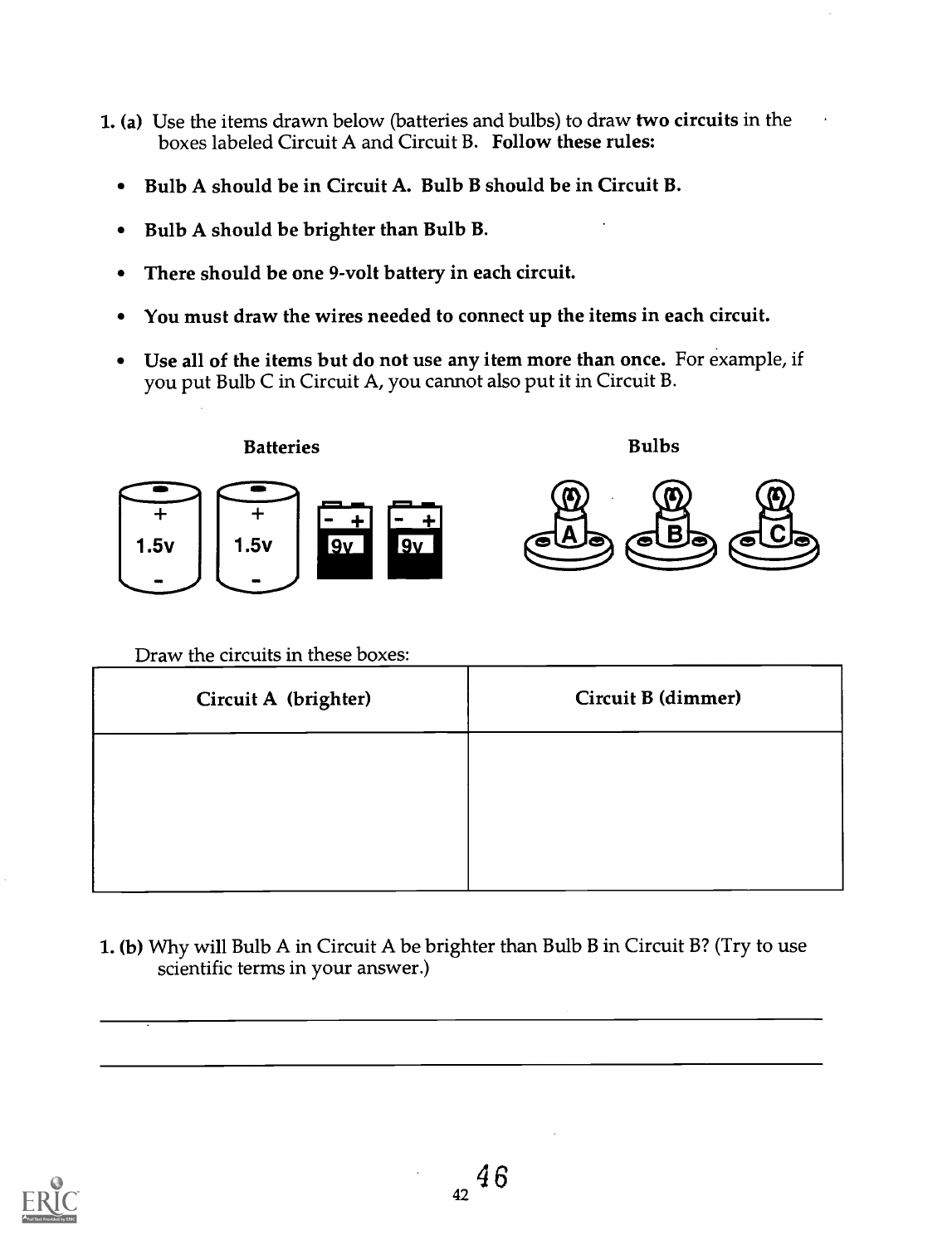1. (c) Which of the two circuits you drew has the highest voltage?

|             | <b>CIRCUIT A</b>                                                                                                      | <b>CIRCUIT B</b>                                                                       | <b>BOTH CIRCUITS</b><br><b>HAVE THE SAME</b><br><b>VOLTAGE</b>    |
|-------------|-----------------------------------------------------------------------------------------------------------------------|----------------------------------------------------------------------------------------|-------------------------------------------------------------------|
|             | Why? (Try to use scientific terms in your answer.)                                                                    |                                                                                        |                                                                   |
|             | <u> 1980 - Johann Johann Stone, meil in der Stone aus der Stone aus der Stone aus der Stone aus der Stone aus der</u> |                                                                                        |                                                                   |
|             |                                                                                                                       | 1. (d) Which of the two circuits you drew has the highest resistance?                  | <u> 1980 - Jan Barbara (j. 1901). Jan Barbara (j. 1902).</u>      |
| Circle one: | <b>CIRCUIT A</b>                                                                                                      | <b>CIRCUIT B</b>                                                                       | <b>BOTH CIRCUITS</b><br><b>HAVE THE SAME</b><br><b>RESISTANCE</b> |
|             | Why? (Try to use scientific terms in your answer.)                                                                    |                                                                                        |                                                                   |
|             |                                                                                                                       |                                                                                        |                                                                   |
|             |                                                                                                                       |                                                                                        |                                                                   |
|             |                                                                                                                       |                                                                                        |                                                                   |
|             | <b>CIRCUIT A</b>                                                                                                      | 1. (e) Which of the two circuits you drew has the highest current?<br><b>CIRCUIT B</b> | <b>BOTH CIRCUITS</b>                                              |



43

 $\bar{\beta}$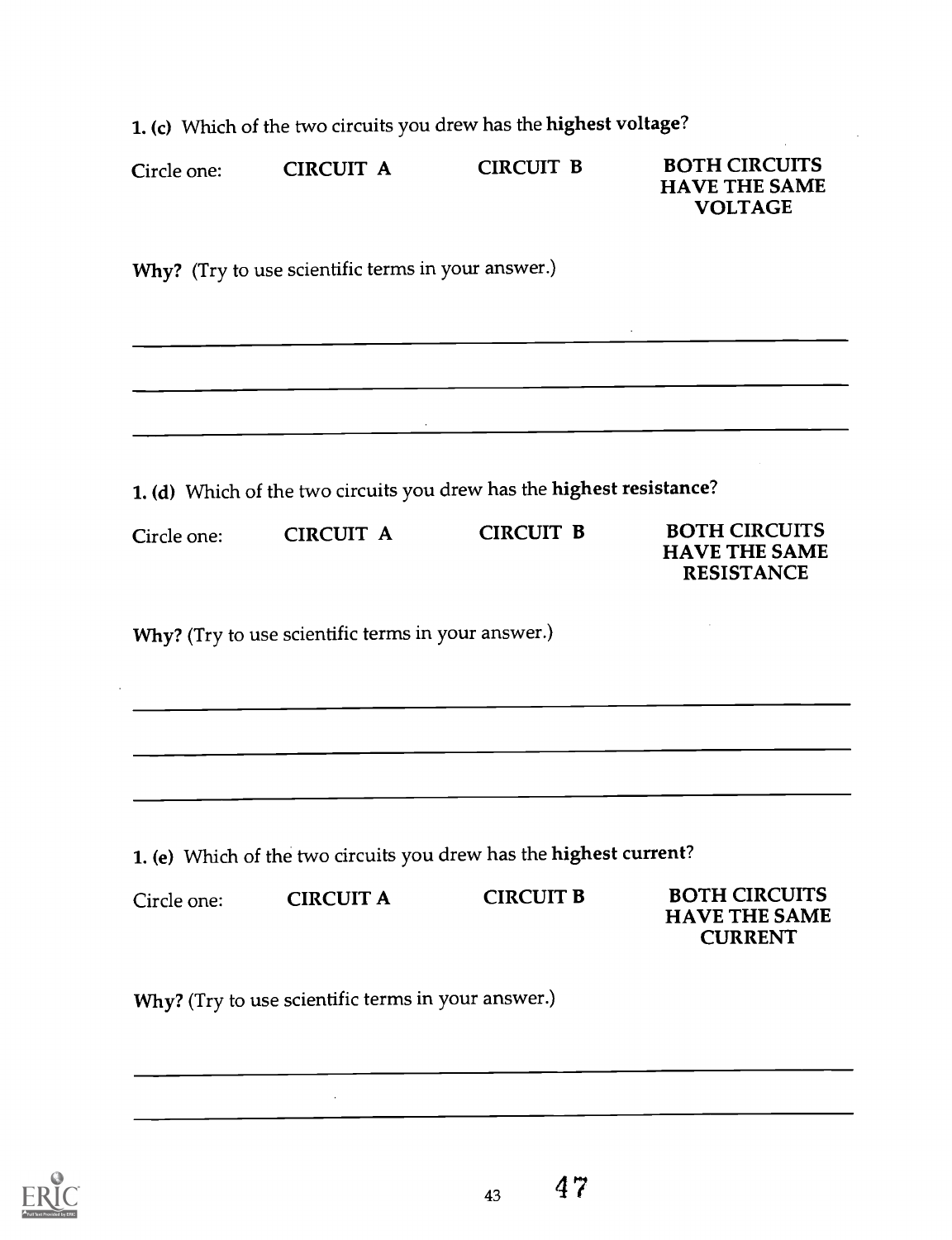